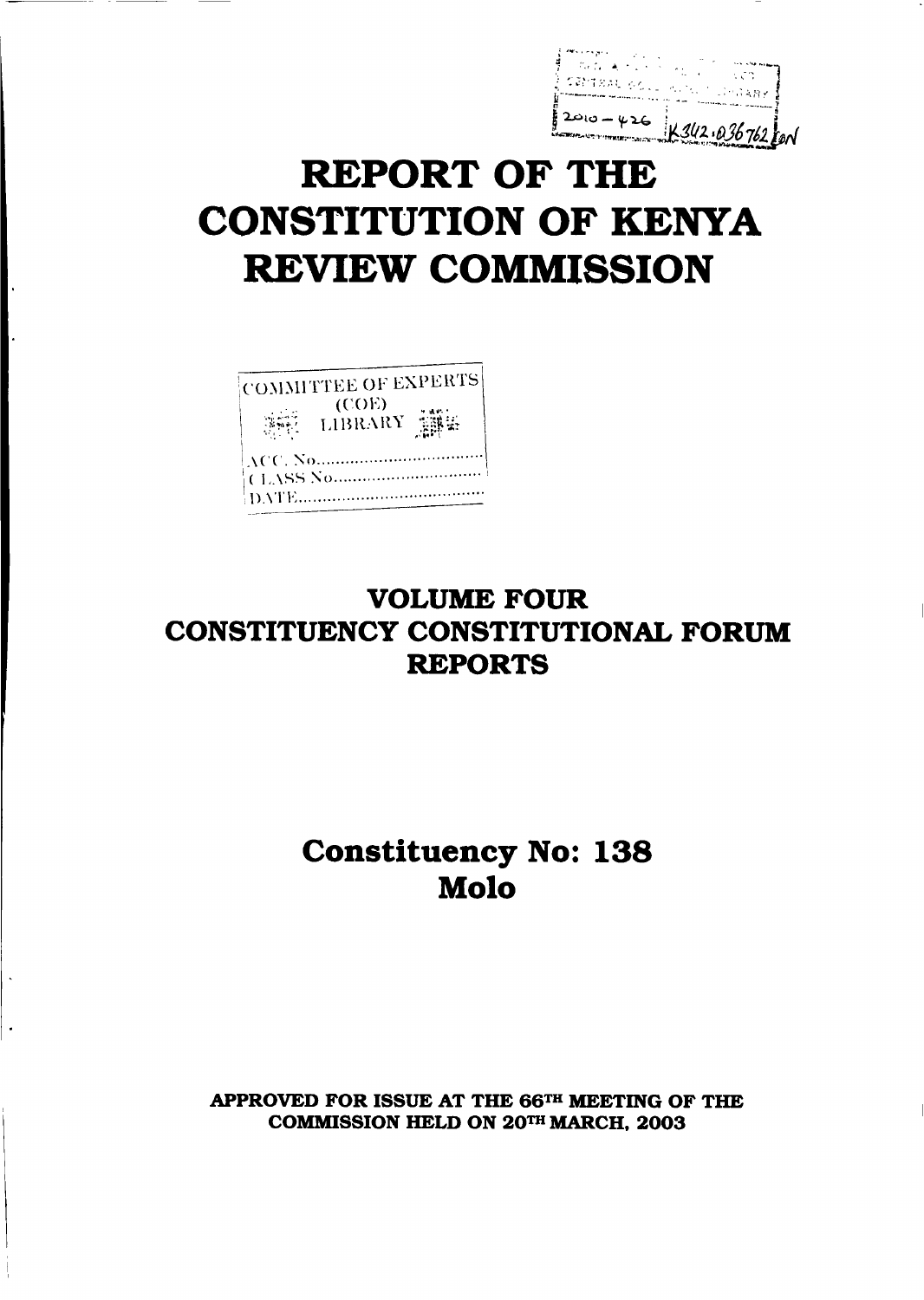## TABLE OF CONTENTS

 $\mathbf{L}$ 

|                   |                                                | $\mathbf i$    |
|-------------------|------------------------------------------------|----------------|
|                   |                                                | $\mathbf{1}$   |
|                   |                                                | $\mathbf{1}$   |
| 1.2.              |                                                | $\mathbf{1}$   |
|                   |                                                | $\overline{2}$ |
| 2.1.              |                                                | $\overline{2}$ |
| 2.2.              |                                                | $\overline{2}$ |
|                   | 2.3. Electioneering and Political Information  | $\overline{2}$ |
|                   |                                                | $\overline{2}$ |
|                   |                                                | $\overline{2}$ |
|                   |                                                | 3              |
|                   | 3.1. Constituency Constitutional Forums (CCFs) | 3              |
|                   |                                                | 5              |
|                   |                                                | 6              |
|                   |                                                | 6              |
|                   |                                                | 6              |
|                   |                                                | $\overline{7}$ |
|                   |                                                | 7              |
| 5.2.              |                                                | $\overline{7}$ |
| 5.3.              |                                                | 8              |
| <b>Appendices</b> |                                                | 30             |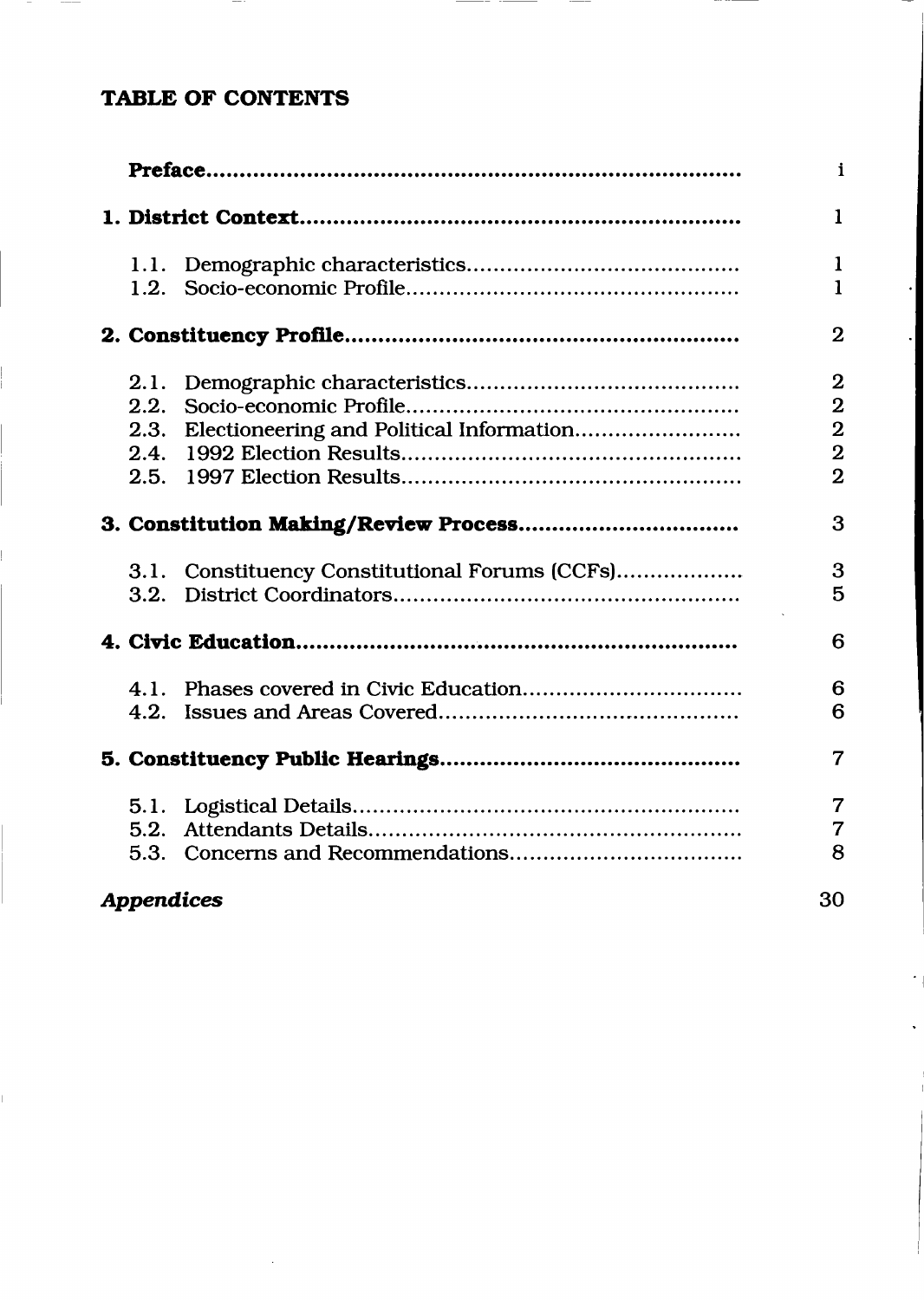## PREFACE

This report is the outcome of the Constitution of Kenya review activities at the constituency level. Its production is a requirement under section 26(2) of the Constitution of Kenya Review Act (Cap 3A), which mandates the Commission to compile reports of the Constituency Constitutional Forum (CCF). The Act identifies the CCF as one of the principle organs of the Constitution of Kenya review process (sec.  $4(1)(b)$ ). Section 5 of the Act notes as one of the guiding principles of the review process, that the organs shall provide the people of Kenya with an opportunity to actively, freely and meaningfully participate in generating and debating the proposals to alter the Constitution. That the organs shall ensure that the final outcome of the review process faithfully reflects the wishes of the people of Kenya.

The Constitution of Kenya Review Commission (CKRC) in an effort to realize the objectives of the review, held hearings in all the constituencies in Kenya during which all Kenyans were given an opportunity to present their proposals for the alteration of the Kenyan Constitution. In its guidelines for the formation of the CCF's (pursuant to sec. 20 of the review Act), CKRC indicated that all the constituents were deemed as members of the CCF. In order to coordinate and facilitate the activities of the CCF, Constituency Constitutional Committees (CCC) were established. The guidelines proposed its membership to consist of 1O persons, of which three would be ex-oflicio: the local MP, the chair of the County Council in which the constituency is located, and the District Coordinator. The guidelines stated that the membership would be as broad and representative of the people of the constituency as possible and recommended that at least a third of the committee should be women.

This report therefore summarizes the views collected in the constituency, in five broad chapters. A brief background of the district in which the constituency is situated is presented in the first chapter followed by a similar background for the constituency, in the second chapter. The philosophy and organs of the review process at the constituency level are presented in chapter three while chapter four outlines civic education activities. The logistics of constituency public hearings and the proposals made by the constituents are presented in chapter five. The made by the constituents are presented in chapter five. The recommendations were collated according to the list of *issues and questions*, which was issued by CKRC at the commencement of the public hearings. However, the twenty-two areas of concern identified in the *issues and* questions for public hearings mainly covered constitutional issues. Additional twenty-one categories of issues covering policy and other issues were added so as to ensure that all the concerns and recommendations made by the constituents were collated and used in the review process and also reflected in the CCF report.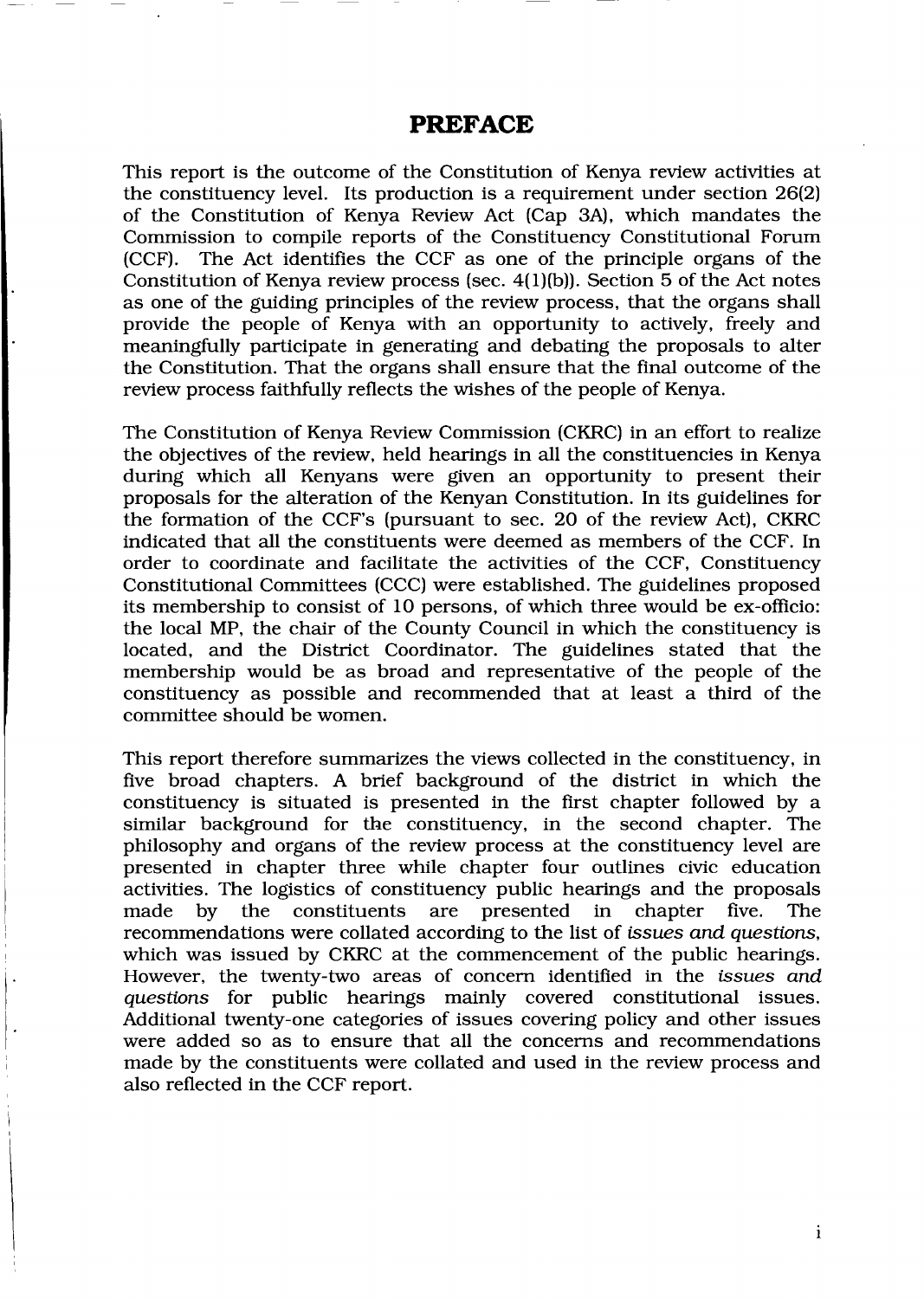The Commission trusts that this report fully reflects the views of the people of the constituency.

Commissioners:

| 1. | Prof. Yash Pal Ghai                | -Member and Chairman               |
|----|------------------------------------|------------------------------------|
| 2. | Prof. Ahmed I. Salim               | -Member and First Vice Chairperson |
| 3. | Prof. H.W.O. Okoth-Ogendo          | -Member and Vice Chairperson       |
| 4. | Mrs. Abida Ali-Aroni               | -Member and Vice Chairperson       |
| 5. | Dr. Abdirizak A. Nunow             | -Member                            |
| 6. | Mr. Abubakar Zein Abubakar –Member |                                    |
| 7. | Dr. Andronico O. Adede             | -Member                            |
| 8. | Mr. Ahmed I. Hassan                | -Member                            |
| 9. | Mrs. Alice Yano                    | -Member                            |
|    | 10. Bishop Bernard N. Kariuki      | -Member                            |
|    | 11. Dr. Charles M. Bagwasi         | -Member                            |
|    | 12. Mr. Domiziano M. Ratanya       | -Member                            |
|    | 13. Dr. Githu Muigai               | -Member                            |
|    | 14. Mr. Ibrahim A. Lethome         | -Member                            |
|    | 15. Mr. Isaac Lenaola              | -Member                            |
|    | 16. Dr. K. Mosonik arap Korir      | -Member                            |
|    | 17. Ms. Kavetsa Adagala            | -Member                            |
|    | 18. Mr. Keriako Tobiko             | -Member                            |
|    | 19. Dr. Mohamed A. Swazuri         | -Member                            |
|    | 20. Mr. J. Mutakha Kangu           | -Member                            |
|    | 21. Ms. Nancy M. Baraza            | -Member                            |
|    | 22. Pastor Zablon F. Ayonga        | -Member                            |
|    | 23. Mr. Musili P. Wambua           | -Member                            |
|    | 24. Mrs. Phoebe M. Asiyo           | -Member                            |
|    | 25. Prof. Wanjiku Kabira           | -Member                            |
|    | 26. Mr. Riunga L. Raiji            | -Member                            |
|    | 27. Ms. Salome W. Muigai           | -Member                            |
|    | 28. The Attorney-General           | -Ex-officio Member                 |
|    | 29. Patrick L. O. Lumumba          | -Secretary and Ex-officio Member   |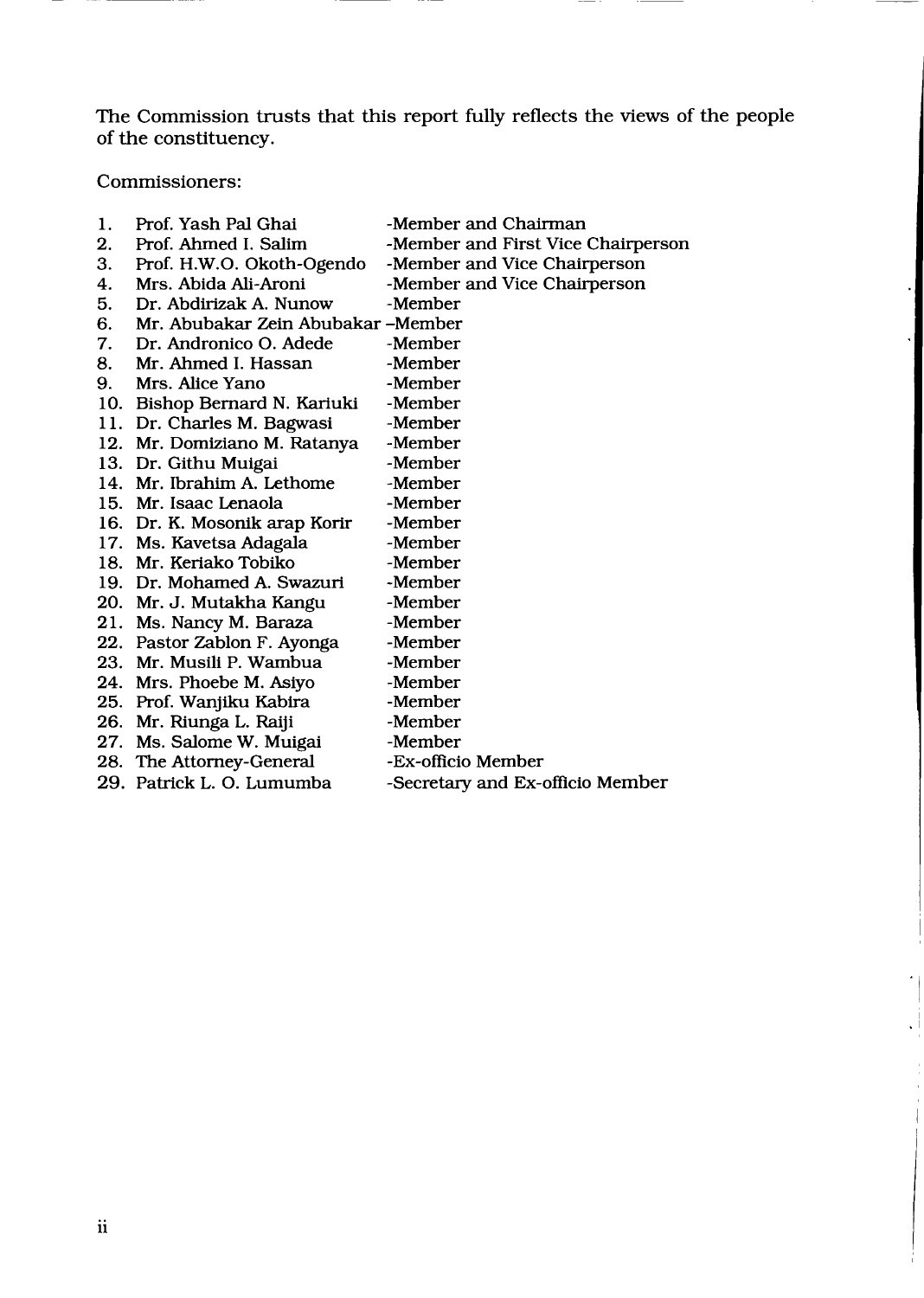## I. DISTRICT CONTEXT.

Molo Constituency is a constituency in Nakuru District. Nakuru District is one of 18 districts of the Rift Valley Province of Kenya.

## l.l. Demographic Characteristics

| <b>District Population by Sex</b>                              |         |                   |         |
|----------------------------------------------------------------|---------|-------------------|---------|
| Total District Population Aged 18 years &<br><b>Below</b>      |         | $315,254$ 311,648 | 626,902 |
| <b>Total District Population Aged Above 18</b><br><b>vears</b> | 283,449 | 276.688           | 560,137 |
| <b>Population Density (persons/Km<sup>2</sup>)</b>             |         | 164               |         |

## L.2. Socio-Economic Profile

Nakuru District:

- Is the 7<sup>th</sup> most densely populated district in the province;
- $\bullet$  Has a primary school enrolment rate of 73.5%, being ranked 8<sup>th</sup> in the province and 3Oth nationally;
- Has a secondary school enrolment rate of 20.3%, being ranked 7<sup>th</sup> in the province and  $31<sup>st</sup>$  nationally;
- Experiences the following main diseases: Malaria, respiratory tract infections, diarrhoea diseases, skin diseases and infections, and eye infections;
- Has a 22.8% malnourishment rate of children under 5 years of age, being ranked  $21<sup>st</sup>$  of 42 of the nationally ranked districts;
- $\bullet$  Has 46 of 1000 of its live babies dying before the 1<sup>st</sup> birthday, being ranked 13<sup>th</sup> of 44 of the nationally ranked districts;
- $\bullet$  Has a life expectancy of 57.4 years, being ranked 19th of 45 of the nationally ranked districts;
- Has an absolute poverty level of 45.08%;
- Has a  $42.26\%$  food poverty level being ranked  $4<sup>th</sup>$  in the province;
- $\bullet$  Has the 5<sup>th</sup> highest monthly mean household income in the province at Ksh. 6,826;
- Has 57.6% of its residents accessing clean water; and
- 92.3% of its residents having safe sanitation.

Nakuru district has 6 constituencies: Naivasha,. Nakuru Town, Kuresoi, Molo, Rongai, and Subukia Constituencies. The district's 6 MPs, each cover on average an area of  $1,207$  Km<sup>2</sup> to reach 197,840 constituents (a large average constituent per MP, being ranked 6<sup>th</sup> nationally). This is an opposition stronghold. In the 1997 general elections, two of the six parliamentary seats were won by KANU while the others by DP.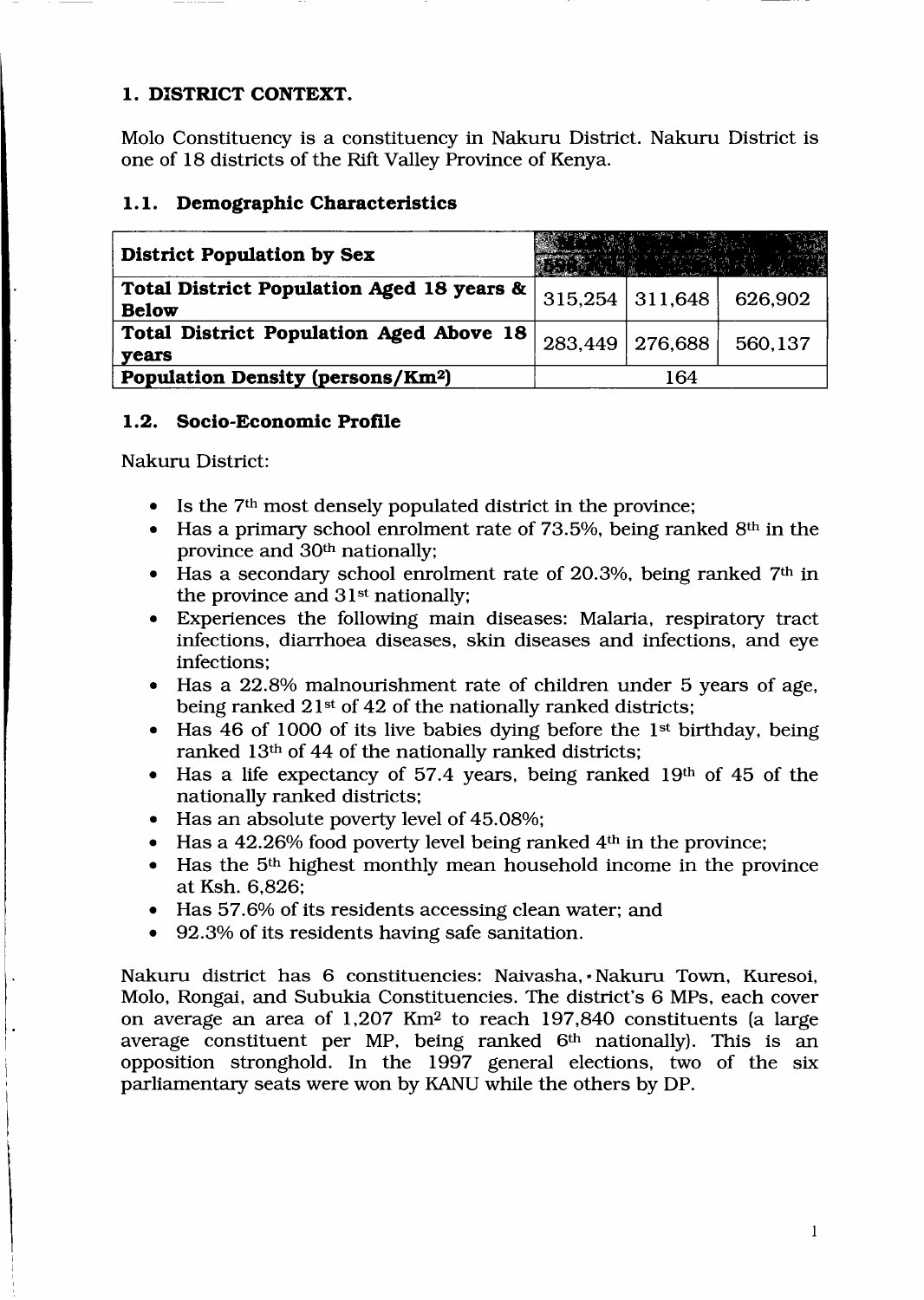#### 2. CONSTITUENCY PROFILE

#### 2.L. Demographic Characteristics

| Constituency | <b>Total</b> | <b>Area</b><br>$\mathbf{Km}^2$ | Density<br>Km <sup>2</sup> | <i>(persons</i> | per |
|--------------|--------------|--------------------------------|----------------------------|-----------------|-----|
| Population   |              | $235,289$   1,198.20           |                            | 196.4           |     |

#### 2.2. Socio-Economic Characteristics

The main economic activities of the residents are:

- Pyrethrum production. This is a leading pyrethrum producing are in the country; and
- Saw-milling. This is concentrated around Elburgon.

#### 2.3. Electioneering and Political Information

In the 1992 and 1997 general elections, FORD-A and DP won the seats with 60.21% and 73.17% valid votes respectively. In 2002, the National Rainbow Coalition took the seat.

#### 2.4. 1992 General Election Results

|                          | $\begin{array}{ccc} \bullet & \text{if } & \text{if } & \text{if } & \text{if } & \text{if } & \text{if } & \text{if } & \text{if } & \text{if } & \text{if } & \text{if } & \text{if } & \text{if } & \text{if } & \text{if } & \text{if } & \text{if } & \text{if } & \text{if } & \text{if } & \text{if } & \text{if } & \text{if } & \text{if } & \text{if } & \text{if } & \text{if } & \text{if } & \text{if } & \text{if } & \text{if } & \text{if } & \text{if } & \text{if } & \text{if } &$ |              |           |
|--------------------------|-------------------------------------------------------------------------------------------------------------------------------------------------------------------------------------------------------------------------------------------------------------------------------------------------------------------------------------------------------------------------------------------------------------------------------------------------------------------------------------------------------|--------------|-----------|
|                          |                                                                                                                                                                                                                                                                                                                                                                                                                                                                                                       |              |           |
|                          | 人名英格兰                                                                                                                                                                                                                                                                                                                                                                                                                                                                                                 | <b>KONTA</b> | 戦士を落とる 廃し |
| Njenga Mungai            | <b>FORD-A</b>                                                                                                                                                                                                                                                                                                                                                                                                                                                                                         | 57,637       | 60.21     |
| Joseph Kebenei           | <b>KANU</b>                                                                                                                                                                                                                                                                                                                                                                                                                                                                                           | 33,016       | 34.49     |
| Samuel Kihiu             | DP                                                                                                                                                                                                                                                                                                                                                                                                                                                                                                    | 5,081        | 5.31      |
| <b>Total Valid Votes</b> |                                                                                                                                                                                                                                                                                                                                                                                                                                                                                                       | 95,734       | 100.00    |
| <b>Rejected Votes</b>    |                                                                                                                                                                                                                                                                                                                                                                                                                                                                                                       |              |           |
| <b>Total Votes Cast</b>  |                                                                                                                                                                                                                                                                                                                                                                                                                                                                                                       | 95,734       |           |
| % Turnout                |                                                                                                                                                                                                                                                                                                                                                                                                                                                                                                       | 79.31        |           |
| % Rejected/Cast          |                                                                                                                                                                                                                                                                                                                                                                                                                                                                                                       | 0.00         |           |

### 2.5. 1997 General Election Results

**ICSY TOTAL REGISTERED TOTERS AND LATERAL CONTRACTOR**  $**PARTY**$ **,**  $**VOTSS**$  $**WALID VOTSS**$ Dickson Kihika Kimani DP  $|42,397$  73.17 John Nienga Mungai | KANU | 12,802. | 22.09 Njuguna G.G. Ngengi  $|\text{SAFINA}|2,041$  | 3.52 George W. Nganga  $|LPK|$  401  $|0.69|$ Anne Wangeci Murage  $|$  FORD-P  $|$  301  $|$  0.52 Total Volid Votes 57.942 700.oo Rejected Votes 1,729 Total Votes Cast 59,671 % Turnout 78.57  $%$  Rejected  $|2.90$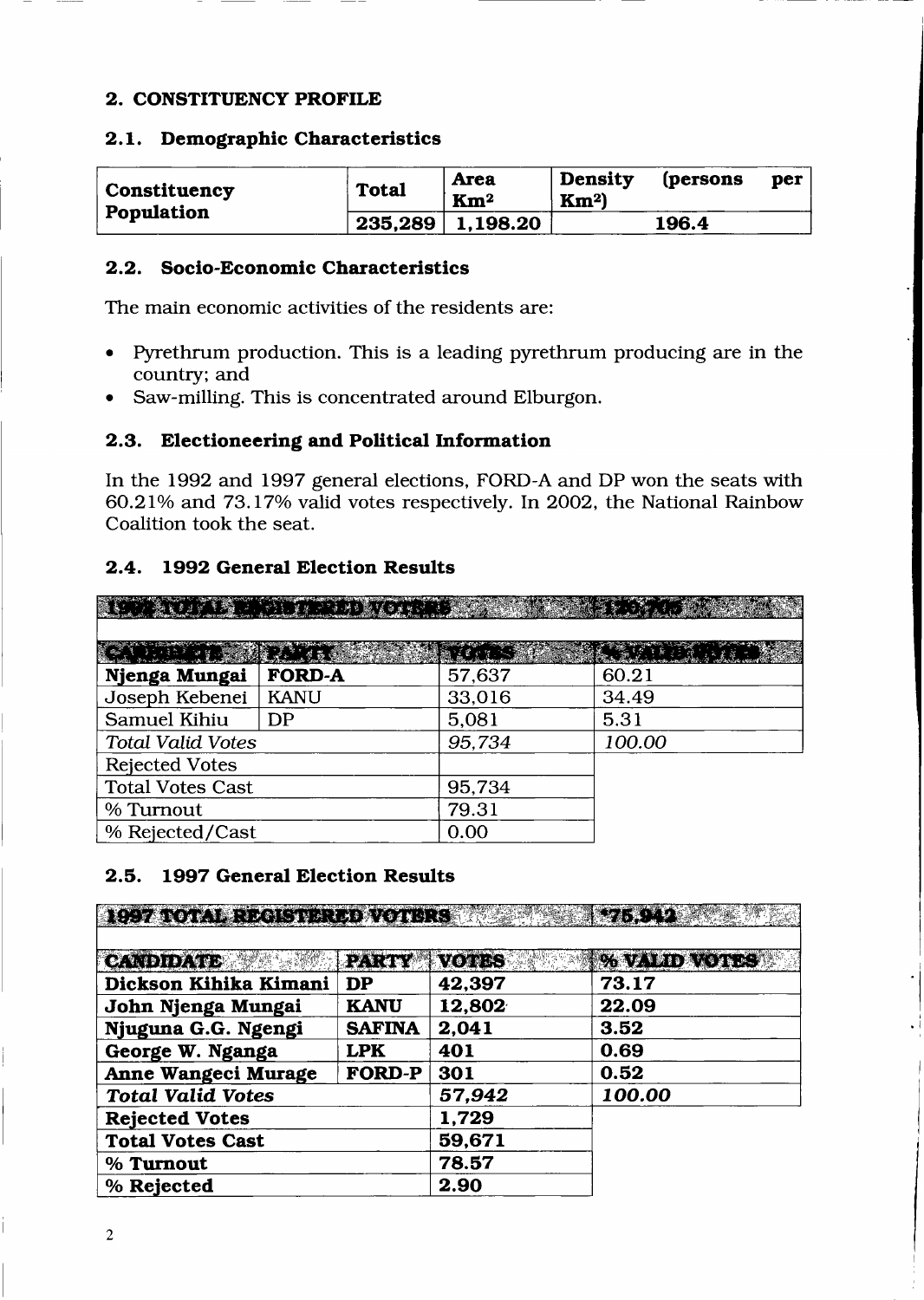\*The reduction in voter registration figures can be attributed to the fact that the constituency was split to create Kuresoi.

#### 3. CONSTITUTTON MAKING/REVIEW PROCESS

### 3.1. Constituency Constitutional Forums (CCFs)

#### 3.1.1.Philosophy

The Constituency Constitutional Forum (CCF) plays a very significant role in the review of the constitution. It is designated as one of the organs ' through which the review process shall be conducted' - (sec.  $4(1)$  of the Constitution of Kenya Review Act, Cap.3A). The importance attached to the CCF arises from the recognition of the need to involve the people fully in the review of the constitution. Only through such participation of the public will the new constitution reflect the preferences, hopes and aspirations of the people. It would also increase people's knowledge of constitutional issues, and facilitate their familiarity with the provisions of the new constitution. Additionally, the process, enhances the legitimacy of the constitution among Kenyans and their sense of ownership over it. In these ways the proper implementation and safeguarding of the constitution will be facilitated.

#### 3. l.2.Composition and Establishment

The 1997 Review Act had provided for district forums 'to mobilize communities at the local level for the purpose of civic education in preparation for the Commission's work and to perform such other duties as the Commission may assign' - (sec. 12A (6). The District Forums were to consist of members elected to represent locations, religious organizations, and the disabled, in addition to MPs and members of every local authority in the district. The Act contained several provisions prescribing minimum qualifications for membership and regulating the operations of the District Forums.

The Select Committee of the National Assembly, which reviewed the Act in early 2OOO, decided to replace the District Forums with Constituency Forums to get views ' directly from the people in the constituency without necessarily going through the rigours of an election to determine the members of the forum'. It thought that this would provide for a more popular form of participation. It recommended on the simplification of the forum to avoid elections. The Select Committee envisaged the constituency forum as and 'open forum with no specific structures', which should be ' flexible and easy to manage'. Its opinion was that the 'existing leadership comprising Members of Parliament, councilors, community based orgarizations, religious groups and individuals should be able to present views and opinions directly from the grassroots' (The Report of the Parliamentary Select Committee Reviewing the Constitution of Kenya Review Act,1997, April 2000). It removed the regulatory powers of the Commission over the forum, its role being confined to the 'facilitation' of the forum. It also changed the function of the forum from the facilitation of civic

 $\ddot{\phantom{a}}$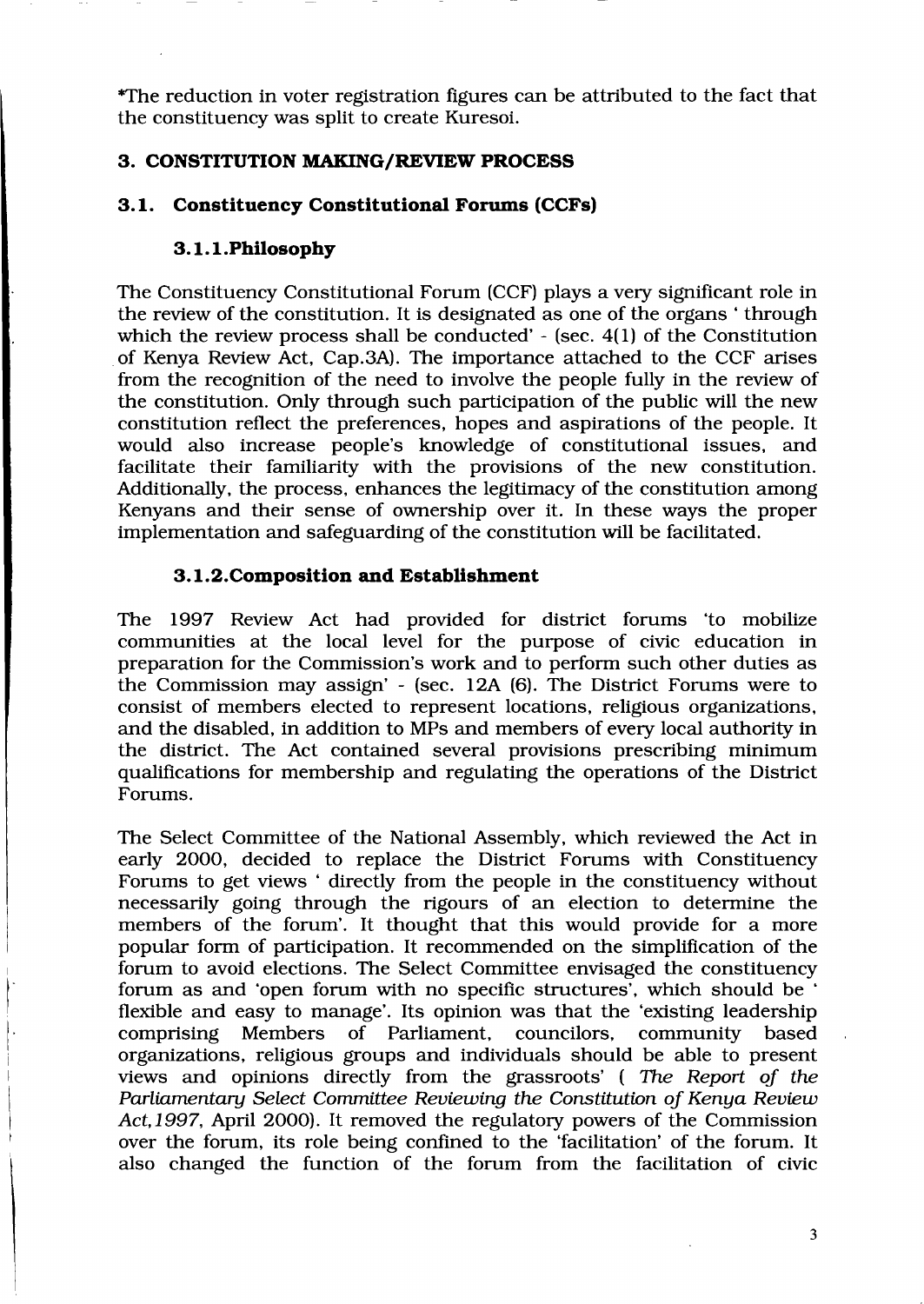education to also include facilitation and the collection of the views of the public on proposals to alter the constitution.

In view of the limited role of the CKRC in the establishment of the CCF s, the CKRC prepared and gazetted Guidelines for the operationalization of the constituency constitutional forums. The Guidelines stipulated that all the residents of a constituency would constitute the CCF. The CCF is described as one of the organs ' through which the review process shall be conducted' - (sec.4(l)). The CCF was thus one of the principal ways in which the views of the public were to be obtained.

In order to coordinate and facilitate the activities of the CCF, a Constituency Constitutional Committee (CCC) was to be established. The Guidelines proposed its membership to consist of lO persons, of which three would be ex-officio: the local MP, the chair of the County Council in which the constituency is located, and the District Coordinator. The Guidelines stated that the membership would be as broad and representative of the people of the constituency as possible and recommended that at least a third of the committee should be women.

#### 3.1.3. Functions of CCF

- Facilitation of collection of the views of the public at the constituency level on proposals to alter the constitution; and
- Debate and discussion of the views of the members of the public on proposals to alter the constitution.

In performance of these functions, the CKRC was required to visit all constituencies (Sec.  $18(1)(a)$ ).

#### 3.1.4. Functions of CCC

- . The functions of the CCC were mainly facilitative and advisory, the primary aim being to enhance the effective participation in the ownership of the constitution review process by the people at the constituency level;
- . The CCC was also mandated to promote, facilitate and monitor civic education at the constituency level in collaboration with the District Coordinator and civic education providers;
- Additionally, the CCC had to ensure that the constituency had access to all information relevant to the review process in coordination \Mith District Documentation centers; and
- . Finally, the CCC was also mandated with the task of dissemination of the report of the CKRC. It was to be assisted in this by the District Coordinator, who was also its accounting officer, in relation to funds that were made available to it by CKRC.

It is important to emphasize that the Guidelines were advisory, and the local community was free to modify them to suit local circumstances. For example, the size of the CCC could be increased when and if adequate representation and diversity required it.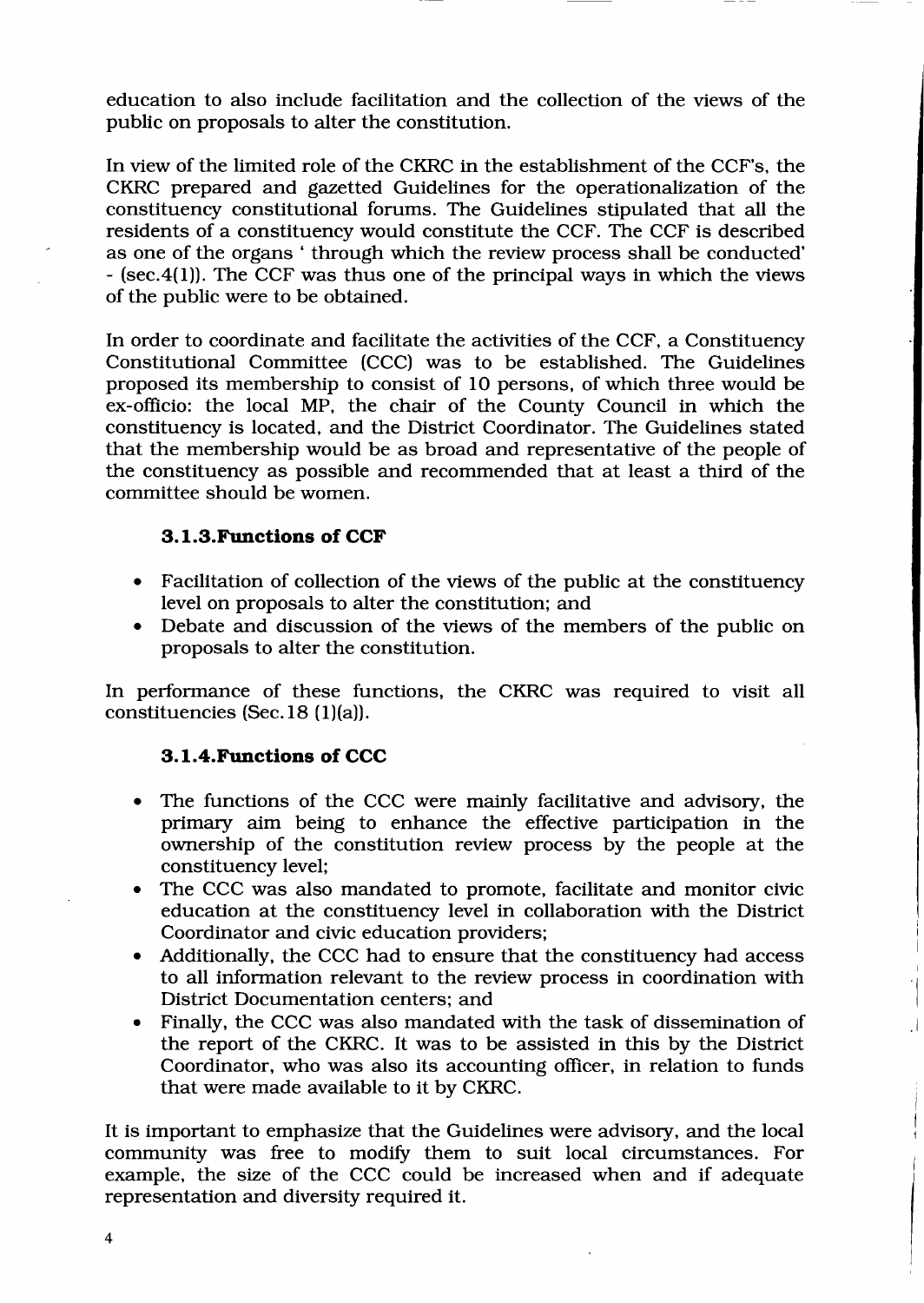#### 3.1.5.Date of Commencement of Work

The Constituency Constitutional Forum (CCF) was to run for an initial period commencing November 2001 up to September 2OO2. Accordingly, each Constituency Constitutional Committee (CCC) should have been constituted at the very latest by the end of November 2001. The Constituency Constitutional Forum was to be operational by that time.

#### 3.2. District Coordinators

#### 3.2. l.Mandate/Terms of Reference

- Be the local grass root representative;
- . Perform the generalization activities in the district;
- Be in charge of the documentation center/s in the district, facilitate its/their respective management, ensuring they are stocked and are easily accessible to the public and also organize their safety and security;
- o Gathering any relevant local information and materials for the purpose of constitution making;
- o Facilitate the identification, classification and organization of the physical and electronic retrieval and dissemination of information and materials for constitution making;
- . Supply such information needed by local constituency forums and committees:
- Liaise with other documentation centers nearby and others for information;
- In collaboration with constituency committees, identify and arrange venues for public hearing whenever the CKRC visits the constituencies in their area;
- Facilitate regular meetings of the constituency committees and involve local people as much as possible in discussing constitutional issues;
- Source and identify other key personnel that the CKRC may wish to consult or engage in its work;
- Identify and arrange for simultaneous local translations, sign language users, procurement and hiring of public address systems, transport and communication facilities for CKRC's meetings in the district;
- Monitor the implementation of civic education by civic education providers in the district;
- Facilitate the formation of constituency committees with guidance and assistance of CKRC; and
- . Perform any other tasks as directed by CKRC.

#### 3.2.2.Crlteria for Appointment

• Diversity in the composition, taking into account ethnicity, age, religion and professional or occupational background; and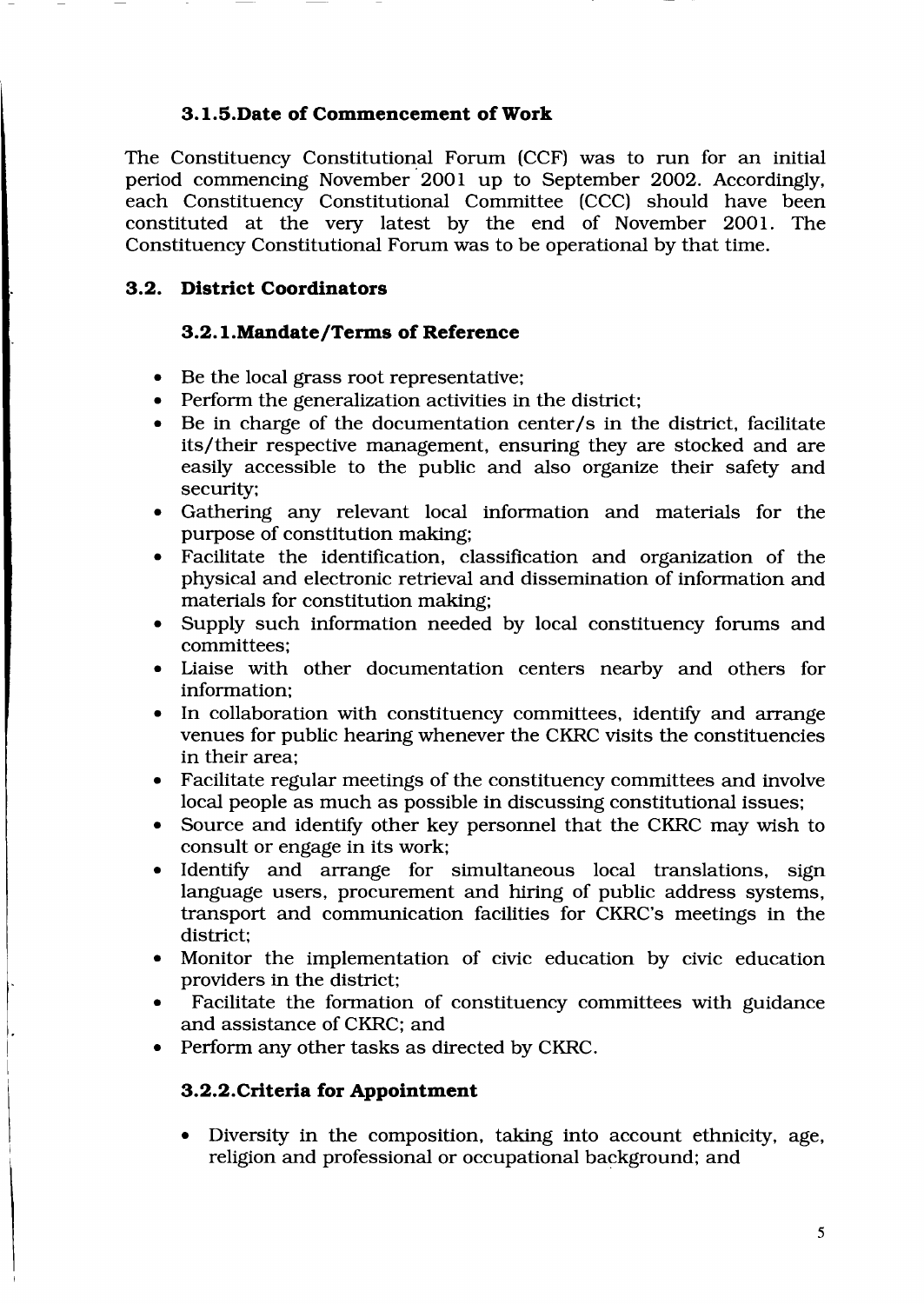. Appointees had at least attained Kenya Certificate of Secondary Education or its equivalent.

#### 4. CTVIC EDUCATION.

Civic education in the constitution was carried out between 15<sup>th</sup> March 2002 and 3Oth May 2OO2

#### 4.1. Phases in civic education

Stage 1 is the only phase that has been covered. This is the stage preceding collection of views. This stage dealt with information, knowledge, skills and virtues that enabled Kenyans have an informed choice and present their views on constitutional review.

#### 4.2. Issues and areas covered

- Citizenship and democracy
- Constitutionalism and constitution making
- State democracy and democratization
- o Judiciary and the judicial process
- Meaning and levels of governance
- Management and use of national resources
- Nation and state
- Decentralization and devolution of power
- Meaning nature and functions of the constitution
- Citizenship and democracy
- Human rights
- Nationhood and nation building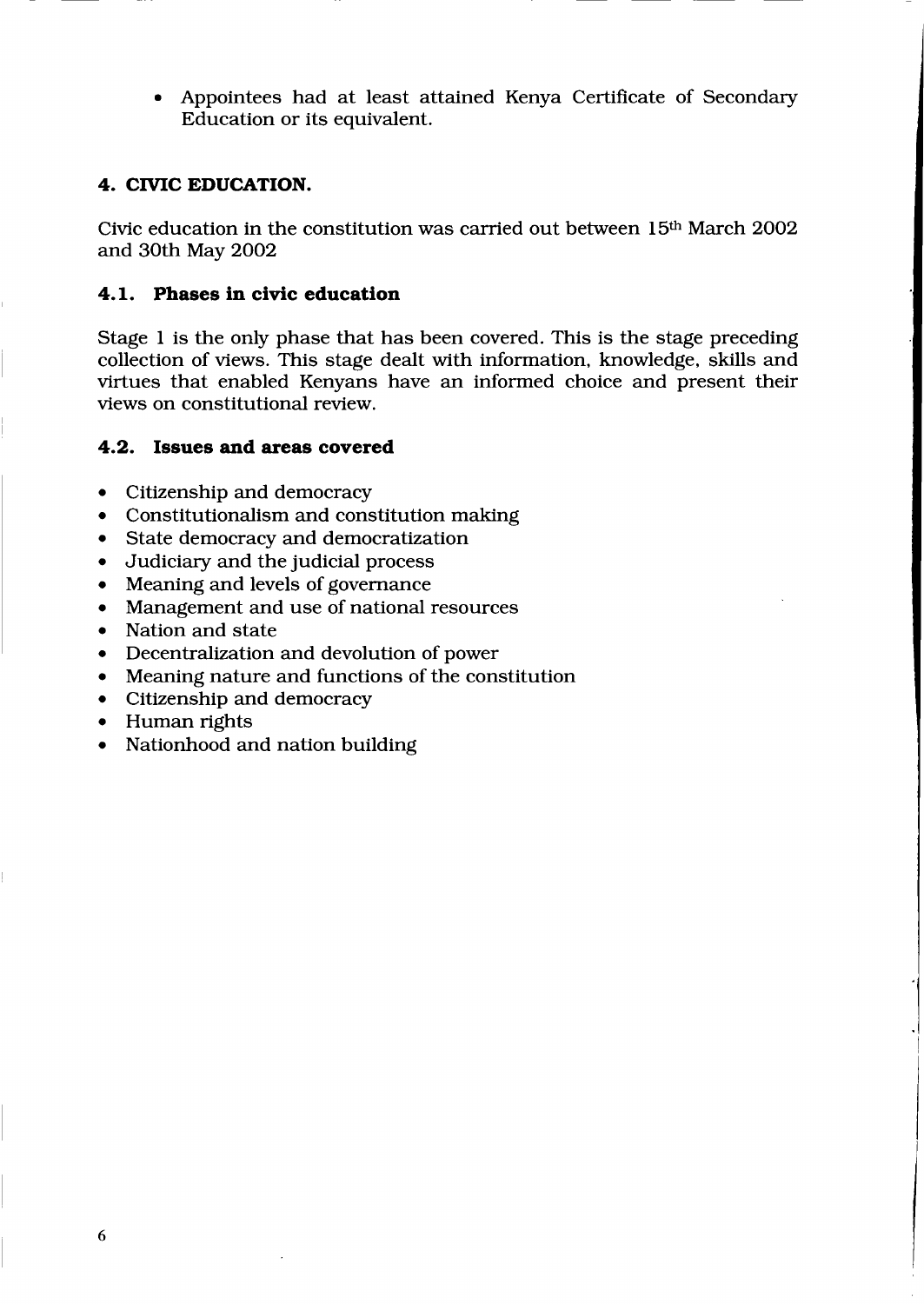#### 5. CONSTITTIENCY PUBLIC HEARINGS

# 5.1. Logistical Details<br>1. Date and Numi

# Date and Number of Days for Public Hearings<br>a) Date(s)  $12<sup>th</sup>$  and  $15<sup>th</sup>$  July, 2002

- a) Date(s)  $12<sup>th</sup>$  and  $15<sup>th</sup>$  July, 2002<br>b) Total Number of Days: 2
- Total Number of Days: 2

#### 2. Venue

- a) Number of Venues: two (2)<br>b) Venue(s):
- Venue(s):
	- a) Kihingo Catholic Church
	- B) Molo Town Hall

#### 3. Panels

- a) Commissioners
	- 1. Com. Prof. H.W.O Okoth-Ogendo
	- 2. Com. Alice Yano
	- 3. Com. Isaac Lenaola
- b) Secretariat
	- 1. Pauline Nyamweya Prog. Oflicer
	- 2. Sarah Muriithi Prog. Officer
	-
	-
- 
- 
- 3. Michael Koome Asst. Prog. Officer
- 4. Hellen Kanyora Verbatim Recorder

| 5.2. Attendance Details |
|-------------------------|
|-------------------------|

| Category              | <b>Details</b>                        | <b>Number</b> |  |
|-----------------------|---------------------------------------|---------------|--|
| of<br><b>Number</b>   |                                       |               |  |
| People<br><b>Who</b>  |                                       | 192           |  |
| Presented             |                                       |               |  |
|                       | Male                                  | 175           |  |
| <b>Sex</b>            | Female                                | 17            |  |
|                       | <b>Not Stated</b>                     | $\mathbf 0$   |  |
|                       | Individual                            | 125           |  |
| <b>Presenter Type</b> | Institutions                          | 67            |  |
|                       | Not Stated <sup>®</sup>               | $\mathbf 0$   |  |
|                       | Primary Level                         | 45            |  |
|                       | Secondary/High School Level           | 91            |  |
|                       | College                               | 16            |  |
| <b>Educational</b>    | University                            | 30            |  |
| <b>Background</b>     | None                                  | $\Omega$      |  |
|                       | <b>Not Stated</b>                     | 9             |  |
|                       | (Adult<br>Other                       |               |  |
|                       | Education/Vernacular/Madrasa/Informal | $\mathbf{1}$  |  |
|                       | Education)                            |               |  |
|                       | Memoranda                             | 9             |  |
|                       | Oral                                  | 49            |  |
| of  <br>Form          | Written                               | 37            |  |
| <b>Presentation</b>   | Oral + Memoranda                      | 31            |  |
|                       | Oral + Written                        | 69            |  |
|                       | <b>Not Stated</b>                     | $\mathbf 0$   |  |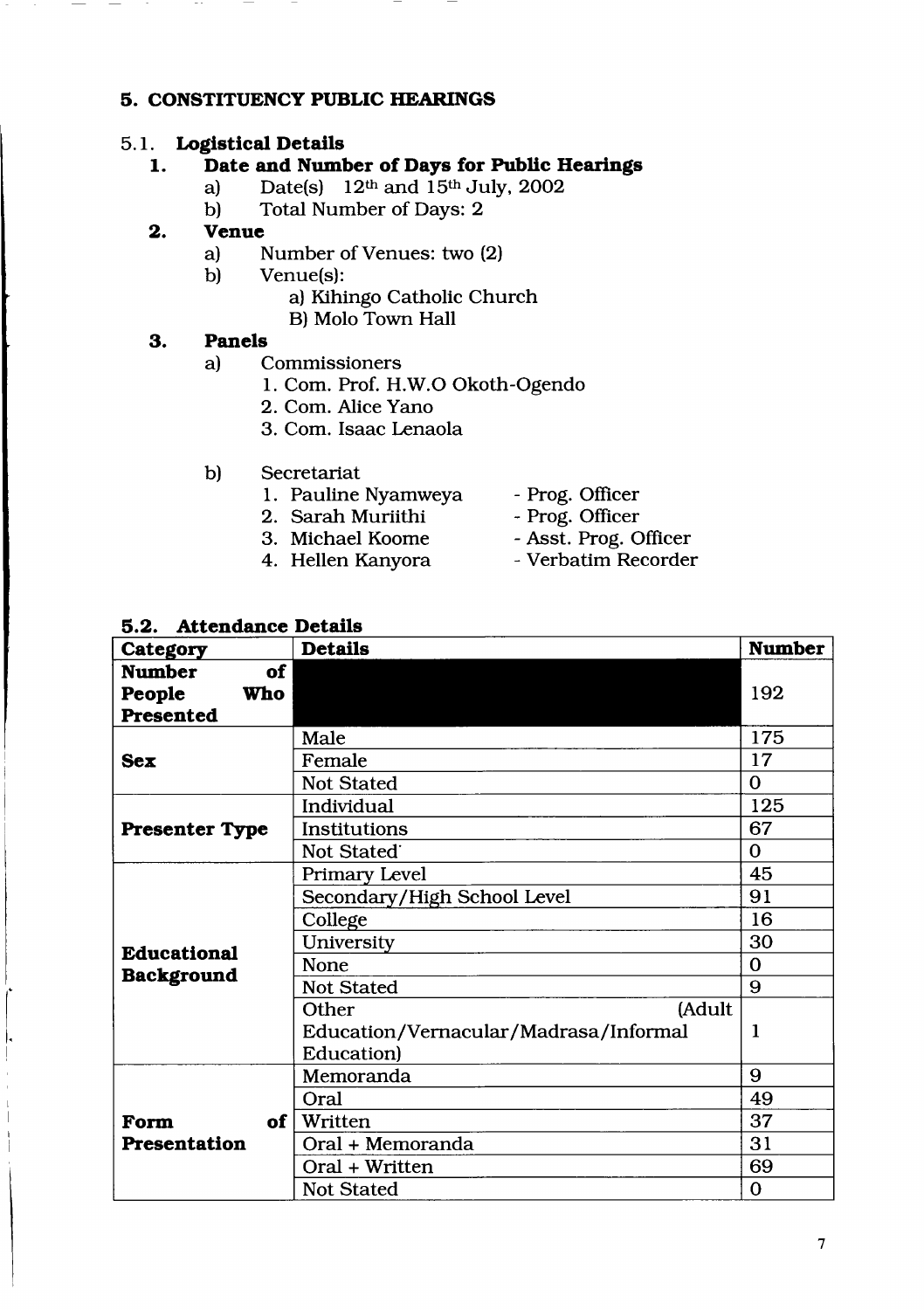#### 5.3. Concerns and Recommendations

The following are the recommendations made by the presenters in Molo Constituency. The recommendations were collated around 43 areas of concern, from the Preamble to National integrity/identity. Only areas where recommendations were made in the constituency are covered. The numbers in parentheses represent the number of times the recommendation (bulleted) was made, either orally or through written memoranda. Each count on a specific recommendation was picked from an individual, a group or an organization. Where a presenter made different recommendations on the same area of concern, each recommendation was counted separately. Where no number appears in parentheses, the recommendation was made only once.

#### 5.3.T PREAMBLE

- The preamble should state when the constitution was made and by whom
- The preamble should state national values, emphasize unity, and espouse the philosophy of Kenyans and their mission and vision.
- The constitution should enshrine the preamble. (14)
- The preamble should reflect the common experience of Kenyans during the colonial era.

### 5.9.2 DIRECTTVE PRINCIPLES OF STATE POLICY

- o The constitution should provide for the independence of the three arms of government. (2)
- $\bullet$  The constitution should reflect mission, goal, aspiration, supremacy and God as the guiding star.

#### 5.3.3 CONSTITUTIONAL SUPREMACY

- $\bullet$  The constitution should retain the 65% majority required for the amendment of the constitution. (3)
- . The constitution should provide that any amendment of the constitution should be done through a referendum. (8)
- The constitution should provide that amendments to the constitution should be done by parliament after a public poll.
- The constitution should provide that no one should be above the law.

### 5.3.4 CITIZENSHIP

- The constitution should provide equality for both men and women in citizenship issues.
- The constitution should confer automatic citizenship to persons whose both parents are Kenyans. (5)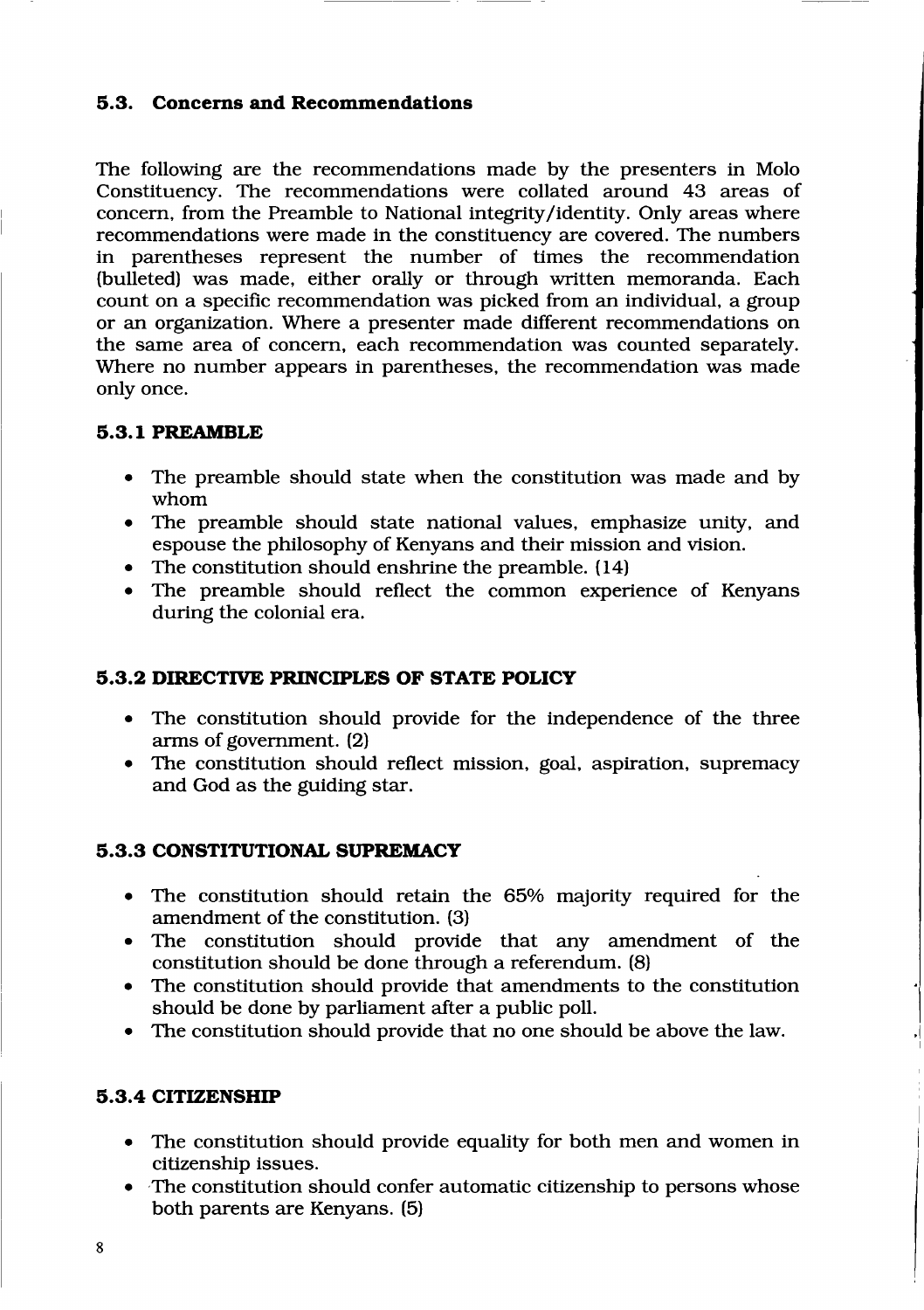- The constitution should provide that Kenyan citizenship should be acquired through naturalization.
- The constitution should provide that any person who has lived in Kenya for more than 10 years should be conferred automatic citizenship.
- The constitution should provide that any child who is less than 18 years adopted by a Kenyan parent should be conferred automatic citizenship.
- The constitution should provide spouses of Kenyan citizens regardless of gender should be entitled to automatic citizenship. (6)
- . The constitution should provide that a child born to Kenyan parent, regardless of gender should be entitled to automatic citizenship. (4)
- The constitution should provide that driving licenses and voter cards shall be recognized as identification documents
- The constitution should abolish dual citizenship
- The constitution should allow dual citizenship. (2)
- . The constitution should guarantee automatic citizenship for children born of Kenyan parents regardless of the place one is born in.
- The constitution should provide for all Kenya citizens to vote during the general elections as their obligation.
- The constitution should provide for the use of ID cards as a proof of citizenship.(4)
- The constitution should provide for the use of Kenyan passports as proof of citizenship. (3)
- . The constitution should provide for the use of birth certificates as proof of citizenship. (2)

#### 5.3.5 DEFENSE AND NATIONAL SECURITY

- . The constitution should provide that security shall be guaranteed and police brutality curbed.
- The constitution should establish guidelines on the discipline of the armed forces.
- The constitution should establish disciplined forces. (2)
- The constitution should abolish flying squad.
- The constitution should provide for the armed forces to be disciplined through court martial and criminal courts.
- . The constitution should provide that the president should not be the commander in chief of the armed forces. (3)
- The constitution should not provide for the president should not be the commander in chief of the armed forces. (2)
- The constitution should provide for the executive to have exclusive powers to declare war. (3)
- . The constitution should allow use of extraordinary powers in times of emergencies. (3)
- The constitution should provide that the armed forces shall engage in public / community work when not in combat
- The constitution should provide that the youth should undergo a compulsory service in the armed forces.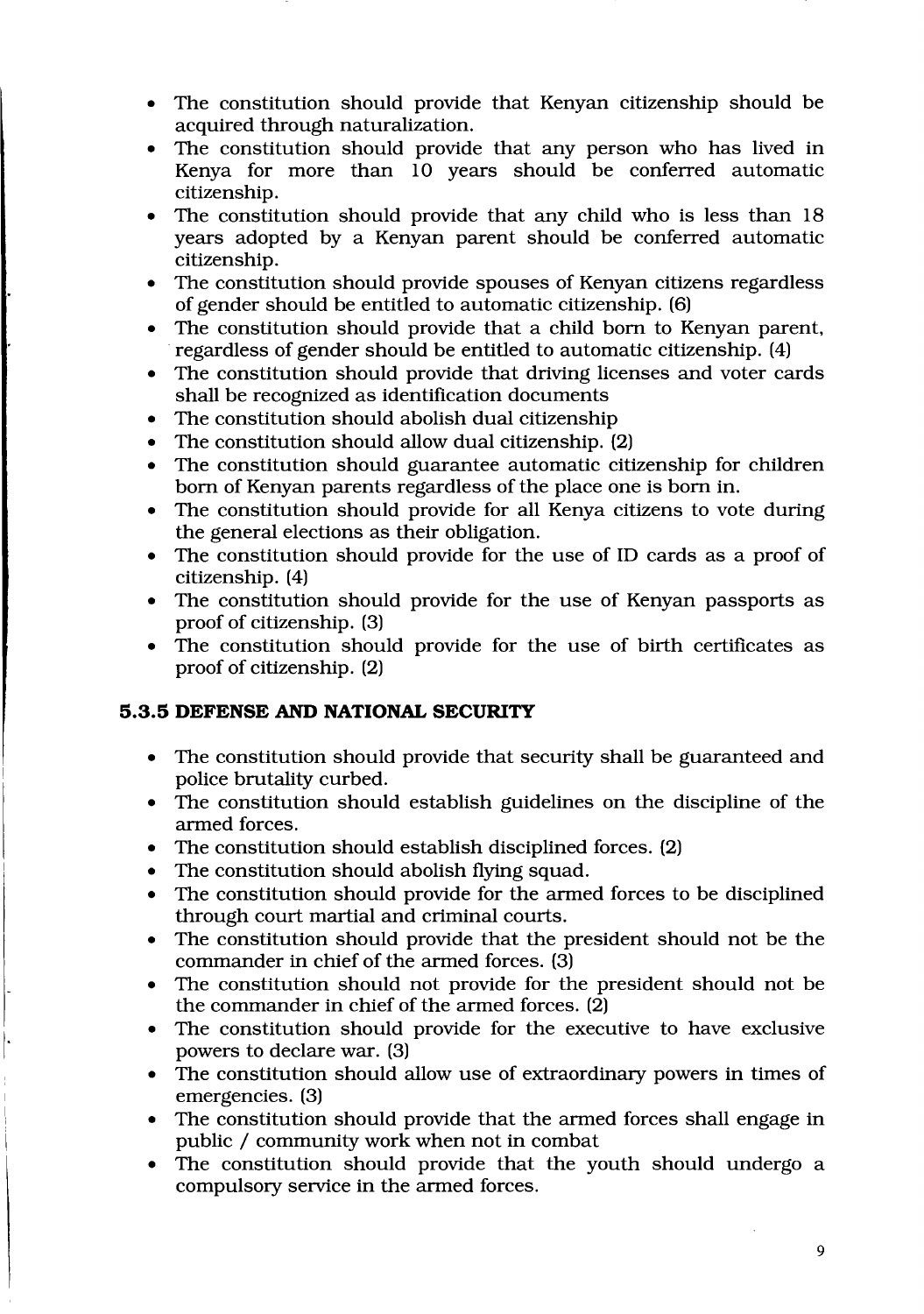- The constitution should empower the parliament to invoke emergency  $\bullet$ powers.
- The constitution should provide that a minimum of 1/3 of the  $\bullet$ parliamentarians should have the authority to invoke emergency powers.
- The constitution should empower the parliament to declare war.  $\bullet$

## 5.3.6 POLITICAL PARTIES

- The constitution should provide for political parties to be involved in  $\bullet$ development projects.
- The constitution should provide for the political parties to harmonize  $\bullet$ Kenyans.
- The constitution should regulate the formation, management and  $\bullet$ conduct of political parties.
- The constitution should limit the number of political parties to three.  $\bullet$ (5)
- The constitution should limit the number of political parties to four. o
- The constitution should limit the number of political parties to two. (2) a
- The constitution should limit the number of political parties to five. a
- The constitution should limit the number of parties up to a maximum of lO. a
- The constitution should provide for parties to fund themselves from  $\bullet$ the members' contribution. (2)
- The constitution should provide for the political parties to be funded  $\bullet$ from the consolidated funds.
- The constitution should provide for the political parties to be funded from public coffers.
- The constitution should provide that only those parties represented in parliament shall be funded
- The constitution should provide that political parties shall have at  $\bullet$ least 50 % membership in every province so as to be registered

## 5.3.7 STRUCTURES AND SYSTEMS OF GOVERNANCE

- The constitution should retain the presidential system of government a
- The constitution should provide for a parliamentary system of government. a
- The constitution should provide for the president to appoint the prime minister.
- The constitution should provide that the prime minister to be answerable to the parliament. (2)
- The constitution should provide for the prime minister to be in charge of the government.
- The constitution should provide that the prime minister to be appointed by majority party.
- The constitution should provide for a monarchical system of government.
- The constitution should adopt a unitary system of government.  $(7)$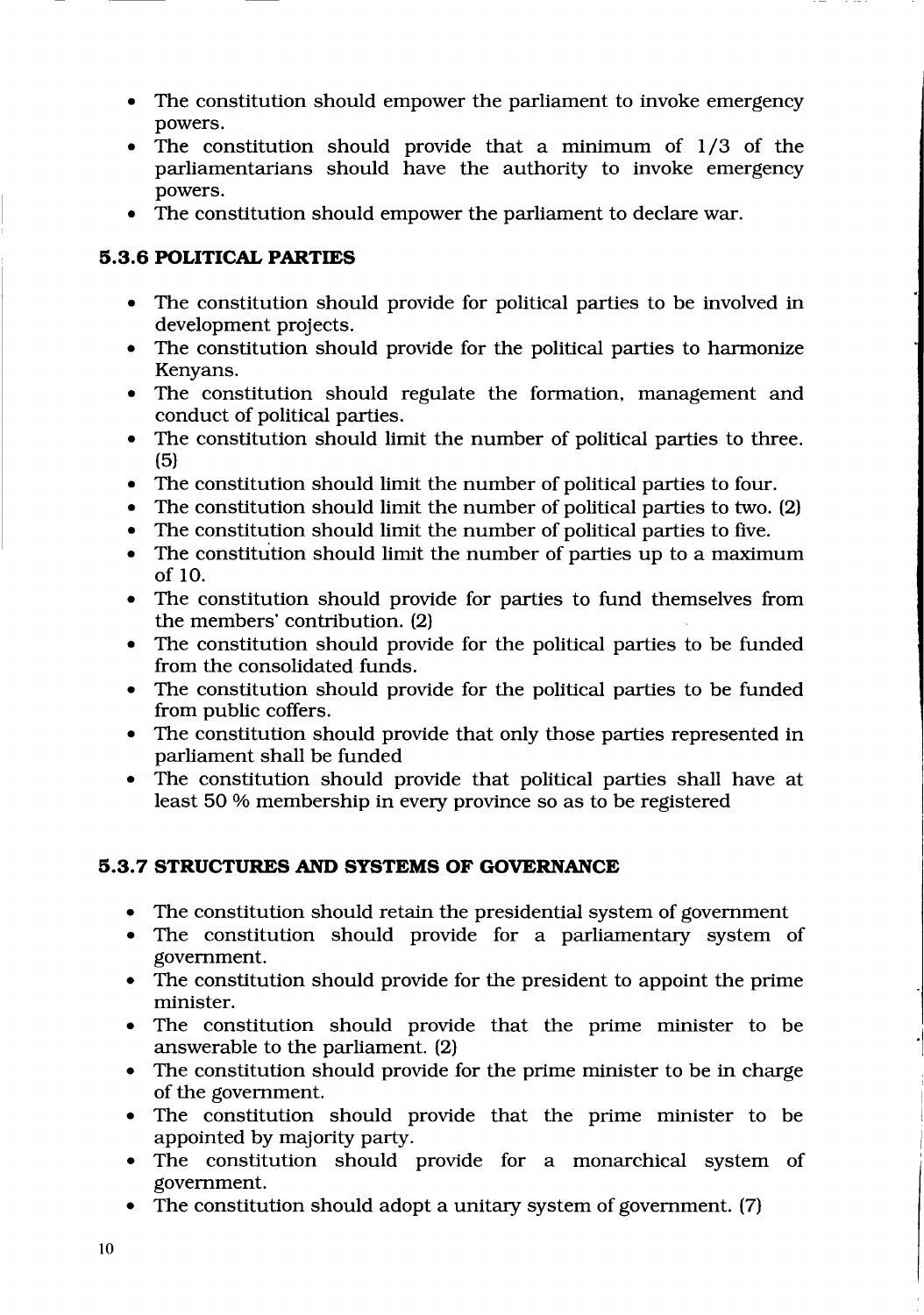- The constitution should adopt federal system of government.  $(12)$
- The constitution should provide for a prime minister who shall be the winning party
- . The constitution should provide for a deputy premier.
- The constitution should provide for the vice president to be the presidents' running mate.
- The constitution should provide for the election of the vice president who should neither be an MP nor a member of a political party
- The constitution should provide that the vice president shall be an MP
- The constitution should provide that the people should elect the vice president. (12)
- . The constitution should provide that the parliament should appoint the vice president.
- The constitution should provide for the AG serve as the chief legal advisor to the government.
- . The constitution should provide for the AG to take over and terminate privately prosecuted cases.
- The constitution should abolish the nolle prosequi powers vested in the attorney general (AG)
- The constitution should provide that the AG shall have no job tenure security and is impeachable
- The constitution should provide that power shall be devolved to local levels

## 5.3.8 THE LEGISLATURE

- . The constitution should provide that parliament shall vet all presidential appointments.
- The constitution should provide for the appointment of parastatals heads to be vetted by the parliament.
- The constitution should provide for the appointment of the auditor general to be vetted by the parliament.
- . The constitution should provide for the appointment of attorney general to be vetted by the parliament.
- The constitution should provide for the presidential appointees to be vetted by the parliament.
- The constitution should provide for the parliament to approve the presidents' salary.
- The constitution should provide for the parliament to control its own calendar.
- . The constitution should provide for the parliament to control its own budget.
- . The constitution should provide that being a member of parliament should be a part time occupation.
- The constitution should provide that MPs shall be over 45 years old
- The constitution should provide that MPs should be above 35 years.
- The constitution should provide that MPs should be above 30 years.
- The constitution should provide that presidential candidate should be above 35 years but below 75 years.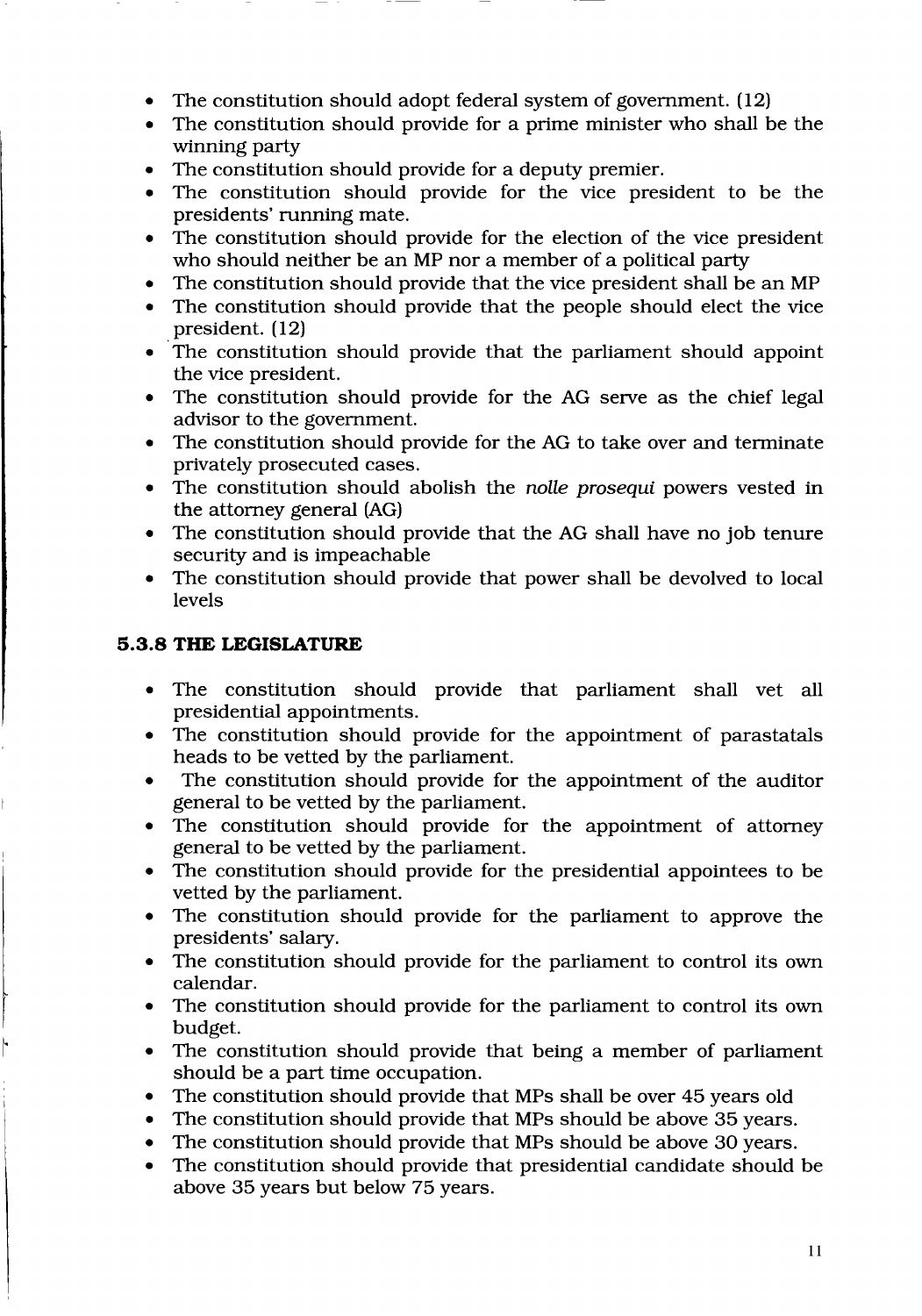- The constitution should provide that presidential candidate should be between 5O and 70 years. (2)
- . The constitution should provide that presidential candidate should be above 3O years of age.
- The constitution should provide that MPs should be graduates from recognized university. (5)
- The constitution should provide that Mps should have form four level of education. (6)
- The constitution should provide for the introduction of moral and ethical qualifications for the MPs.
- . The constitution should provide for the establishment of a code of discipline for MPs
- . The constitution should provide that MPs should not have been convicted of any offence.
- The constitution should provide for the impeachment of MPs by a 60 % vote of councilors in their constituencies
- . The constitution should provide for the electorate to have the right to recall their MP in the event of failure to deliver. (11)
- . The constitution should provide for the electorate to have the right to recall their MP by 65% majority vote of no confidence. (2)
- The constitution should provide that senior government officers like the attorney general; chief justices etc. are appointed by parliament.
- . The constitution should provide for the MPs to act on the basis of conscience and conviction or instruction from their constituents.
- The constitution should provide for MPs to earn 60% of the presidents' salary.
- . The constitution should provide for an independent commission to determine the salaries and benefits of MPs. (3)
- o The constitution should provide for an independent civil service remuneration committee to determine the salaries and benefits of MPs.
- . The constitution should provide for a special team of learned to determine the salaries and benefits of MPs.
- The constitution should retain the concept of nomination of MPs.
- . The constitution should abolish nominations to parliament. (3)
- The constitution should provide that the nominated MPs should be competent people.
- The constitution should provide that nomination seat in parliament should be reserved to the interest groups.
- . The constitution should provide that nomination seat in parliament should be resenred to the marginalized groups.
- . The constitution should provide that nomination seat in parliament should be reserved for the vulnerable groups.
- The constitution should provide that  $1/3$  of the parliamentary seats should reserved for women. (2)
- The constitution should provide that at least 33% of seats in parliament should be reserved for women.
- The constitution should provide that failure to attend parliament should in automatically lead to declaring seats vacant.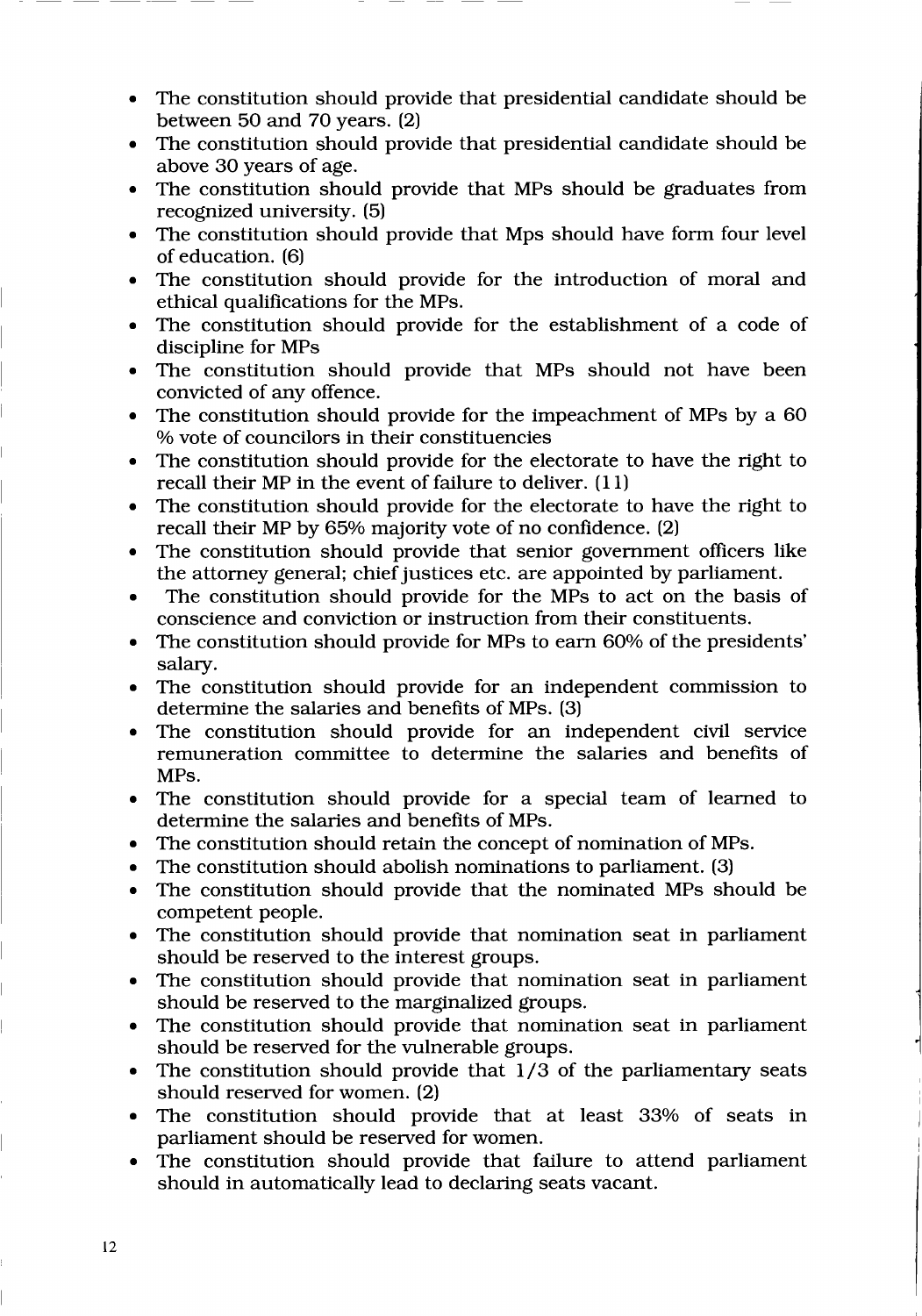- The constitution should provide that honorable members missing sitting of the house should not be given allowances.
- The constitution should provide that the government of unity should be established with executives coming from all political parties.
- The constitution should allow for the coalition government
- The constitutions should provide that MPs have power to set up commissions.
- The constitution should retain multipartism.
- The constitution should provide for the president to have veto power over the legislation.
- The constitution should not provide for the president to dissolve the parliament.
- The constitution should provide that the parliament should not be dissolved before its full course.
- The constitution should provide for MPs to have offices in their constituencies. (4)
- . The constitution should provide for a bi-cameral legislature, having <sup>a</sup> house of representatives and a senate

## 5.3.9 THE EXECUTTVE

- o The constitution should provide that the president should be <sup>a</sup> university graduate. (5)
- The constitution should provide for the president to be a holder of a secondary school certificate.
- The constitution should provide that the president should be a person of sound mind and high integrity.
- The constitution should provide that the president shall be a graduate and shall be impeachable by parliament
- . The constitution should provide that the president shall be monogamous and shall serve for one term of 5 years.
- The constitution should provide for the president to serve two terms of five years.  $(11)$
- o The constitution should define the functions of'the president.
- The constitution should provide that the president should not to be above the law. (17)
- The constitution should provide for the powers of the president to be limited. (6)
- . The constitution should provide for the president not to appoint the chief justice
- The constitution should provide for the reduction of the powers of the president.
- The constitution should provide for the impeachment of the president due to misconduct. (8)
- The constitution should provide that the president should not be a member of the legislature. (10)
- The constitution should provide that the president should be an exofficial member of the legislature.
- The constitution should provide for the provincial administration to be replaced with local authorities. (7)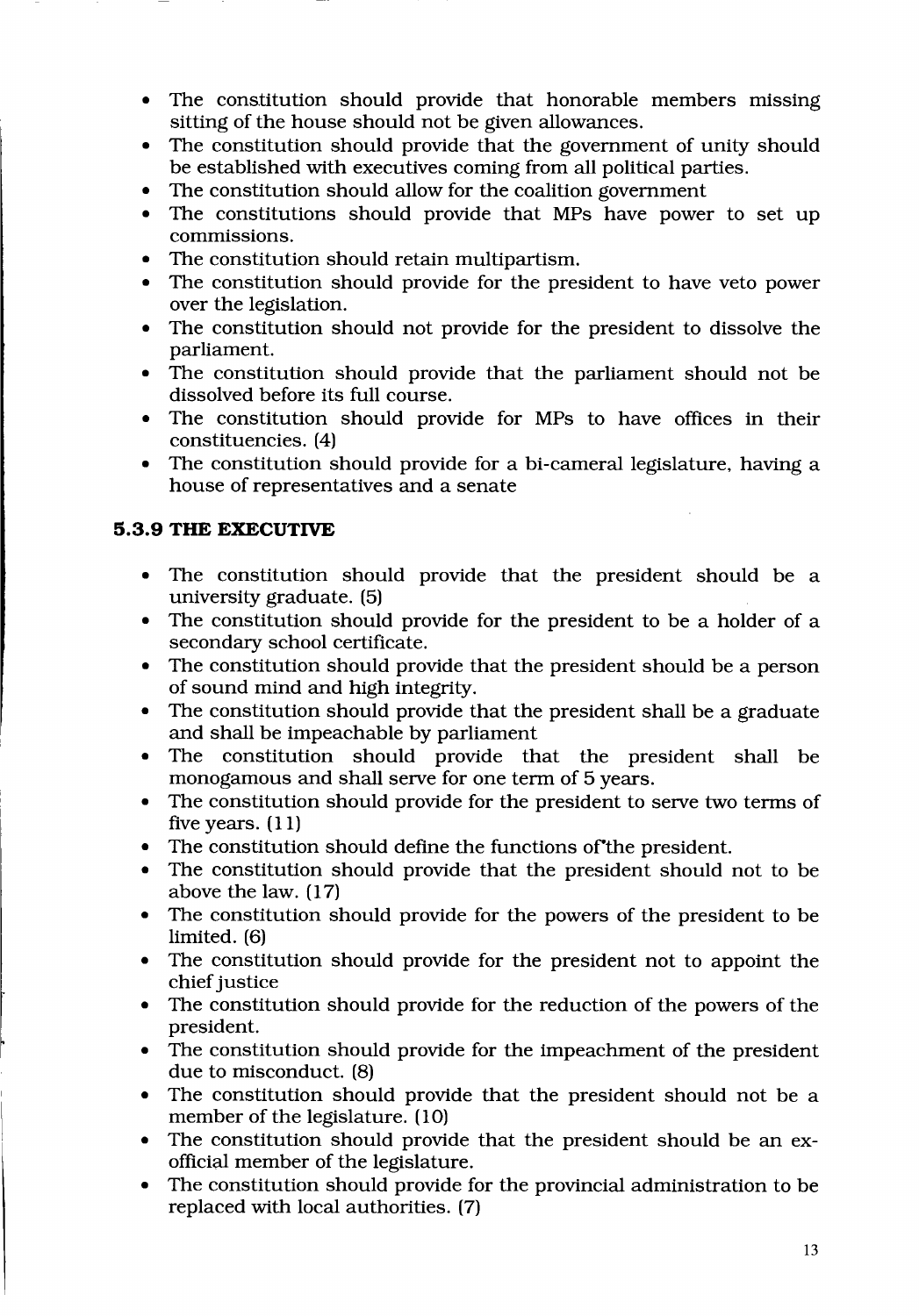- $\bullet$  The constitution should abolish the provincial administration. (10)
- The constitution should provide that the people should elect chiefs and their assistants. (12)
- The constitution should provide for the provincial administration to be overhauled.
- . The constitution should provide that locations shall be administered by village elders and not chiefs
- The constitution should provide that chiefs should have a minimum of form four educations.
- The constitution should provide that the number of ministries should be reduced.  $(4)$
- . The constitution should provide for the number of ministries should not exceed 22.
- The constitution should provide that ministries should be established and appointed by parliament.

### 5.3.10 THE JUDICIARY

- The constitution should provide for legal services by the state.
- The constitution should provide that there should be a jury assisting judges.
- The constitution should provide that courts should decide on cases promptly.
- The constitution should guarantee the independence of the judiciary. (4)
- . The constitution should provide for the establishment of Supreme Court in Kenya. (3)
- The constitution should provide for the parliament to appoint judges. (3)
- The constitution should provide for the judicial service commission to appoint judicial officers. (2)
- The constitution should provide for the public service commission to appoint judicial officers.
- The constitution should provide for the law society of Kenya to appoint judicial officers.
- . The constitution should provide that judges should a master's degree in law.
- The constitution should provide that the chief justice shall be elected by judges and magistrates and he/ she should have powers to prosecute
- . The constitution should provide for the judicial tenure to be five years.
- The constitution should provide for the judicial tenure to be two terms of three years each.
- The constitution should provide that corrupt judges should be prosecuted.
- The constitution should provide for the power of the judiciary to be exclusively vested in the courts.
- . The constitution should provide for the government to ensure that there are mobile courts.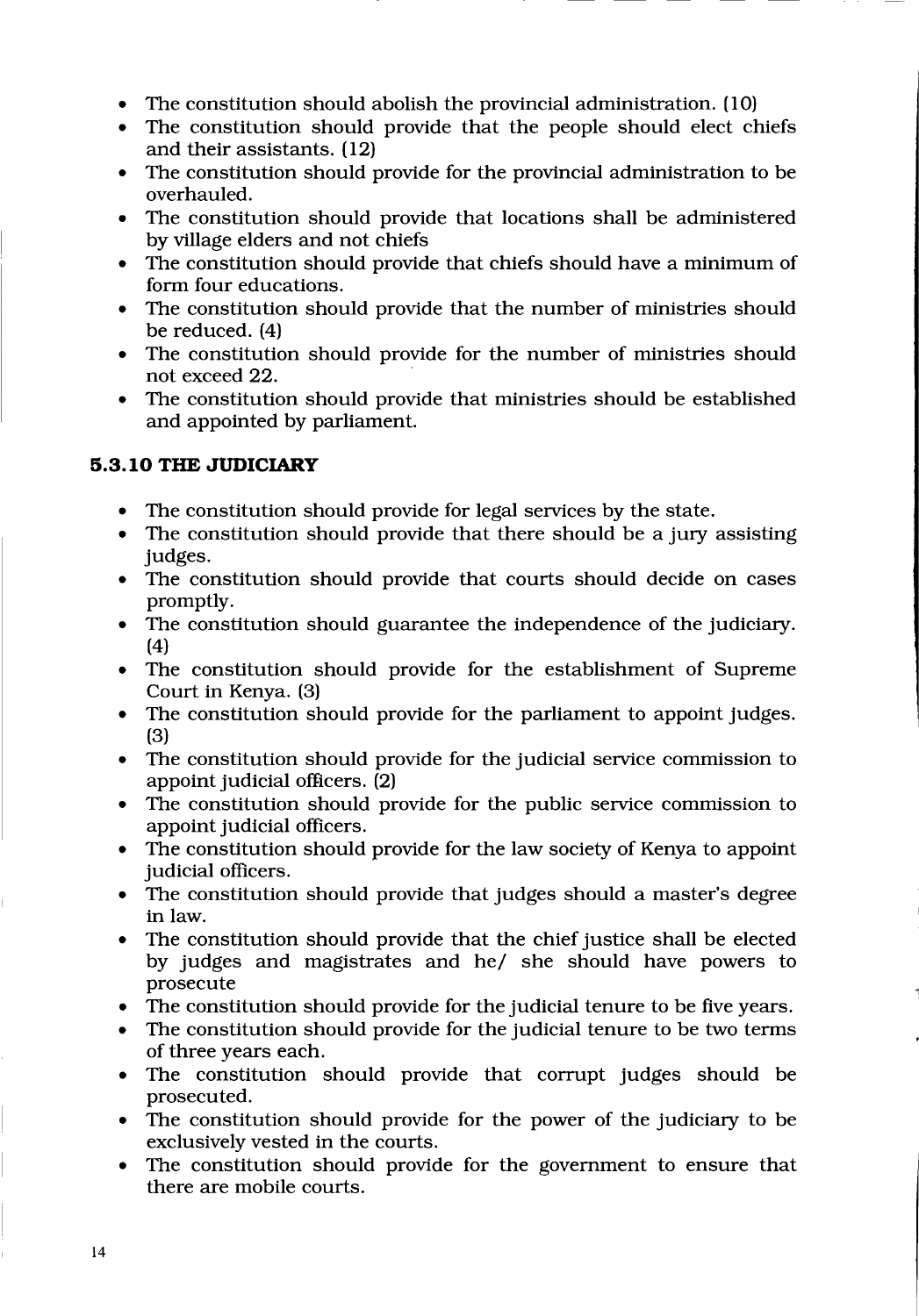- . The constitution should provide for the establishment of high courts in every division.
- The constitution should provide for the government to provide free legal aid to the disadvantaged. (2)
- The constitution should provide for the government to provide free legal aid to the suspects.
- The constitution should provide that suspects shall not be kept for long in police custody / remand
- . The constitution should provide that swearing \Mith a bible and bowing in court shall not be mandatory.
- The constitution should empower the council of elders to arbitrate in customary and cultural affairs and some other disputes. (7)
- The constitution should provide for council of elders to be of the same number as the tribes in Kenya.

## 5.3.11 LOCAL GOVERNMENT

- . The constitution should provide that the people should elect mayors and council chairpersons. (14)
- The constitution should provide that mayors and councils should serve for a period of 2 terms of five years each.
- The constitution should provide that councilors serve for two vears only and can be impeached.
- The constitution should provide that councilors should be graduates from recognized university.
- . The constitution should provide that councilors should be holders of secondary school certificate. (14)
- The constitution should provide for the introduction of moral and ethical qualifications for councilors.
- The constitution should provide for people to have a right to recall their councilors should they fail to perform. (3)
- . The constitution should provide for people to have a right to recall their councilors through a vote of no confidence.
- The constitution should provide for people to have a right to recall their councilors through a  $65\%$  vote of no confidence.
- The constitution should provide for the civil service remuneration committee to determine the remuneration of councilors.
- . The constitution should provide that all nominated councilors should be women.
- The constitution should abolish the concept of nominated councilors.
- . The constitution should retain the concept of nominated councilors.
- The constitution should provide that all nominated councilors should be the disabled.
- The constitution should provide for the president or the Minster in charge to dissolve the councils. (4).
- The constitution should not provide n for the president or the Minster in charge to dissolve the councils.
- . The constitution should guarantee the autonomy of the local government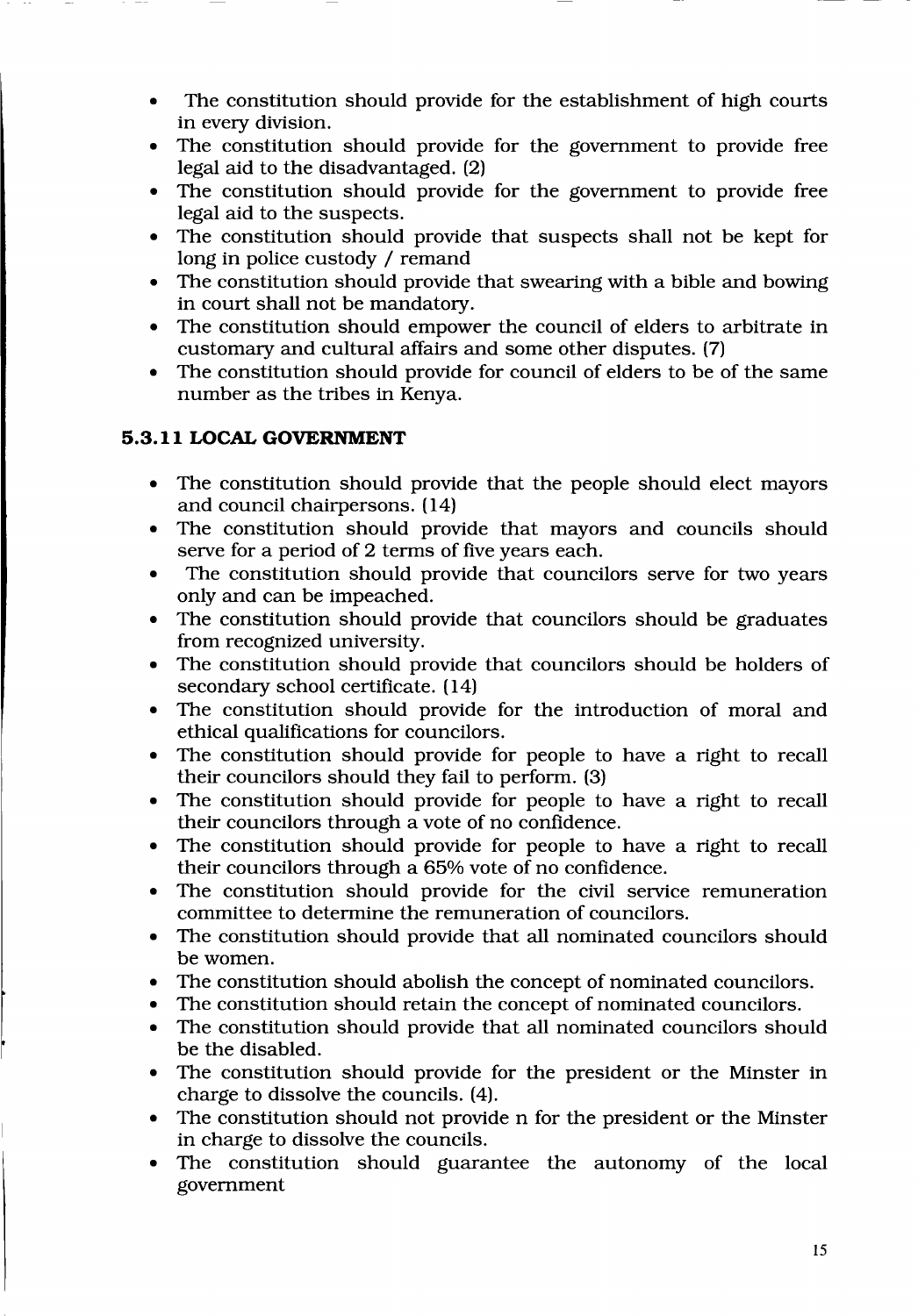#### 5.3.12 THE ELECTORAL SYSTEM AND PROCESS

- The constitution should provide for a continuous voter registration exercise.
- . The constitution should provide for the presidential candidate to garner  $51\%$  of the votes caste to be declared a winner. (6)
- The constitution should provide for the presidential candidate to garner 50% of the vote caste to be declared a winner.  $(4)$
- The constitution should provide for the presidential candidate to garner 40% of the vote caste to be declared a winner.
- The constitution should provide for those who defected from one party to seek fresh elections.
- . The constitution should provide for those who failed in nomination in one party not to seek nomination from another party.
- The constitution should provide for those who defected from one party to loose their seats automatically.
- $\bullet$  The constitution should retain the rule on 25% representation in the 5 provinces for presidential elections. (6)
- The constitution should provide that seats be reserved in parliament for the vulnerable groups like the disabled. (2)
- The constitution should provide that seats be reserved in parliament for interest groups like KNUT and COTU.
- a
- The constitution should provide that transparent ballot boxes shall be used
- The constitution should guarantee the independence of the electoral commission
- . The constitution should provide that constituencies and wards should be demarcated according to the demographic criterion. (8)
- The constitution should provide that constituencies should be reduced to 172.
- The constitution should provide that presidential, parliamentary and civic elections should be held on different days. (6)
- The constitution should provide that parliamentary and presidential election shall be held after 8 years
- The constitution should provide for vote counting to be done at the polling stations. (2)
- The constitution should provide for voter registration to be a continuous process. (2)
- The constitution should provide counting of votes to be computerized. (3)
- The constitution should make provisions for independent candidates.
- The constitution should check election campaign expenditure of MPs.
- The constitution should
- . The constitution should provide that electoral commissioners shall be appointed by the Public Service Commission
- The constitution should provide that the date for elections should be specified. (7)
- The constitution should provide that the electoral symbol shall be from "cross" to a "tick".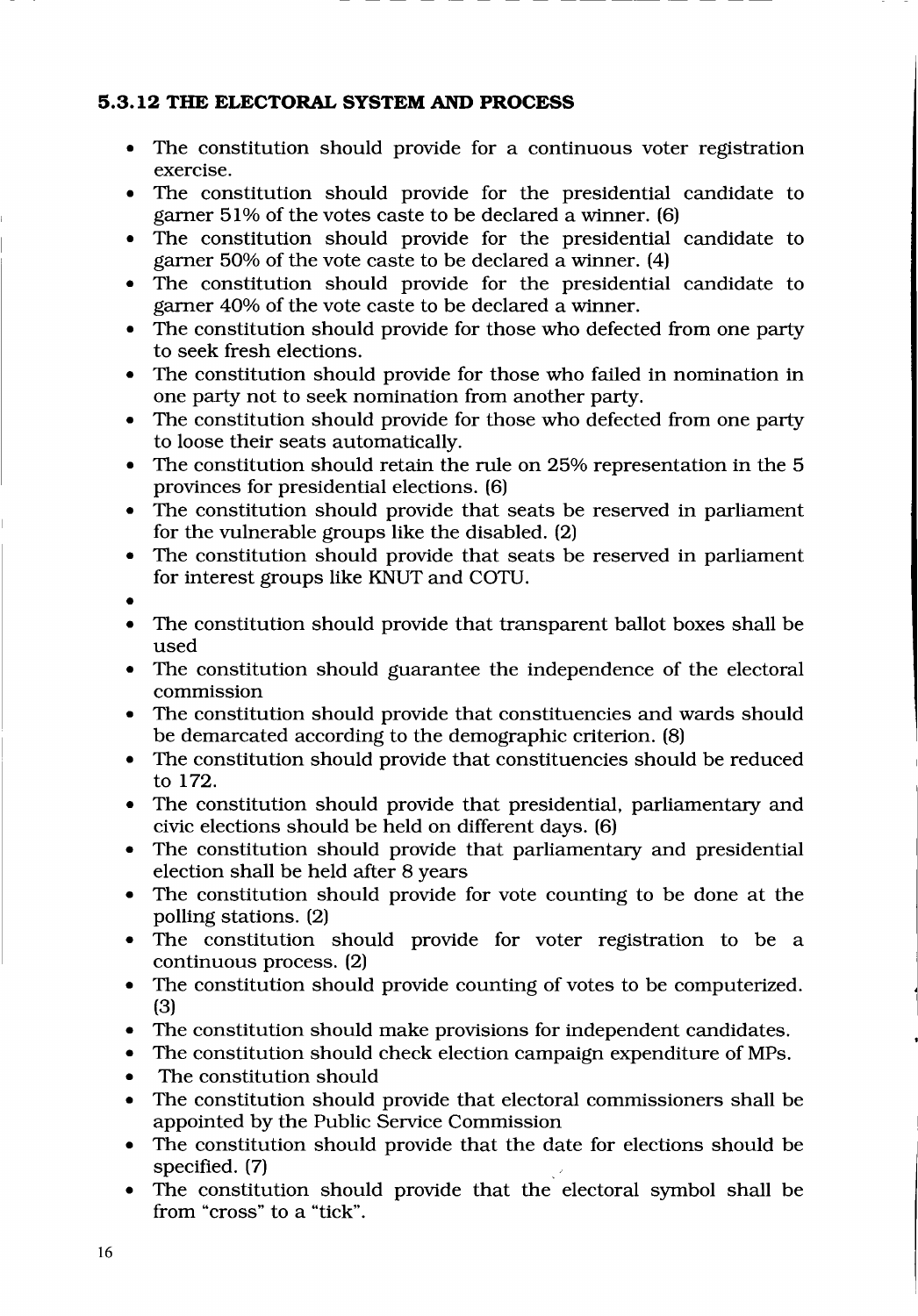- The constitution should provide for the president to be elected directly by the people. (8)
- . The constitution should provide for the president to be elected through Electoral College.
- The constitution should provide for the ballot boxes to be transparent. (5)
- . The constitution should provide for the electoral commissions to have a degree in law and administration.
- The constitution should provide for the electoral commission to be non-partisan.
- . The constitution should provide for the electoral commissioners to be appointed by the parliament. (5)
- . The constitution should provide for the electoral commissioners to be appointed by the president.
- . The constitution should provide for the electoral commissioners to be appointed by the judicial seryice commission.
- The constitution should provide that political parties should appoint electoral commissioners.
- The constitution should provide for electoral commissioners to enjoy security.
- The constitution should provide for electoral commissioners to serve for two terms of five years each. (2)
- The constitution should provide for the electoral commission to be funded from consolidated funds.
- The constitution should provide for electoral commissioners not to exceed 10.
- . The constitution should provide for ballot votes to be counted at the polling stations.
- The constitution should provide for electoral commission to nullify the election results in the event of election offences.
- . The constitution should empower the electoral commission to prosecute election offenders.
- . The constitution should provide that election petitions shall be heard within 90 days

## 5.3.13 BASIC RIGHTS

- The constitution should guarantee free and compulsory education for  $\bullet$ all up to form four.
- The constitution should strongly uphold the fundamental right  $\bullet$ according to the united nation conventions.
- The constitution should guarantee freedom of worship. (5) , and the state  $\mathbf{a}$ 
	- The constitution should recognize that the SDAs right to worship and rest on Saturdays. a
	- The constitution should provide for every Kenyan to enjoy freedom of  $\bullet$ movement.
	- The constitution should provide for the abolition of death penalty. (6) o
	- The constitution should provide for death penalty to be replaced with life imprisonment. (2) a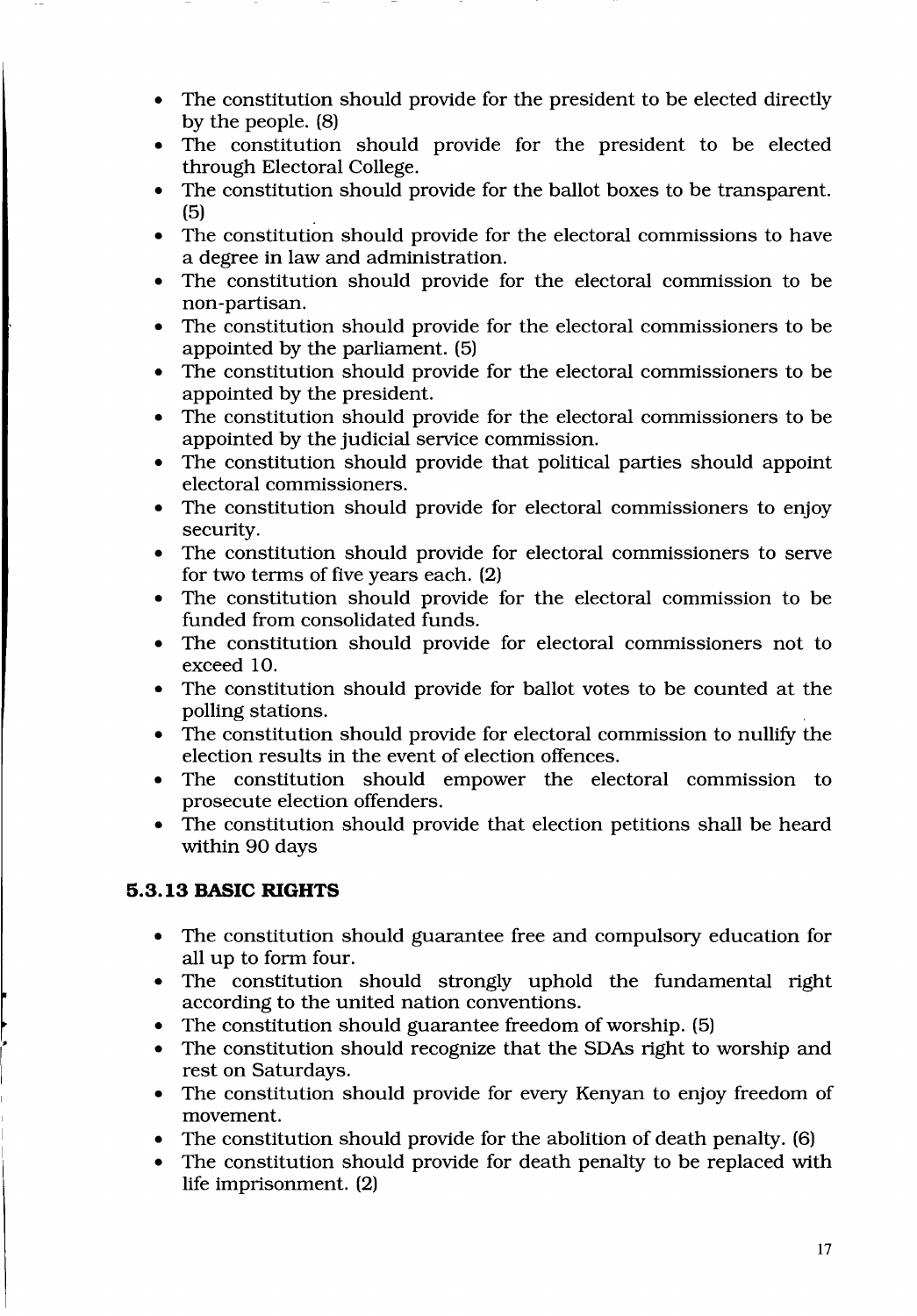- . The constitution should guarantee fundamental human rights including gender equality.
- The constitution should protect security, health care, water, education, shelter, food and employment as basic rights for all Kenyans. (4)
- . The constitution should provide for every Kenyan to have equal basic rights. (2)
- . The constitution should provide for the government to ensure that there is maximum security countrywide to Kenyans and their properties. (3)
- . The constitution should provide that health facilities should be available and free to all. (a)
- The constitution should provide for the government to provide free medication at the government hospitals.
- The constitution should provide that there should be free medical care to everyone. (6)
- The constitution should provide that measures to control drug abuse are enshrined
- . The constitution should provide for the government to provide water for all citizens.
- . The constitution should provide for the government to ensure free education to every citizen. (8)
- . The constitution should provide that there should be free basic education to every Kenyan child. (3)
- . The constitution should provide that there should be automatic free basic education girls.
- The constitution should provide for the government to rehabilitate slums.
- The constitution should provide for the government to build cheap and affordable houses for Kenyans.
- . The constitution should provide for the government to provide food for the hunger stricken people.
- The constitution should provide for foreigners who have lived in Kenya for more than one year to be issued with work permit.
- . The constitution should uphold one-man one job policy. (5)
- The constitution should provide for the government to strive to create employment opportunities. (3)
- The constitution should provide for the national wages and salaries regulation board to be established.
- . The constitution should provide for employment to be done at the district level.
- The constitution should provide that employment should be on merit basis. (4)
- The constitution should provide for women to be given six months maternity leave.
- The constitution should provide for senior citizens of 70 years and above to be given social welfare.
- The constitution should provide for retirees to be given their benefits and allowances immediately. (2)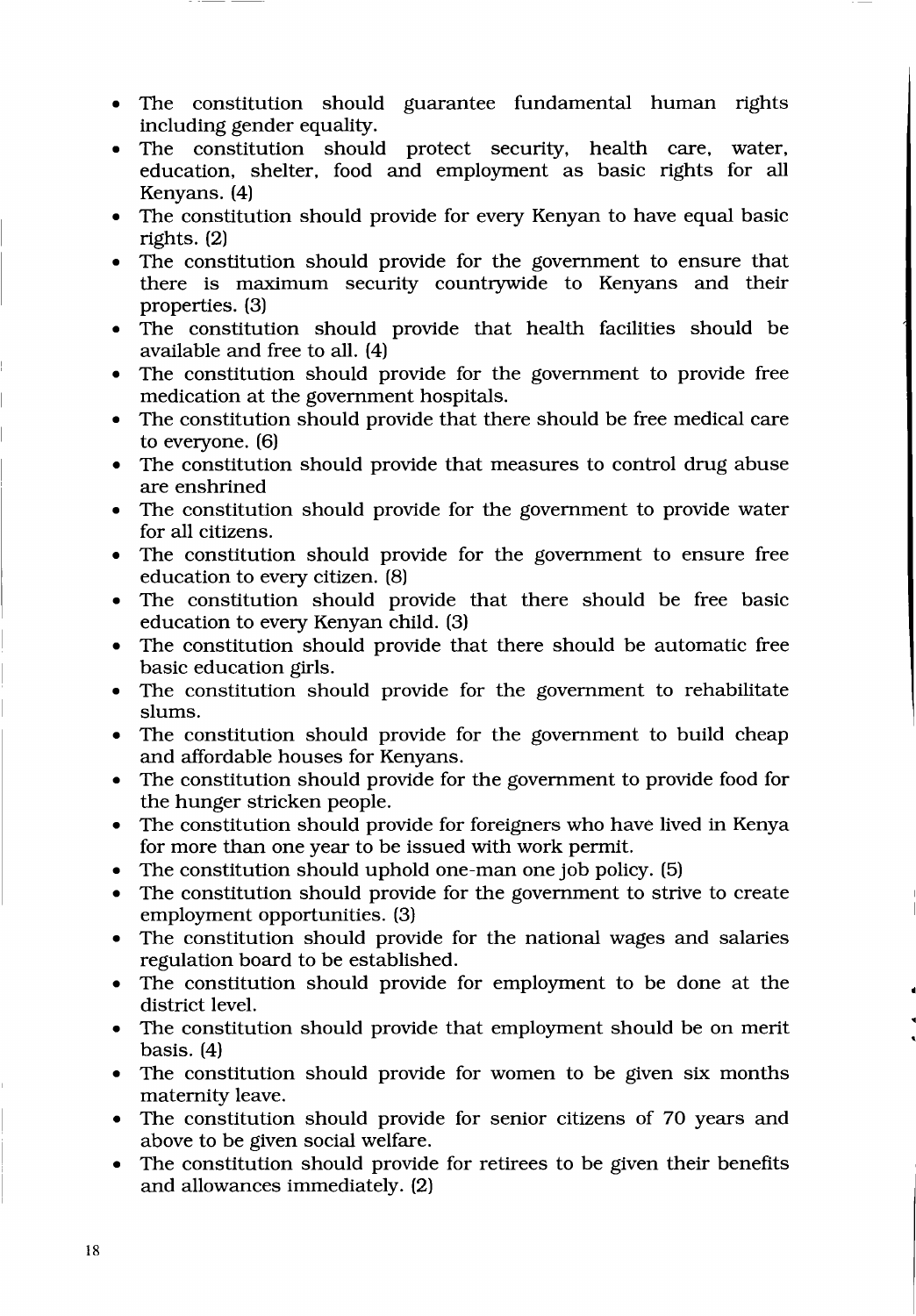- The constitution should provide for the retirees to be provided with free medical care since they saved with hospital insurance fund.
- The constitution should provide for the aged to earn pension from the government.
- The constitution should provide that there should be free education from primary to secondary level. (5)
- . The constitution should provide for free education up to primary level. (8)
- . The constitution should provide that inquiry commissions' reports should be made public.
- . The constitution should provide for Kenyans to have the right to access to information in the possession of the state.
- $\bullet$  (2)
- The constitution should be translated to all Kenyan languages. (2)
- . The constitution should provide that civil servants shall have their own trade union and are not politically aligned to any party
- . The constitution should provide for workers to have the right to form trade unions. (2)
- The constitution should restrict freedom of worship.

## 5.3.14 THE RIGHTS OF VULNERABLE GROUPS

- The constitution should guarantee that the aged and disabled shall be provided with medical services by the government.
- . The constitution should provide that the disabled should be well represented in the parliament. (3)
- The constitution should provide that the disabled should be well represented in the EAC parliament.
- The constitution should provide that the disabled should be able to access free education.
- The constitution should provide for the government to rehabilitate street orphans. (3)
- $\bullet$  The constitution should provide for the government to provide basic social amenities for the disabled people.
- The constitution should provide that the disabled should be provided with special means of transport.
- . The constitution should provide that there should be an interpreter in courts for the disabled.
- . The constitution should provide that children should be given education
- . The constitution should provide that the disabled should be nominated to parliament.
- The constitution should provide for the orphaned children to be protected.
- The constitution should provide for both parents to take care of children until they attain the age of l8 years.
- The constitution should provide that irresponsible parents should be punished.
- The constitution should provide that girl-child education should be promoted.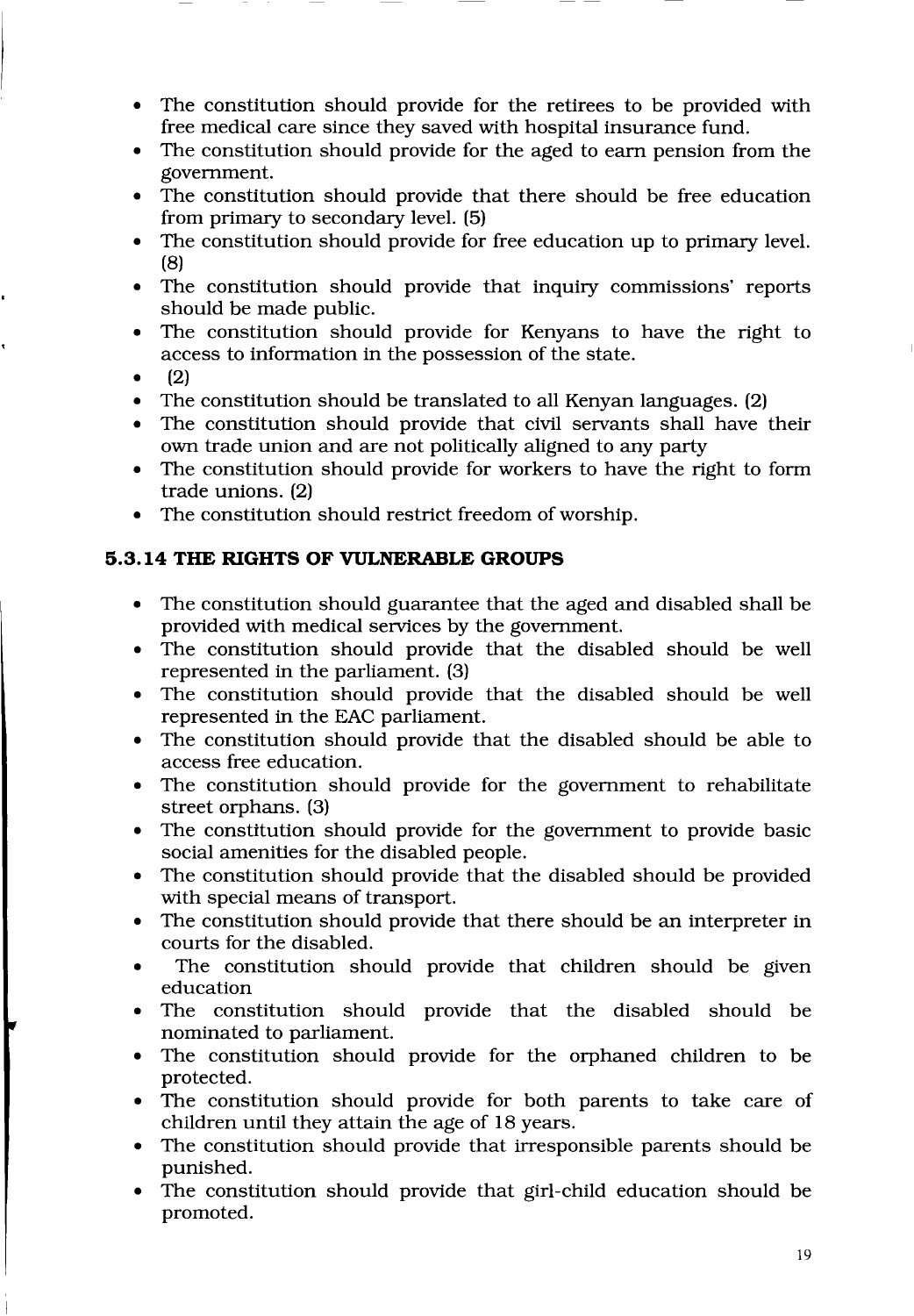- The constitution should provide that the government should educate  $\bullet$ children from poor families freely.
- The constitution should provide for the government to build homes for  $\bullet$ the aged.
- The constitution should provide that homes should be built in every  $\bullet$ district for the orphans.
- The constitution should provide that those who are 65 years should  $\bullet$ be considered vulnerable.
- The constitution should make provision for affirmative action for  $\bullet$ women in all institutions.
- The constitution should provide that widows shall continue to benefit  $\bullet$ form deceased husband emoluments
- The constitution should provide for equal representation of the  $\bullet$ marginalized groups in parliament
- The constitution should provide that disabled facilities shall be  $\bullet$ exempted from taxation
- The constitution should provide that sign-language interpreters should be employed in public offices and also in the media.
- The constitution should provide for the prisoners to be allowed to  $\bullet$ meet their spouses.
- The constitution should provide for the prisoners to be train in artisan skills.
- . The constitution should provide for the prisoners not to be in cell for more than 48 hours.
- The constitution should provide that no one should be remanded for more than six months.
- . The constitution should provide for prisoners to have a right to vote.
- The constitution should provide for the living conditions of prisoners be improved.
- The constitution should provide for prisoners to nave their basic rights.

### 5.3.15 LAND AND PROPERTY RIGHTS

- The constitution should guarantee that all Kenyans should own land anywhere in the country.
- The constitution should abolish communal land ownership.
- The constitution should provide for the state to have ultimate land ownership.
- The constitution should provide for the individuals to have ultimate  $\bullet$ land ownership. (2)
- The constitution should provide for the government to have ultimate land ownership.
- The constitution should provide for the local community to have ultimate land ownership.
- The constitution should provide for the government and the local  $\bullet$ community and individual to have ultimate land ownership.
- The constitution should provide for the government and individual to  $\bullet$ have ultimate land ownership.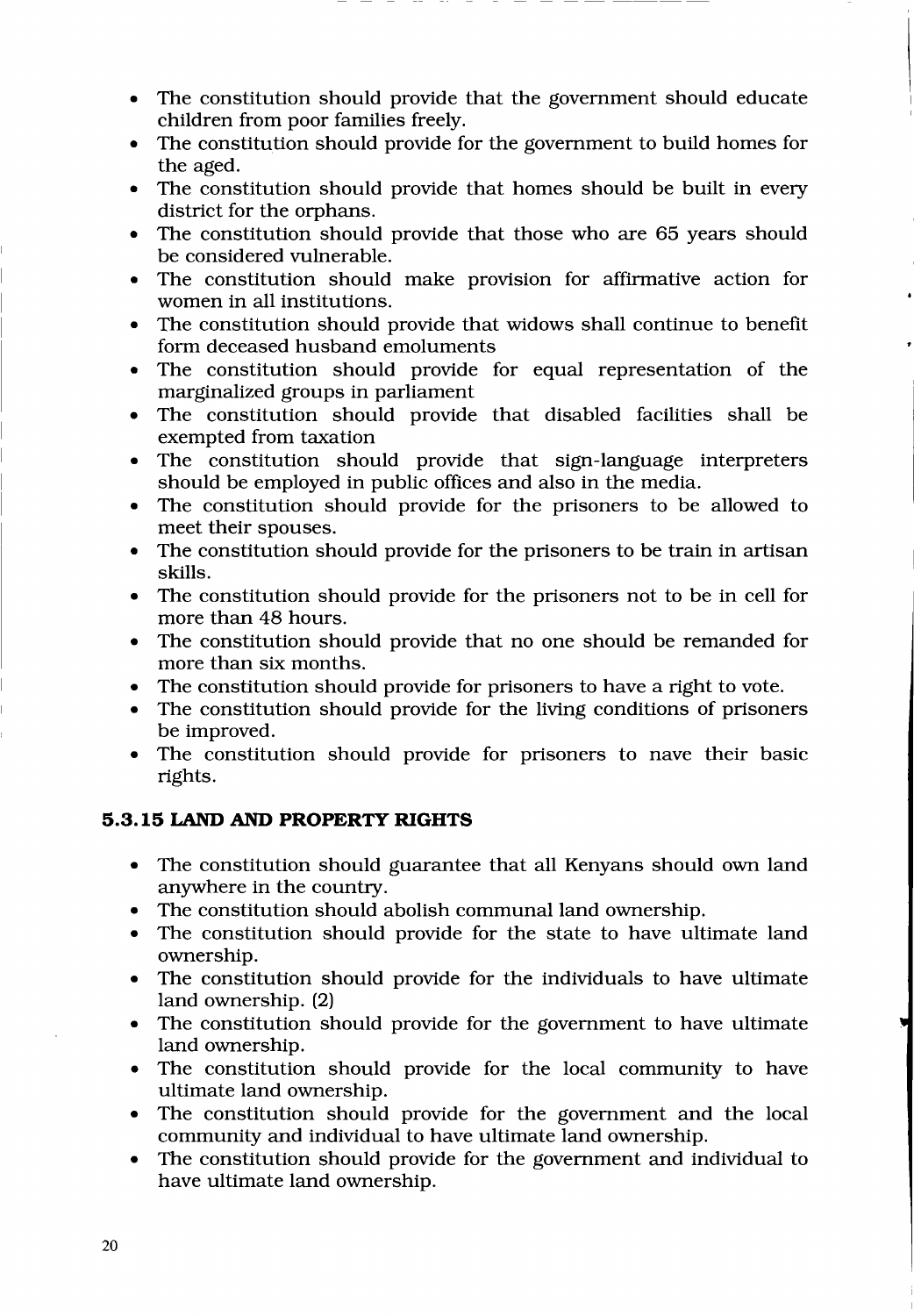- The constitution should provide for the government to have the power to compulsorily acquire private land. (4)
- . The constitution should provide for the government to have the power to compulsorily acquire private land from those who cannot pay tax.
- The constitution should provide for the government to have the power to compulsorily acquire private land and distribute to the landless. (3)
- The constitution should provide for the government to impose tax on the land under the private possession
- The constitution should provide for the government to impose tax on the idle land.
- . The constitution should empower the government to control use of land for the good of the public. (2)
- . The constitution should provide for female offspring regardless of marital status to have the right to inherit property.
- The constitution should provide for all landowners to have title deeds.
- The constitution should provide one person should own one plot.
- The constitution should guarantee equitable distribution of land
- The constitution should provide that all land acquired illegally shall be repossessed
- The constitution should provide that land shall be redistributed,  $\frac{1}{4}$ acre per Kenyan by birth
- . The constitution should limit individual land ownership not to exceed 5O acres. (3)
- . The constitution should provide that no one person should own more than 1000 acres land.
- The constitution should provide that no one person should own more than lO0 acres land. (5)
- . The constitution should provide that no one person should own more than 5OO acres land.
- The constitution should provide that there should be a ceiling on land owned by individuals. (2)
- The constitution should provide that there should be no ceiling on land owned by individuals.
- The constitution should provide that land transfer process should be rigorous to avoid loopholes.
- The constitution should provide that land registrar should be decentralized.
- . The constitution should provide that acquiring land title deeds should be prompt. (3)
- The constitution should provide that title deeds should be issued freely.
- . The constitution should provide for men and women to have equal access to land. (3)
- . The constitution should provide for men and women not to have equal access to land.
- . The constitution should abolish the pre-independent land treaties that involve the Maasai, Mazrui and the coastal strip. (2)
- The constitution should retain the pre-independent land treaties.
- The constitution should provide for Kenyans to own land anywhere in the country. (11)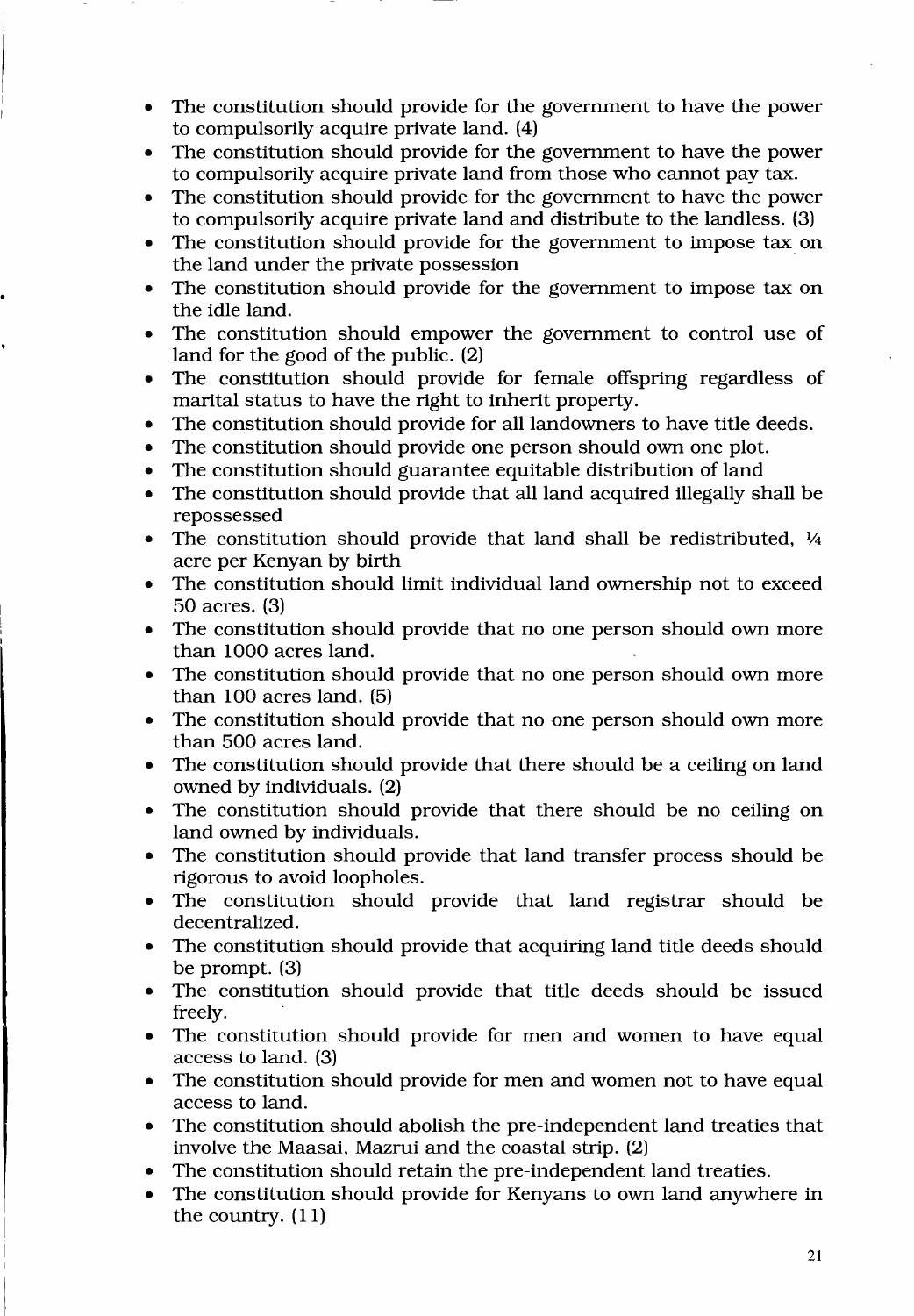- The constitution should guarantee access top land for every Kenyan. (11)
- . The constitution should provide that Trust land should not be

under the local government but a land commission.

- . The constitution should abolish the trust land Act as it denies basic right to land. (2)
- The constitution should provide that title deeds shall be in family name in case of a polygamous marriage / family.
- The constitution should provide that land disputes shall be settled according to customary law

### 5.3.16 CULTURAL, ETHNIC AND REGIONAL DIVERSITY AND COMMUNAL RIGHTS **COMMUNAL**

- The constitution should provide that cultural values shall be upheld by censoring grotesque material / literature.
- The constitution should protect individual from the discriminatory aspect of culture and prejudice.
- The constitution should provide for pastoralists to move freely in the event of searching for pasture and water.
- The constitution should provide that the traditional forms of marriages should be issued with a marriage certificate.
- The constitution should provide that polygamous marriage should be documented to minimize wrangles after the husbands' death.
- The constitution should provide for the government to adopt one national language. (2)

### 5.3.17 MANAGEMENT AND USE OF NATIONAL RESOTIRCES

- o The constitution should provide that civil servants who commit economic crimes, and incite tribal hatred, should be sacked and prosecuted. The prerogative of mercy power should not apply.
- The constitution should provide that the prison industries should be extensive to generate more income to the government.
- . The constitution should guarantee equitable distribution of resources. (3)
- The constitution should provide that public officers should declare their wealth.
- The constitution should provide for the government to apportion benefits from resources between central government and communities where such resources are found.
- . The constitution should empower the controller and auditor general to prosecute.(2)
- . The constitution should provide for the office of controller and auditor general to have an absolute security of tenure.
- The constitution should provide for the president to appoint the controller and auditor general.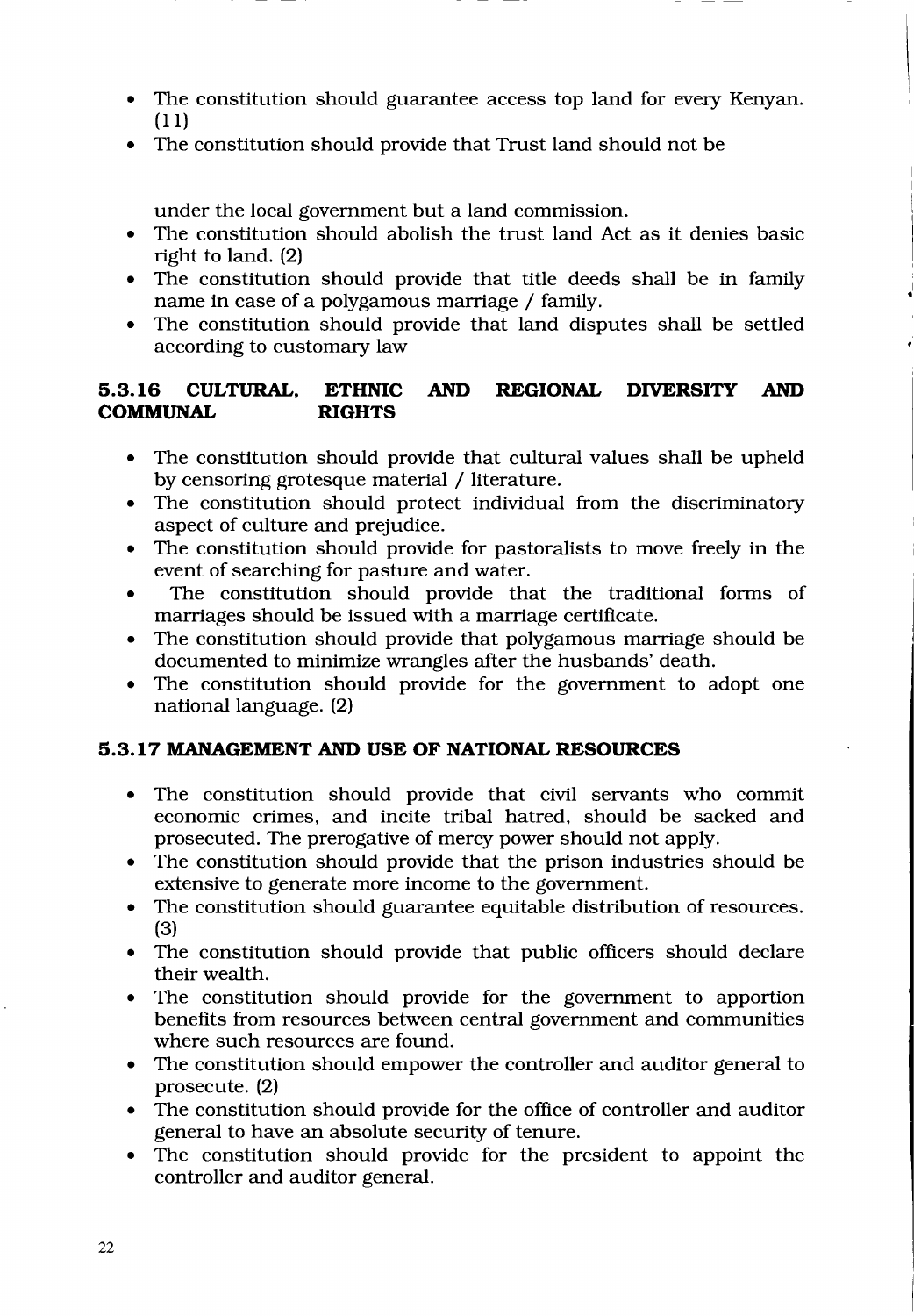- . The constitution should provide for minister to submit their budgets for approval.
- . The constitution should provide that there should be an office custodian of public resources answerable to the public account committee that monitors use of public resources.
- . The constitution should provide that qualified persons should be appointed to public service office.
- The constitution should provide that ministers should earn 80% of the presidents' salary.
- . The constitution should provide for civil servants to have security of tenure.
- The constitution should provide that civil servants should not be laid off or transferred anyhow by the president.
- The constitution should provide that the PSC should submit their performance monthly to the parliament.
- . The constitution should provide for the parliament to appoint members of the public service commission. (5)
- The constitution should provide for the president to appoint members of the public service commission. (3)
- The constitution should provide for the parliament to approve the appointment of the members of the public service commission.
- The constitution should guarantee pensions for all Kenyans above 70 years and should be paid promptly.
- The constitution should provide that all public officials shall be guided by a code of discipline / conduct.
- The constitution should provide for the public servants to be free from political patronage. (2)
- . The constitution should not set education limits to leadership positions
- The constitution should provide that the Public Accounts Committee should be capable of prosecution.
- The constitution should provide that retrenchment victims should be adequately compensated.
- The constitution should provide for public servants to declare their assets.

## 5.3.18 ENVIRONMENT AND NATURAL RESOURCES

- . The constitution should provide that forestland shall be managed and protected by the local community and the environment is protected.
- The constitution should criminalize deforestation.
- The constitution should provide that policies affecting the environment should be discussed with the local communities.
- . The constitution should allow afforestation. (3)
- The constitution should provide for the parliament to draft an Act on waste management.
- The constitution should provide that the forest grabbers should be prosecuted.
- . The constitution should provide that the forestland should be gazette for the poor.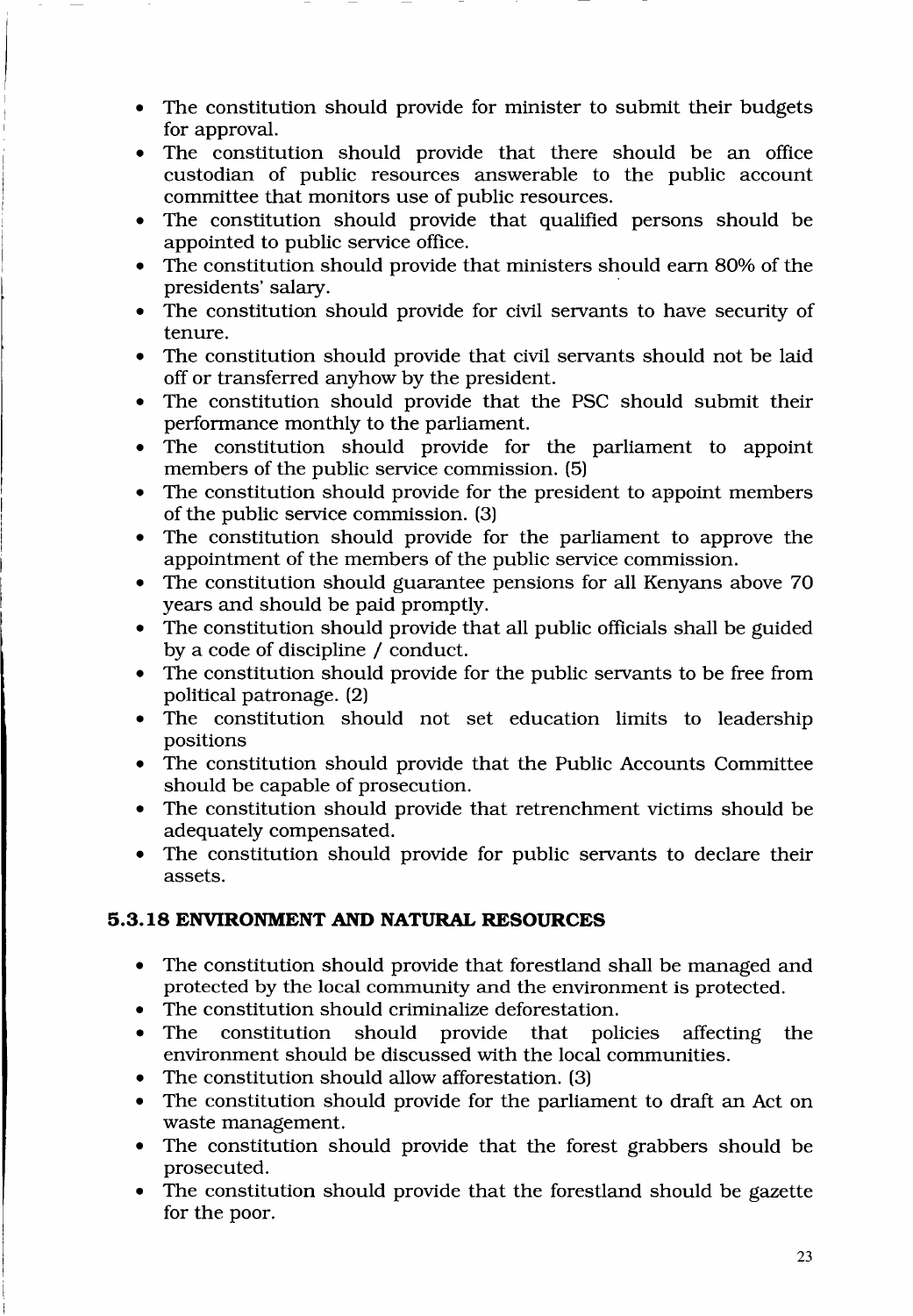- The constitution should provide that there should be a law that will  $\bullet$ force all farmers to plant a certain number of trees and bring back green nature.
- The constitution should prohibit the manufacture of elastic bags. a
- The constitution should provide for the government to have the power to enforce laws on the protection of the environment. o
- The constitution should provide that there should be a law that will force every person to plant trees so that forests are restored. (2)
- The constitution should provide for the government to own natural resources.
- The constitution should provide for the local communities and local council to protect the natural resources.
- The constitution should provide for the protection of the environment through controlling pollution, reforestation etc. through a board of village elders.
- The constitution should provide that the communities should desist from cutting trees.
- The constitution should provide for the government to finance agro- $\bullet$ forestry.
- . The constitution should provide for the communities living in the areas where mineral is discovered should be fully compensated by the government.
- The constitution should guarantee the participation of the locals in the natural resource management.
- . The constitution should protect forests, water and wildlife. (2)
- . The constitution should provide for the local communities, ministry of environment and natural resources, provincial environmental committee and law enforcers to protect the environment.
- . The constitution should provide for the parliament to appoint the agents to protect the environment.
- . The constitution should provide for the government to be responsible for the management and protection of environment and natural resources. (2)
- . The constitution should provide that the people should be educated on the needs to protect the environment.

### 5.3. 19 PARTICIPATORY GOVERNANCE

- The constitution should provide that village elders should be incorporated in governance.
- The constitution should recognize NGOs and donors. a
- The constitution should provide for the civil society organizations to be neutral when discharging their duties. o
- The constitution should provide that seats should be reserved in parliament for women.
- The constitution should provide that youths should be represented in the parliament.
- The constitution should provide that the minority groups e.g. Elmoll should be represented in the parliament and other posts.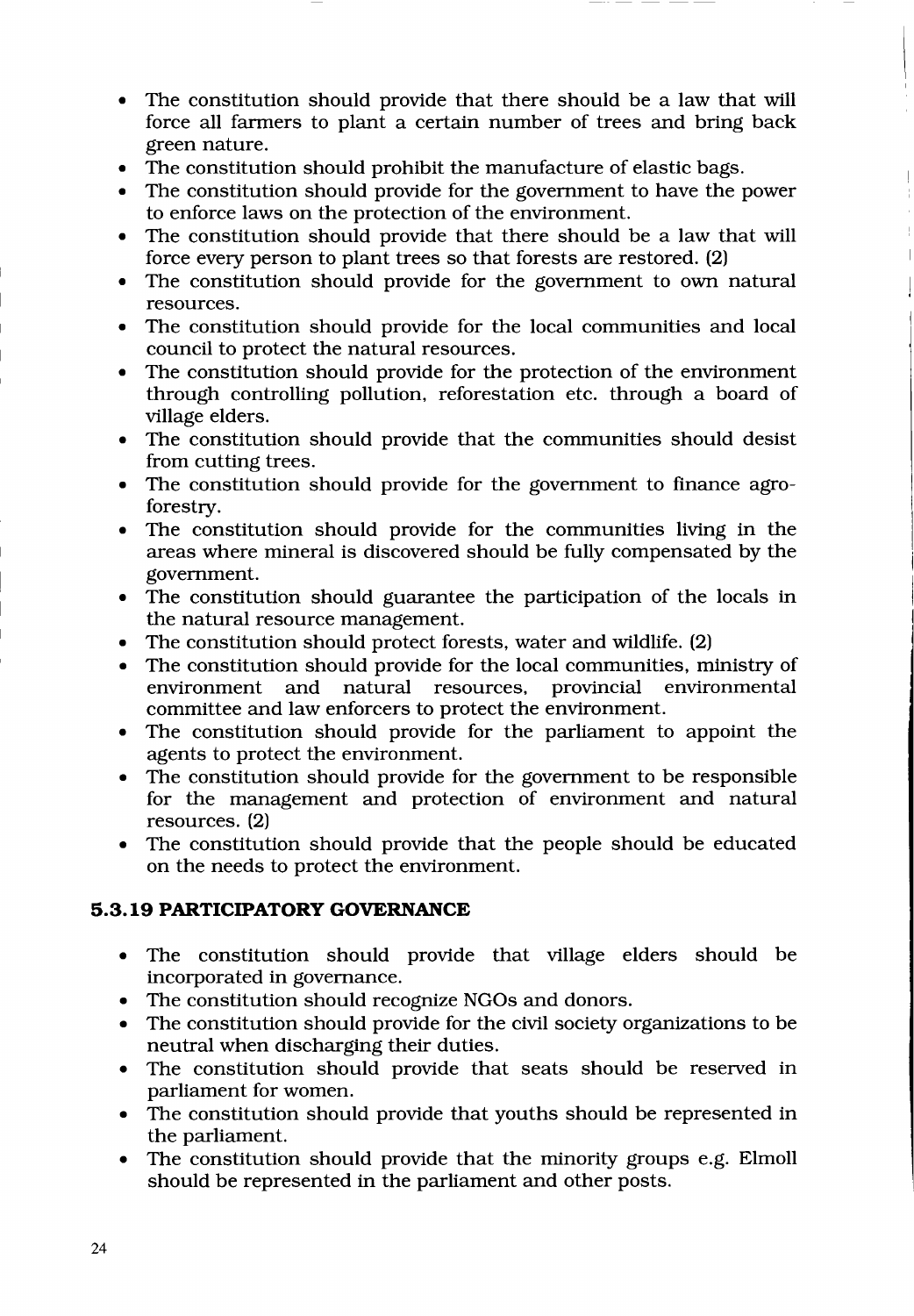### 5.3.20 INTERNATIONAL RELATIONS

- . The constitution should provide for the parliament to conduct foreign affairs.
- . The constitution should provide for the parliament to formulate policies.

## 5.3.21 CONSTITUTIONAL COMMISSIONS, INSTITUTIONS AND OFFICES

- . The constitution should provide for the establishment of an ombudsman office. (3)
- o The constitution should provide for the establishment of Anticorruption commission. (4)
- o The constitution should provide for the establishment of land commission. (4)
- . The constitution should provide for the establishment of a commission to collect annual opinions from people.
- o The constitution should provide for the establishment of national commission to look into fair distribution national resources.
- . The constitution should provide for the establishment of permanent constitution review commission.
- The constitution should empower the Anti corruption to arrest the corrupt.
- The constitution should provide for the review commission to amend any part of the constitution when need arises
- . The constitution should provide for the creation of a land commission to settle land disputes
- The constitution should establish a human rights' and constitutional courts
- The constitution should provide that commission reports shall be made public

## 5.3.22 SUCCESSION AND TRANSFER OF POWER

- o The constitution should provide that the president-elect should assume office 21 days after election.
- The constitution should provide for the speaker to be in charge of the executive powers during presidential elections. (5)
- . The constitution should provide for the electoral commission to announce the presidential results.
- The constitution should provide that the president-elect should assume office 30 days after election.
- . The constitution should provide for the judge to swear in the in coming president.
- The constitution should provide that the outgoing president should not be immune against legal procedures.
- The constitution should provide for the president to be removed from office through a2/3-majority vote of no confidence by parliament. (3)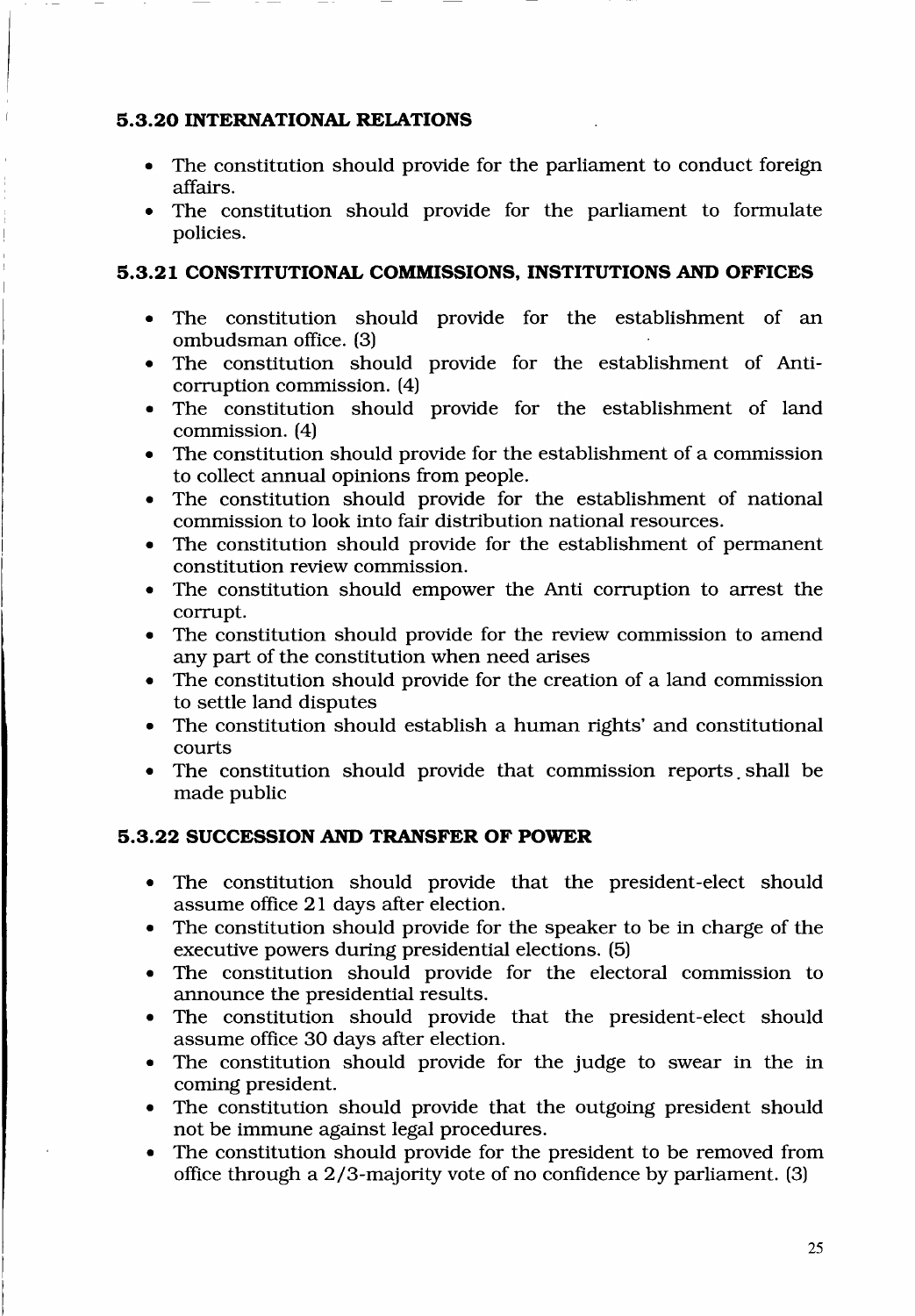#### 5.3.23 WOMEN'S RIGHTS

- The constitution should provide for women to have a right to own property. (2)
- $\bullet$  The constitution should provide for single mothers to be protected from social injustices.
- The constitution should provide for women to have a right to inheritance and succession. (3)
- . The constitution should not allow divorce.
- $\bullet$  The constitution should provide that in case of teenage pregnancy, the boy and girl should be responsible for bringing up of that child.

### 5.3.24 NATIONAL POLICY

- . The constitution should provide that Kenyans should have a say in market prices.
- The constitution should provide for Kenya's infant and domestic industries to be protected. (3)
- The constitution should provide for the whole sellers not to trade in retailing.
- The constitution should provide that we should have liberalized market for all products.
- The constitution should provide for the government to enhance rural industrialization.
- The constitution should provide for poverty reduction by all means.

### 5.3.25 OTHER NATIONAL POLICIES

- . The constitution should provide for the citizens to have the right to be protected in times of genocide.
- The constitution should provide that the police should commit extrajudicial killing on the basis that they are robbers.
- The constitution should provide that the police should provide security to the aspiring candidates.
- The constitution should provide for all Kenyan youths to serve in the national service to learn aspects of public policing.
- The constitution should provide that corruption should be punishable.
- . The constitution should provide that all people who have swindled should be jailed for 1O years.
- The constitution should criminalize corruption.
- The constitution should provide for the eradication of corruption.
- . The constitution should provide that there should be an independent body to fight corruption.

## 5.3.26 SECTORAL POLICY

- The constitution should provide that infrastructure shall be uplifted
- . The constitution should provide that marketing of agricultural products should be liberalized.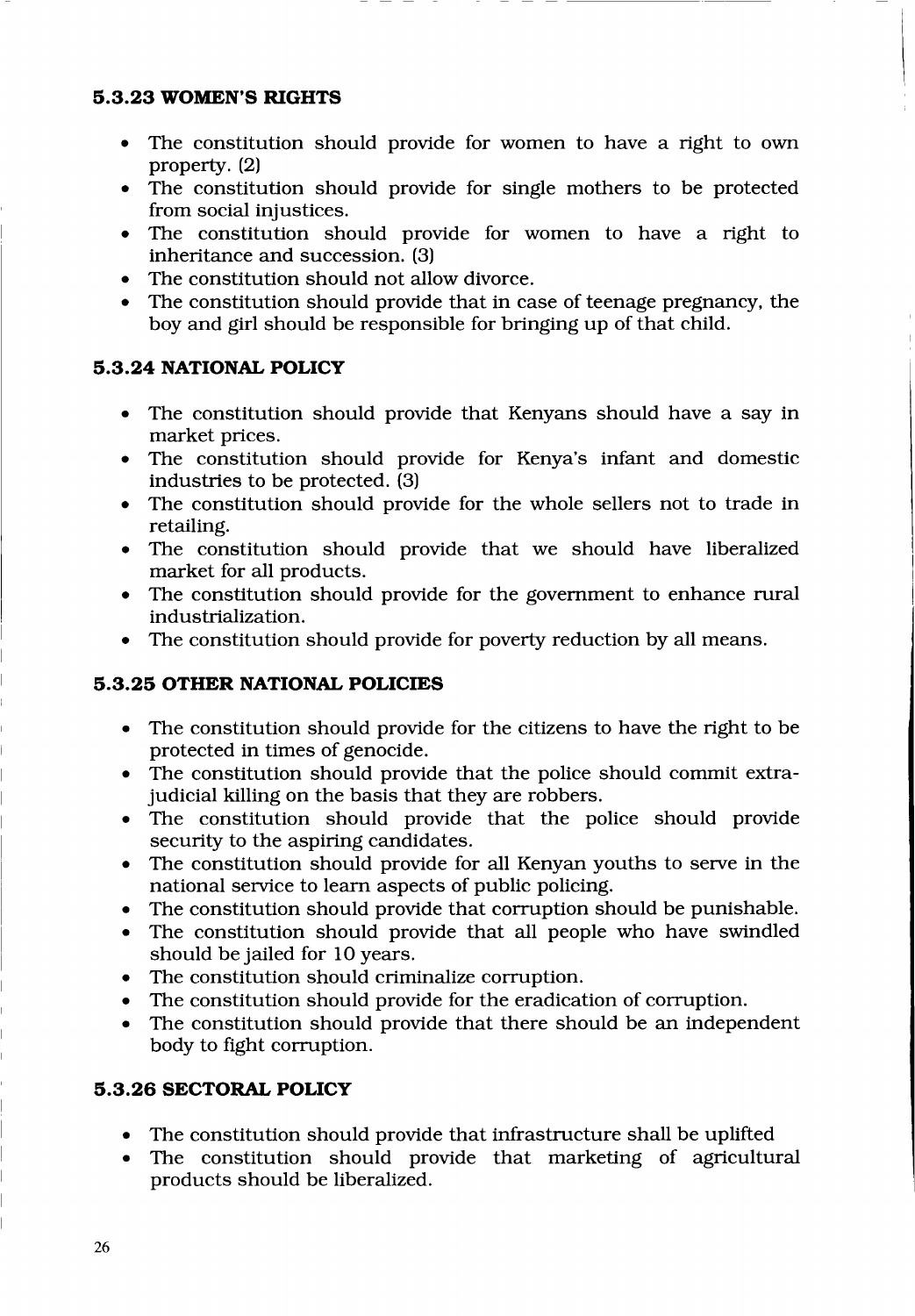- The constitution should provide that public service medics should not own private clinics.
- The constitution should provide for the government to store the cereals to be supplied during the hunger period.
- $\bullet$  The constitution should provide for the government to give soft loans and credit facilities to farmers. (3)
- . The constitution should provide for the government to provide ready market for the farm products.
- The constitution should provide for the government to ascertain that farmers have access to banks.
- The constitution should provide for the government to subsidize the farm input. (3)
- The constitution should provide for farmers to control the price of their commodities. (3)
- The constitution should provide that there should be boards to market farm produce.
- The constitution should provide for all agricultural produce not to be taxed.
- The constitution should guarantee farmers compensation for loss of crop due to bad weather or disease
- The constitution should provide for the government to ascertain that the farm produce is given first priority.
- The constitution should provide for the government to have department to assist farmers in marketing their produce
- The constitution should provide that there should be specific laws to govern the farmers and their benefits should be given out immediately.
- . The constitution should prohibit the importation of agricultural products.
- The constitution should provide for the law syllabus to be introduced in secondary schools.
- The constitution should provide for the establishment of special schools for the pregnancy related cases.
- The constitution should provide for the revision of the system of education.
- The constitution should provide for the chancellor of universities to be elected by an education board. (3)
- The constitution should provide that universities choose their own Chancellors
- . The constitution should be taught in schools.
- The constitution should provide civic education to be taught in primary and secondary schools.
- . The constitution should provide that a different body, which does not include teachers, should not be responsible for setting exams.
- . The constitution should provide for corporal punishment to be reinstated.
- The constitution should provide that  $50%$  of teachers salaries shall be paid by the government
- The constitution should provide that technical subjects be reviewed and made compulsory.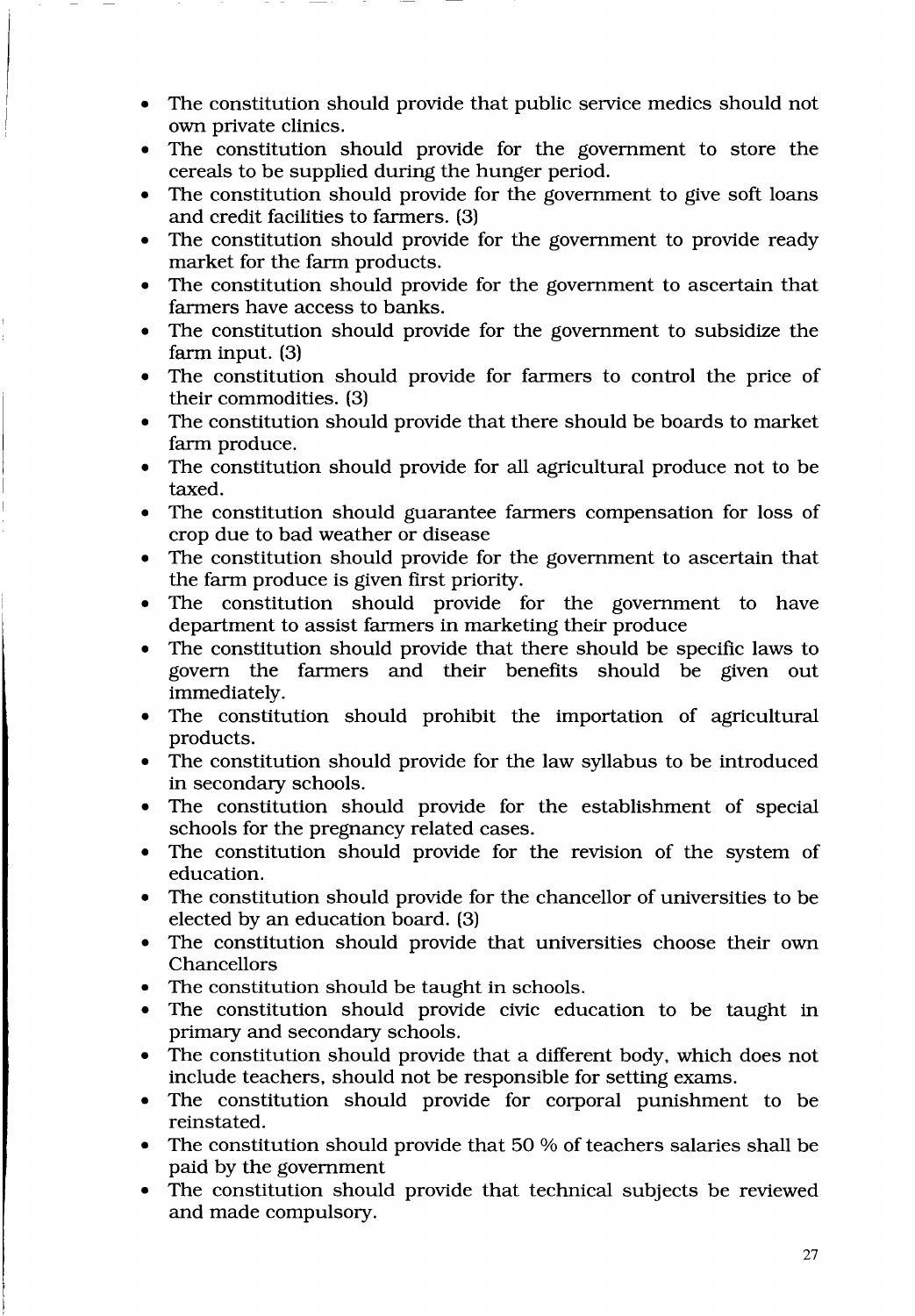- The constitution should provide for the government to reduce tax rates on Kenyans.
- The constitution should provide for the coalition governor to be solely responsible for the fiscal policies.
- The constitution should provide that the tax collected by the government should be returned to the people at least 40%.
- The constitution should provide that the Kenyan currency should not have the features of anyone but that of mount Kenya.
- The constitution should provide that the Kenyan currency should not have the portrait of a person or even a president.
- The constitution should provide not for the government doctors and nurses to open their own private clinics or hospitals. (2)
- . The constitution should provide for the government to ensure that the public have unlimited access to information. (4)
- . The constitution should provide that private schools are entitled to bursary awards
- The constitution should provide a return to the old education system
- The constitution should provide for the communities living around the national parks and reserves to get benefits from the tourism. (2)
- . The constitution should provide that small plots should be allocated to small-scale traders
- The constitution should revert to using Kenyatta's portrait on our money
- The constitution should provide that there should be funds for the youth to start up businesses.

### 5.3.27 STATUTORY LAW

- . The constitution should provide for the abolition of smoking in Kenya.
- . The constitution should provide for laws to be enacted to prohibit anyone to posses illegal weapons.
- . The constitution should criminalize the possession of guns.
- . The constitution should provide for police officers to be banned from taking liquor.
- . The constitution should provide for the affiliation Act to be repealed/reinstated.
- The constitution should criminalize cattle rustling
- The constitution should provide that rape culprits should get a harsher punishment.
- The constitution should make traditional brew illegal

### 5.3.28 GENDER EgUTTY

. The constitution should provide for women to have equal job opportunities as their male counter parts. (3)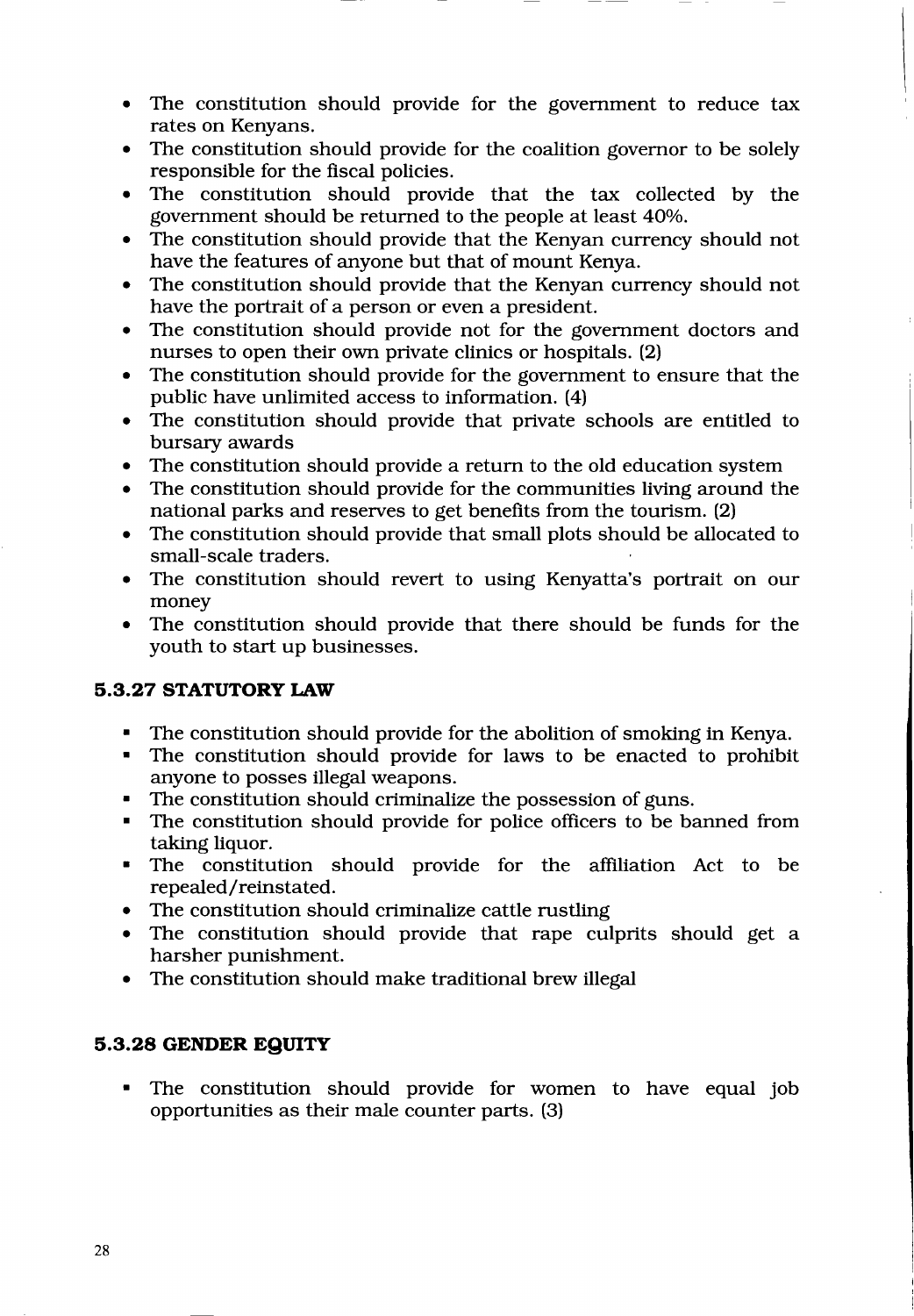#### 5.3.29 ECONOMIC/SOCIAL JUSTICE

- . The constitution should provide for the victims of clashes to be compensated by the government of Kenya.
- . The constitution should provide that tribal clashes victims shall be resettled and compensated

 $\mathcal{A}^{\pm}$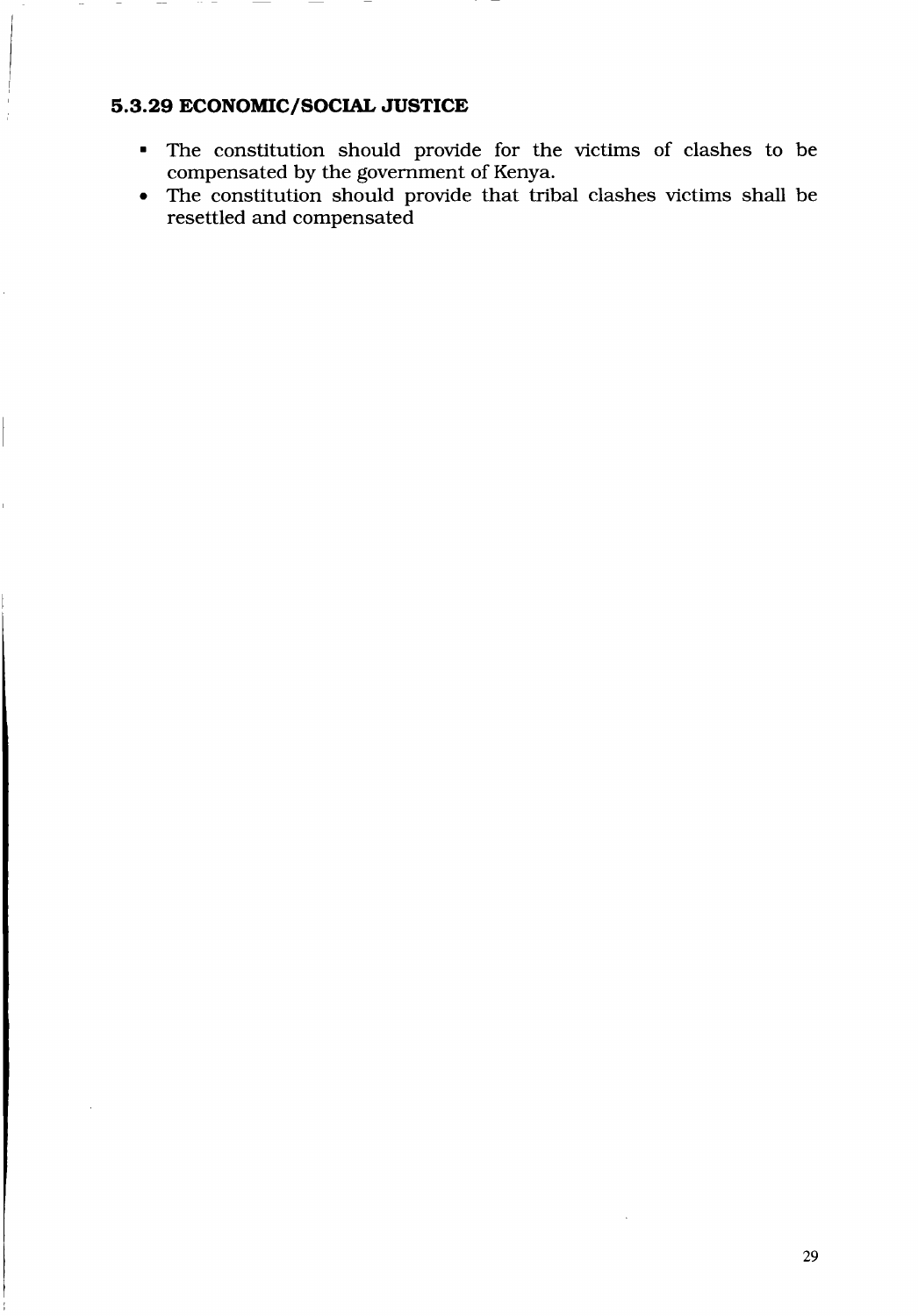#### APPENDICES:

#### Appendix 1: Members of the Constituency Constitutional Committee

- 1. Hon. Kihika Kimani
- 2. Kipsang Arap Lang'at
- 3. Cllr. Charles Rono
- 4. John Kipkorir Koech
- 5. Erastus Githuku Njugima
- 6. Prof. Joseph Macharia
- 7. Peter Muthondu Kuria
- 8. FaithWaruguru Githimga
- 9. Magdalene Wambui Ndegwa<br>10. Charity Wanjiru Mugo
- 10. Charity Wanjiru Mugo<br>11. Danson Miangari
- 11. Danson Miangari<br>12. James Lesingo
- 12. James Lesingo<br>13. Daniel Kungu
- 13. Daniel Kungu<br>14. Michael Kimar
- Michael Kimani Nyagah

#### Appendix 2: Civic education providers (CEPs)

- 1. St. Mary youth group
- 2. Heritage childline care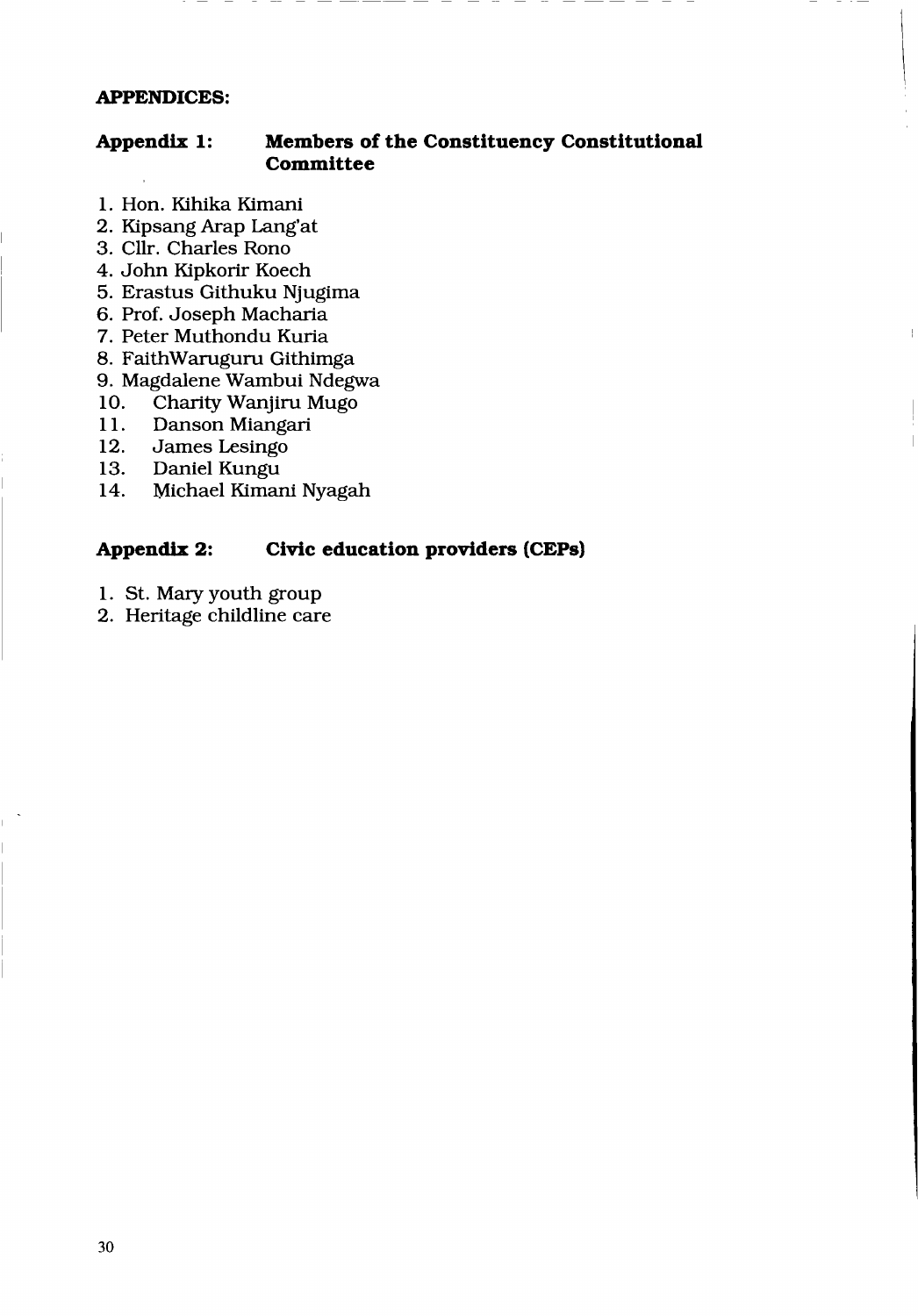#### Appendix 3:  $\frac{1}{2}$  for  $\frac{1}{2}$   $\frac{1}{2}$   $\frac{1}{2}$   $\frac{1}{2}$   $\frac{1}{2}$   $\frac{1}{2}$   $\frac{1}{2}$   $\frac{1}{2}$   $\frac{1}{2}$   $\frac{1}{2}$   $\frac{1}{2}$   $\frac{1}{2}$   $\frac{1}{2}$   $\frac{1}{2}$   $\frac{1}{2}$   $\frac{1}{2}$   $\frac{1}{2}$   $\frac{1}{2}$   $\frac{1}{2}$   $\frac{1}{2}$   $\frac{1}{2$ memoranda and/or making oral

|                           | 10055ONLRV Damaris Mwangi        | сво        | Written          | Foundation for Dialogue           |
|---------------------------|----------------------------------|------------|------------------|-----------------------------------|
|                           | 20017ONLRV Daniel M Ndegwa       | СВО        | Written          | Kapata Community                  |
| 30029ONLRV                | David Waitagi Kagera             | CBO        | Written          | Muguna Self Help group            |
|                           | 40022ONLRV Faith Waruguru        | CBO        | Written          | Molo Women Groups                 |
| 50016ONLRV                | George Muiruri                   | <b>CBO</b> | Written          | Kiambogo farmers Company          |
| 60036ONLRV                | <b>James Mugo Kanyiri</b>        | CBO        | Written          | Kenya Association of Retired      |
| 70024ONLRV                | James Ngugi Njuguna              | CBO        | Written          | Turi Community                    |
| 80039ONLRV                | <b>John Karanja</b>              | CBO        | Written          | Umoja Self Help Group             |
| 90060ONLRV John Kiprotich |                                  | <b>CBO</b> | Written          | Ogiek People                      |
| 100054ONLRV               | <b>Joram Kariuki</b>             | CBO        | Written          | <b>Elburgon Enviroment Action</b> |
| 110023ONLRV               | <b>Joseph Wainaina</b>           | CBO        | Written          | Nyumba Self Help group            |
| 120018ONLRV               | Josephat K Kihura                | CBO        | Written          | Kenya Nationa Small Scale         |
| 130046ONLRV               | Keneth Bii                       | CBO        | Written          | UDPK                              |
| 140050ONLRV               | <b>Martin Osok</b>               | CBO        | Memorandum       | aikipia Peace Club                |
| 150048ONLRV               | Martin Osok                      | <b>CBO</b> | Written          | <b>Foundation for Dialogue</b>    |
|                           | Patrick Karengo                  |            |                  |                                   |
| 160028ONLRV               | Njungun                          | CBO        | Written          | Wonder Selp Help group            |
| 170020ONLRV               | Peter K Karanja                  | CBO        | Written          | Sachangan Location                |
|                           | Raymond Omondi                   |            |                  |                                   |
| 180047ONLRV               | Ligayi                           | CBO        | Memorandum       | Centre for Confict Resolutio      |
| 190043ONLRV               | Ronald odhiambo                  | CBO        | Memorandum       | Centre for Conflict Resoluti      |
| 200026ONLRV Samuel Kihiu  |                                  | СВО        | Written          | Pyrethrum Growers<br>Associatio   |
| 210035ONLRV               | Samuel Mugo                      | CBO        | Written          | Uua Kali Kihingo                  |
| 220031ONLRV               | Teresia Akwam                    | CBO        | Written          | catholic Women Association        |
|                           |                                  |            |                  | <b>Lengatab Tinet Savings</b>     |
| 230044ONLRV               | <b>William Kimeh Mau</b>         | СВО        | <b>Written</b>   | Coope                             |
| 240015INLRV               | Absolom W Waweru                 | Individual | Written          |                                   |
| 250097INLRV               | Alex Mwangi Maina                | Individual | Oral - Public he |                                   |
| 260025INLRV               | Alice Chelangat                  | Individual | Written          |                                   |
| 270034INLRV               | Anonymous                        | Individual | Written          |                                   |
| 280075INLRV               | B Githua Maragara                | Individual | <b>Written</b>   |                                   |
| 290123INLRV               | Benson G Mwaniki                 | Individual | Oral - Public he |                                   |
| 300018INLRV               | Benson Kamau                     | Individual | Written          |                                   |
| 310126INLRV               | <b>Bill Mureithi</b>             | Individual | Oral - Public he |                                   |
| 320129 NLRV               | Charles Onsongo G                | Individual | Oral - Public he |                                   |
| 330042INLRV               | Cllr Samuel Nyakundi             | Individual | Oral - Public he |                                   |
| 340083INLRV               | Daniel Laboso Tenet              | Individual | Written          |                                   |
| 350044INLRV               | Daniel M Kungu                   | Individual | Written          |                                   |
| 360105INLRV               | Daniel Mukoko                    | Individual | Oral - Public he |                                   |
| 370023INLRV               | Daniel Njoroge                   | Individual | Written          |                                   |
| 380062INLRV               | Daudi Cheruiyot                  | Individual | Written          |                                   |
| 390116INLRV               | David Kipsang Sigilai            | Individual | Oral - Public he |                                   |
| 400089INLRV               | David Muchai                     | Individual | Written          |                                   |
| 410065INLRV               | David Yegon                      | Individual | Written          |                                   |
| 420117INLRV               | Davidson Langat                  | Individual | Oral - Public he |                                   |
| 430125INLRV               | Dickson N Ngugi                  | Individual | Oral - Public he |                                   |
| 440112INLRV               | Dina Tallam                      | Individual | Oral - Public he |                                   |
| 450009INLRV               | Dr F P Kiranga                   | Individual | Written          |                                   |
| 460030INLRV               | Edward Mwangi kariuki Individual |            | Written          |                                   |
| 470037INLRV               | Eliud K Ndegwa                   | Individual | Oral - Public he |                                   |
| 480003INLRV               | Evans Njenga Nderi               | Individual | Written          |                                   |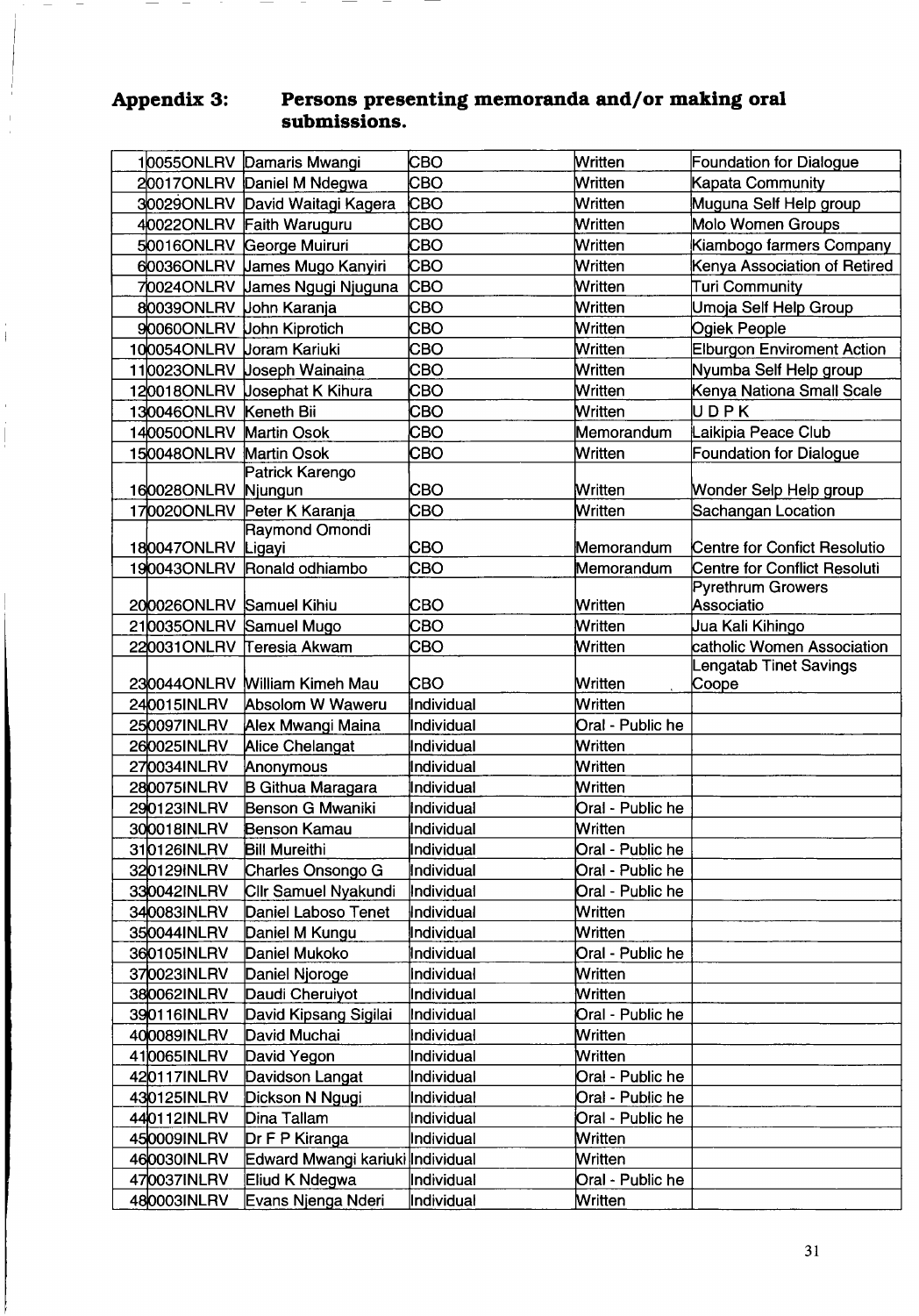| 490039INLRV                | Ezekiel K Rono                   | Individual               | Oral - Public he            |
|----------------------------|----------------------------------|--------------------------|-----------------------------|
| 500056INLRV                | Francis Muthe Njau               | Individual               | Written                     |
| 510091INLRV                | Francis Ndungu                   | Individual               | Written                     |
| 520047INLRV                | Francis Ndungu Njao              | Individual               | Written                     |
| 530106INLRV                | Francis Njau Muthee              | Individual               | Oral - Public he            |
| 540111INLRV                | Fredrick K Mwaura                | Individual               | Oral - Public he            |
| 550101INLRV                | Gabriel Mutiora                  | Individual               | Oral - Public he            |
| 560063INLRV                | Geoffrey Bor                     | Individual               | Written                     |
|                            | Geoffrey Gitonga                 |                          |                             |
| 570066INLRV                | <b>Wairim</b>                    | Individual               | Written                     |
| 580107INLRV                | <b>Geoffrey Maina</b>            | Individual               | Oral - Public he            |
| 590035INLRV                | Magenye<br>George Ndungu         | Individual               | Oral - Public he            |
| 600052INLRV                | Grace Kimani                     | Individual               | Oral - Public he            |
| 610094INLRV                | Grace Kimani                     | Individual               | Oral - Public he            |
|                            | Hassan Waweru                    |                          |                             |
| 620014INLRV                |                                  | Individual               | Written                     |
| 630076INLRV                | Hellen Wambui                    | Individual               | Written<br>Written          |
| 640090INLRV                | Henry Githitho G                 | Individual               |                             |
| 650084INLRV<br>660051INLRV | Henry K Langat                   | Individual<br>Individual | Written                     |
|                            | Ibrahim Kamau                    |                          | Oral - Public he            |
| 670093INLRV                | Ibrahim Kamau                    | Individual               | Oral - Public he<br>Written |
| 680022INLRV                | ∥saac Wageche                    | Individual               |                             |
| 690120INLRV                | James Gitau Muigai               | Individual               | Oral - Public he            |
| 700012INLRV                | James Kimachu                    | Individual               | Written                     |
| 710100INLRV                | James Kiprono Kones              | Individual               | Oral - Public he            |
| 720079INLRV                | James Mar Birr                   | Individual               | Written                     |
| 730113INLRV                | James Mugambi<br>Ndirangu        | Individual               | Oral - Public he            |
| 740099INLRV                | James Muriuki Njine              | Individual               | Oral - Public he            |
| 750078INLRV                | Jeniffer Chepkirui               | Individual               | Written                     |
| 760121INLRV                | John Kariuki                     | Individual               | Oral - Public he            |
| 770122INLRV                | John Koech                       | Individual               | Oral - Public he            |
| 780013INLRV                | John Maina                       | Individual               | Written                     |
| 790043INLRV                | John Mungai Njoroge              | Individual               | Written                     |
| 800028INLRV                | Uohn Ndara                       | Individual               | Written                     |
| 810031INLRV                | John Njuguna Chege               | Individual               | Written                     |
| 820048INLRV                | John Wachira Njoronge Individual |                          | Written                     |
| 830061INLRV                | Joram Mathenge                   | Individual               | Written                     |
| 840114INLRV                | Joseph K Kinyanjui               | Individual               | Oral - Public he            |
| 850055INLRV                | Joseph K Thimba                  | Individual               | Written                     |
|                            | Joseph Kibii arap                |                          |                             |
| 860074INLRV                | Towet                            | llndividual              | Written                     |
| 870127INLRV                | Joseph Kiumu Kihara              | Individual               | Oral - Public he            |
| 880131INLRV                | Joseph Marindany                 | Individual               | Oral - Public he            |
| 890026INLRV                | Joseph Mwangi                    | Individual               | Written                     |
| 900033INLRV                | Joseph Ngugi Muigau              | Individual               | Written                     |
| 910006INLRV                | Joseph Njau Kaluga               | Individual               | Written                     |
| 920069INLRV                | Joseph Orato                     | Individual               | Written                     |
| 930118INLRV                | Joseph Sang                      | Individual               | Oral - Public he            |
| 940077INLRV                | Josephat M Ngangah               | Individual               | Written                     |
| 950080INLRV                | Joshua Kitur                     | Individual               | Written                     |
| 960109INLRV                | Kagima David                     | Individual               | Oral - Public he            |
| 970054INLRV                | Karuri Waithanji                 | Individual               | Written                     |
| 980040INLRV                | Kennedy Kiago                    | Individual               | Oral - Public he            |
| 990098INLRV                | Kimutai Soi                      | Individual               | Oral - Public he            |
|                            |                                  |                          |                             |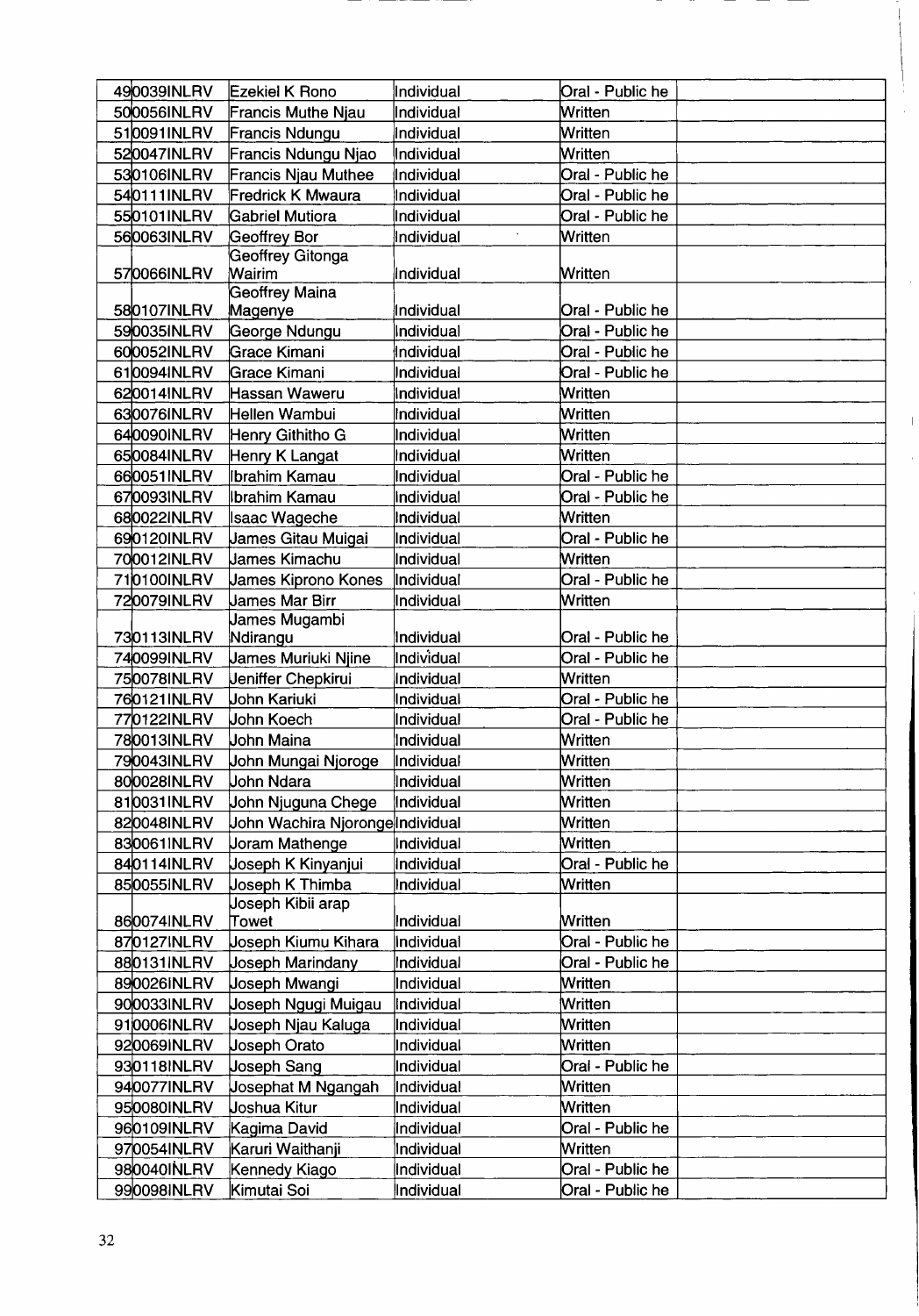| Written<br>1010049INLRV<br>Kipritich Ngerechi<br>Individual<br>1020019INLRV<br>eonard Muturi<br>Written<br>Individual<br>1030059INLRV<br>Livingstone Bor<br>Written<br>Individual<br>1040082INLRV<br>Lomongin Benjamin<br>Written<br>Individual<br>1050001INLRV<br>Mathew Gachiri<br>Written<br>Individual<br>1060102INLRV<br>Monicah Njeri<br>Oral - Public he<br>Individual<br>1070064INLRV<br>Written<br>Moses Babu Njoroge<br>Individual<br>1080096INLRV<br>Moses Kamau<br>Oral - Public he<br>Individual<br>1090053INLRV<br><b>Mosop Maritim</b><br>Individual<br>Oral - Public he<br><b>Mosop Maritim</b><br>Oral - Public he<br>1100095INLRV<br>Individual<br>1110057INLRV<br>Muturi Wanyoike<br>Written<br>Individual<br>1120008INLRV<br>Mwangi Jackson<br>Written<br>Individual<br>1130068INLRV<br>Nicholas Kelong<br>Written<br>Individual<br>1140058INLRV<br>Nickson Cheruiyot<br>Individual<br>Written<br>Njogu Mung'ai<br>1150036INLRV<br>Oral - Public he<br>Individual<br>Nyakundi Amota<br>1160103INLRV<br>Oral - Public he<br>Individual<br>1170021INLRV<br>Written<br>Patrick O Nyandisi<br>Individual<br>1180029INLRV<br>Paul Karumbeta<br>Individual<br>Written<br>Paul Kimani<br>Written<br>1190017INLRV<br>Individual<br>1200119INLRV<br>Paul Kimutai Ngeno<br>Oral - Public he<br>Individual<br>1210088INLRV<br>Paul Mwangi<br>Written<br>Individual<br>1220004INLRV<br>Paul Njamba<br>Written<br>Individual<br>1230041INLRV<br>Peninah Munyaka<br>Individual<br>Oral - Public he<br>Peter K Mwaura<br><b>Written</b><br>1240032INLRV<br>Individual<br>1250024INLRV<br>Peter Karani Arun<br>Written<br>Individual<br>1260130INLRV<br>Peter Maritim<br>Oral - Public he<br>Individual<br>1270108INLRV<br>Individual<br>Oral - Public he<br>Peter njage<br>1280124INLRV<br>Peter Njani<br>Individual<br>Oral - Public he<br>1290007INLRV<br>Philiph Kiget<br>Written<br>Individual<br>1300071INLRV<br>Rev Solomon Mbugua<br>Individual<br>Written<br>Written<br>1310045INLRV<br>Robert Kamau Karanja <i>I</i> Individual<br>1320072INLRV<br>Samuel Chege<br>Individual<br>Written<br>1330132INLRV<br>Samuel Kaino<br>Oral - Public he<br>Individual<br>1340046INLRV<br>Samuel Njeri Kariuki<br>Individual<br>Written<br>1350104INLRV<br>Severinus Nyaga G<br>Individual<br>Oral - Public he<br>Simon Githinji<br>1360128INLRV<br>Individual<br>Oral - Public he<br>1370110INLRV<br>Simon Njoroge kombai  Individual<br>Oral - Public he<br>1380011INLRV<br>Simon Rogi<br>Individual<br>Written<br>1390081INLRV<br>Stephen K Bett<br>Individual<br>Written<br>1400038INLRV<br>Stephen K Njuguna<br>Individual<br>Oral - Public he<br>Stephen N N Gatimu<br>1410020INLRV<br>Written<br>Individual<br>1420016INLRV<br>Written<br>T. Joseph Ndeqwa<br>Individual<br>1430085INLRV<br>Tabitha Karie<br>Oral - Public he<br>Individual<br>1440002INLRV<br>Thomas Momanyi<br>Individual<br>Written<br>1450027INLRV<br>Written<br>Titus Kiprotich Kemei<br>Individual<br>Veronicah Kariuki<br>1460086INLRV<br>Written<br>Individual<br>Vincent Njoronge<br>1470005INLRV<br>Individual<br>Written<br>Evans<br>1480070INLRV<br>Wairimu Ndegwa<br>Individual<br>Written<br>1490067INLRV<br>William Soi<br>Written<br>Individual<br>1500115INLRV<br>William Wanyeki<br>Individual<br>Oral - Public he<br>1510073INLRV<br>Written<br>Yohana Mutai<br>Individual<br>1520010INLRV<br>Yuvinali M Nyangechi<br>Written<br>Individual<br>1530092INLRV<br>Zacharia Nioroge<br>Individual<br>Oral - Public he | 1000060INLRV | Kipkorir Kirui | Individual | Written |
|---------------------------------------------------------------------------------------------------------------------------------------------------------------------------------------------------------------------------------------------------------------------------------------------------------------------------------------------------------------------------------------------------------------------------------------------------------------------------------------------------------------------------------------------------------------------------------------------------------------------------------------------------------------------------------------------------------------------------------------------------------------------------------------------------------------------------------------------------------------------------------------------------------------------------------------------------------------------------------------------------------------------------------------------------------------------------------------------------------------------------------------------------------------------------------------------------------------------------------------------------------------------------------------------------------------------------------------------------------------------------------------------------------------------------------------------------------------------------------------------------------------------------------------------------------------------------------------------------------------------------------------------------------------------------------------------------------------------------------------------------------------------------------------------------------------------------------------------------------------------------------------------------------------------------------------------------------------------------------------------------------------------------------------------------------------------------------------------------------------------------------------------------------------------------------------------------------------------------------------------------------------------------------------------------------------------------------------------------------------------------------------------------------------------------------------------------------------------------------------------------------------------------------------------------------------------------------------------------------------------------------------------------------------------------------------------------------------------------------------------------------------------------------------------------------------------------------------------------------------------------------------------------------------------------------------------------------------------------------------------------------------------------------------------------------------------------------------------------------------------------------------------------------------------------------------------------------------------------------------------------------------------------------------------------------------------------------------------------------------------------------------------------------------------------------------------------------------------------------------------------------------|--------------|----------------|------------|---------|
|                                                                                                                                                                                                                                                                                                                                                                                                                                                                                                                                                                                                                                                                                                                                                                                                                                                                                                                                                                                                                                                                                                                                                                                                                                                                                                                                                                                                                                                                                                                                                                                                                                                                                                                                                                                                                                                                                                                                                                                                                                                                                                                                                                                                                                                                                                                                                                                                                                                                                                                                                                                                                                                                                                                                                                                                                                                                                                                                                                                                                                                                                                                                                                                                                                                                                                                                                                                                                                                                                                               |              |                |            |         |
|                                                                                                                                                                                                                                                                                                                                                                                                                                                                                                                                                                                                                                                                                                                                                                                                                                                                                                                                                                                                                                                                                                                                                                                                                                                                                                                                                                                                                                                                                                                                                                                                                                                                                                                                                                                                                                                                                                                                                                                                                                                                                                                                                                                                                                                                                                                                                                                                                                                                                                                                                                                                                                                                                                                                                                                                                                                                                                                                                                                                                                                                                                                                                                                                                                                                                                                                                                                                                                                                                                               |              |                |            |         |
|                                                                                                                                                                                                                                                                                                                                                                                                                                                                                                                                                                                                                                                                                                                                                                                                                                                                                                                                                                                                                                                                                                                                                                                                                                                                                                                                                                                                                                                                                                                                                                                                                                                                                                                                                                                                                                                                                                                                                                                                                                                                                                                                                                                                                                                                                                                                                                                                                                                                                                                                                                                                                                                                                                                                                                                                                                                                                                                                                                                                                                                                                                                                                                                                                                                                                                                                                                                                                                                                                                               |              |                |            |         |
|                                                                                                                                                                                                                                                                                                                                                                                                                                                                                                                                                                                                                                                                                                                                                                                                                                                                                                                                                                                                                                                                                                                                                                                                                                                                                                                                                                                                                                                                                                                                                                                                                                                                                                                                                                                                                                                                                                                                                                                                                                                                                                                                                                                                                                                                                                                                                                                                                                                                                                                                                                                                                                                                                                                                                                                                                                                                                                                                                                                                                                                                                                                                                                                                                                                                                                                                                                                                                                                                                                               |              |                |            |         |
|                                                                                                                                                                                                                                                                                                                                                                                                                                                                                                                                                                                                                                                                                                                                                                                                                                                                                                                                                                                                                                                                                                                                                                                                                                                                                                                                                                                                                                                                                                                                                                                                                                                                                                                                                                                                                                                                                                                                                                                                                                                                                                                                                                                                                                                                                                                                                                                                                                                                                                                                                                                                                                                                                                                                                                                                                                                                                                                                                                                                                                                                                                                                                                                                                                                                                                                                                                                                                                                                                                               |              |                |            |         |
|                                                                                                                                                                                                                                                                                                                                                                                                                                                                                                                                                                                                                                                                                                                                                                                                                                                                                                                                                                                                                                                                                                                                                                                                                                                                                                                                                                                                                                                                                                                                                                                                                                                                                                                                                                                                                                                                                                                                                                                                                                                                                                                                                                                                                                                                                                                                                                                                                                                                                                                                                                                                                                                                                                                                                                                                                                                                                                                                                                                                                                                                                                                                                                                                                                                                                                                                                                                                                                                                                                               |              |                |            |         |
|                                                                                                                                                                                                                                                                                                                                                                                                                                                                                                                                                                                                                                                                                                                                                                                                                                                                                                                                                                                                                                                                                                                                                                                                                                                                                                                                                                                                                                                                                                                                                                                                                                                                                                                                                                                                                                                                                                                                                                                                                                                                                                                                                                                                                                                                                                                                                                                                                                                                                                                                                                                                                                                                                                                                                                                                                                                                                                                                                                                                                                                                                                                                                                                                                                                                                                                                                                                                                                                                                                               |              |                |            |         |
|                                                                                                                                                                                                                                                                                                                                                                                                                                                                                                                                                                                                                                                                                                                                                                                                                                                                                                                                                                                                                                                                                                                                                                                                                                                                                                                                                                                                                                                                                                                                                                                                                                                                                                                                                                                                                                                                                                                                                                                                                                                                                                                                                                                                                                                                                                                                                                                                                                                                                                                                                                                                                                                                                                                                                                                                                                                                                                                                                                                                                                                                                                                                                                                                                                                                                                                                                                                                                                                                                                               |              |                |            |         |
|                                                                                                                                                                                                                                                                                                                                                                                                                                                                                                                                                                                                                                                                                                                                                                                                                                                                                                                                                                                                                                                                                                                                                                                                                                                                                                                                                                                                                                                                                                                                                                                                                                                                                                                                                                                                                                                                                                                                                                                                                                                                                                                                                                                                                                                                                                                                                                                                                                                                                                                                                                                                                                                                                                                                                                                                                                                                                                                                                                                                                                                                                                                                                                                                                                                                                                                                                                                                                                                                                                               |              |                |            |         |
|                                                                                                                                                                                                                                                                                                                                                                                                                                                                                                                                                                                                                                                                                                                                                                                                                                                                                                                                                                                                                                                                                                                                                                                                                                                                                                                                                                                                                                                                                                                                                                                                                                                                                                                                                                                                                                                                                                                                                                                                                                                                                                                                                                                                                                                                                                                                                                                                                                                                                                                                                                                                                                                                                                                                                                                                                                                                                                                                                                                                                                                                                                                                                                                                                                                                                                                                                                                                                                                                                                               |              |                |            |         |
|                                                                                                                                                                                                                                                                                                                                                                                                                                                                                                                                                                                                                                                                                                                                                                                                                                                                                                                                                                                                                                                                                                                                                                                                                                                                                                                                                                                                                                                                                                                                                                                                                                                                                                                                                                                                                                                                                                                                                                                                                                                                                                                                                                                                                                                                                                                                                                                                                                                                                                                                                                                                                                                                                                                                                                                                                                                                                                                                                                                                                                                                                                                                                                                                                                                                                                                                                                                                                                                                                                               |              |                |            |         |
|                                                                                                                                                                                                                                                                                                                                                                                                                                                                                                                                                                                                                                                                                                                                                                                                                                                                                                                                                                                                                                                                                                                                                                                                                                                                                                                                                                                                                                                                                                                                                                                                                                                                                                                                                                                                                                                                                                                                                                                                                                                                                                                                                                                                                                                                                                                                                                                                                                                                                                                                                                                                                                                                                                                                                                                                                                                                                                                                                                                                                                                                                                                                                                                                                                                                                                                                                                                                                                                                                                               |              |                |            |         |
|                                                                                                                                                                                                                                                                                                                                                                                                                                                                                                                                                                                                                                                                                                                                                                                                                                                                                                                                                                                                                                                                                                                                                                                                                                                                                                                                                                                                                                                                                                                                                                                                                                                                                                                                                                                                                                                                                                                                                                                                                                                                                                                                                                                                                                                                                                                                                                                                                                                                                                                                                                                                                                                                                                                                                                                                                                                                                                                                                                                                                                                                                                                                                                                                                                                                                                                                                                                                                                                                                                               |              |                |            |         |
|                                                                                                                                                                                                                                                                                                                                                                                                                                                                                                                                                                                                                                                                                                                                                                                                                                                                                                                                                                                                                                                                                                                                                                                                                                                                                                                                                                                                                                                                                                                                                                                                                                                                                                                                                                                                                                                                                                                                                                                                                                                                                                                                                                                                                                                                                                                                                                                                                                                                                                                                                                                                                                                                                                                                                                                                                                                                                                                                                                                                                                                                                                                                                                                                                                                                                                                                                                                                                                                                                                               |              |                |            |         |
|                                                                                                                                                                                                                                                                                                                                                                                                                                                                                                                                                                                                                                                                                                                                                                                                                                                                                                                                                                                                                                                                                                                                                                                                                                                                                                                                                                                                                                                                                                                                                                                                                                                                                                                                                                                                                                                                                                                                                                                                                                                                                                                                                                                                                                                                                                                                                                                                                                                                                                                                                                                                                                                                                                                                                                                                                                                                                                                                                                                                                                                                                                                                                                                                                                                                                                                                                                                                                                                                                                               |              |                |            |         |
|                                                                                                                                                                                                                                                                                                                                                                                                                                                                                                                                                                                                                                                                                                                                                                                                                                                                                                                                                                                                                                                                                                                                                                                                                                                                                                                                                                                                                                                                                                                                                                                                                                                                                                                                                                                                                                                                                                                                                                                                                                                                                                                                                                                                                                                                                                                                                                                                                                                                                                                                                                                                                                                                                                                                                                                                                                                                                                                                                                                                                                                                                                                                                                                                                                                                                                                                                                                                                                                                                                               |              |                |            |         |
|                                                                                                                                                                                                                                                                                                                                                                                                                                                                                                                                                                                                                                                                                                                                                                                                                                                                                                                                                                                                                                                                                                                                                                                                                                                                                                                                                                                                                                                                                                                                                                                                                                                                                                                                                                                                                                                                                                                                                                                                                                                                                                                                                                                                                                                                                                                                                                                                                                                                                                                                                                                                                                                                                                                                                                                                                                                                                                                                                                                                                                                                                                                                                                                                                                                                                                                                                                                                                                                                                                               |              |                |            |         |
|                                                                                                                                                                                                                                                                                                                                                                                                                                                                                                                                                                                                                                                                                                                                                                                                                                                                                                                                                                                                                                                                                                                                                                                                                                                                                                                                                                                                                                                                                                                                                                                                                                                                                                                                                                                                                                                                                                                                                                                                                                                                                                                                                                                                                                                                                                                                                                                                                                                                                                                                                                                                                                                                                                                                                                                                                                                                                                                                                                                                                                                                                                                                                                                                                                                                                                                                                                                                                                                                                                               |              |                |            |         |
|                                                                                                                                                                                                                                                                                                                                                                                                                                                                                                                                                                                                                                                                                                                                                                                                                                                                                                                                                                                                                                                                                                                                                                                                                                                                                                                                                                                                                                                                                                                                                                                                                                                                                                                                                                                                                                                                                                                                                                                                                                                                                                                                                                                                                                                                                                                                                                                                                                                                                                                                                                                                                                                                                                                                                                                                                                                                                                                                                                                                                                                                                                                                                                                                                                                                                                                                                                                                                                                                                                               |              |                |            |         |
|                                                                                                                                                                                                                                                                                                                                                                                                                                                                                                                                                                                                                                                                                                                                                                                                                                                                                                                                                                                                                                                                                                                                                                                                                                                                                                                                                                                                                                                                                                                                                                                                                                                                                                                                                                                                                                                                                                                                                                                                                                                                                                                                                                                                                                                                                                                                                                                                                                                                                                                                                                                                                                                                                                                                                                                                                                                                                                                                                                                                                                                                                                                                                                                                                                                                                                                                                                                                                                                                                                               |              |                |            |         |
|                                                                                                                                                                                                                                                                                                                                                                                                                                                                                                                                                                                                                                                                                                                                                                                                                                                                                                                                                                                                                                                                                                                                                                                                                                                                                                                                                                                                                                                                                                                                                                                                                                                                                                                                                                                                                                                                                                                                                                                                                                                                                                                                                                                                                                                                                                                                                                                                                                                                                                                                                                                                                                                                                                                                                                                                                                                                                                                                                                                                                                                                                                                                                                                                                                                                                                                                                                                                                                                                                                               |              |                |            |         |
|                                                                                                                                                                                                                                                                                                                                                                                                                                                                                                                                                                                                                                                                                                                                                                                                                                                                                                                                                                                                                                                                                                                                                                                                                                                                                                                                                                                                                                                                                                                                                                                                                                                                                                                                                                                                                                                                                                                                                                                                                                                                                                                                                                                                                                                                                                                                                                                                                                                                                                                                                                                                                                                                                                                                                                                                                                                                                                                                                                                                                                                                                                                                                                                                                                                                                                                                                                                                                                                                                                               |              |                |            |         |
|                                                                                                                                                                                                                                                                                                                                                                                                                                                                                                                                                                                                                                                                                                                                                                                                                                                                                                                                                                                                                                                                                                                                                                                                                                                                                                                                                                                                                                                                                                                                                                                                                                                                                                                                                                                                                                                                                                                                                                                                                                                                                                                                                                                                                                                                                                                                                                                                                                                                                                                                                                                                                                                                                                                                                                                                                                                                                                                                                                                                                                                                                                                                                                                                                                                                                                                                                                                                                                                                                                               |              |                |            |         |
|                                                                                                                                                                                                                                                                                                                                                                                                                                                                                                                                                                                                                                                                                                                                                                                                                                                                                                                                                                                                                                                                                                                                                                                                                                                                                                                                                                                                                                                                                                                                                                                                                                                                                                                                                                                                                                                                                                                                                                                                                                                                                                                                                                                                                                                                                                                                                                                                                                                                                                                                                                                                                                                                                                                                                                                                                                                                                                                                                                                                                                                                                                                                                                                                                                                                                                                                                                                                                                                                                                               |              |                |            |         |
|                                                                                                                                                                                                                                                                                                                                                                                                                                                                                                                                                                                                                                                                                                                                                                                                                                                                                                                                                                                                                                                                                                                                                                                                                                                                                                                                                                                                                                                                                                                                                                                                                                                                                                                                                                                                                                                                                                                                                                                                                                                                                                                                                                                                                                                                                                                                                                                                                                                                                                                                                                                                                                                                                                                                                                                                                                                                                                                                                                                                                                                                                                                                                                                                                                                                                                                                                                                                                                                                                                               |              |                |            |         |
|                                                                                                                                                                                                                                                                                                                                                                                                                                                                                                                                                                                                                                                                                                                                                                                                                                                                                                                                                                                                                                                                                                                                                                                                                                                                                                                                                                                                                                                                                                                                                                                                                                                                                                                                                                                                                                                                                                                                                                                                                                                                                                                                                                                                                                                                                                                                                                                                                                                                                                                                                                                                                                                                                                                                                                                                                                                                                                                                                                                                                                                                                                                                                                                                                                                                                                                                                                                                                                                                                                               |              |                |            |         |
|                                                                                                                                                                                                                                                                                                                                                                                                                                                                                                                                                                                                                                                                                                                                                                                                                                                                                                                                                                                                                                                                                                                                                                                                                                                                                                                                                                                                                                                                                                                                                                                                                                                                                                                                                                                                                                                                                                                                                                                                                                                                                                                                                                                                                                                                                                                                                                                                                                                                                                                                                                                                                                                                                                                                                                                                                                                                                                                                                                                                                                                                                                                                                                                                                                                                                                                                                                                                                                                                                                               |              |                |            |         |
|                                                                                                                                                                                                                                                                                                                                                                                                                                                                                                                                                                                                                                                                                                                                                                                                                                                                                                                                                                                                                                                                                                                                                                                                                                                                                                                                                                                                                                                                                                                                                                                                                                                                                                                                                                                                                                                                                                                                                                                                                                                                                                                                                                                                                                                                                                                                                                                                                                                                                                                                                                                                                                                                                                                                                                                                                                                                                                                                                                                                                                                                                                                                                                                                                                                                                                                                                                                                                                                                                                               |              |                |            |         |
|                                                                                                                                                                                                                                                                                                                                                                                                                                                                                                                                                                                                                                                                                                                                                                                                                                                                                                                                                                                                                                                                                                                                                                                                                                                                                                                                                                                                                                                                                                                                                                                                                                                                                                                                                                                                                                                                                                                                                                                                                                                                                                                                                                                                                                                                                                                                                                                                                                                                                                                                                                                                                                                                                                                                                                                                                                                                                                                                                                                                                                                                                                                                                                                                                                                                                                                                                                                                                                                                                                               |              |                |            |         |
|                                                                                                                                                                                                                                                                                                                                                                                                                                                                                                                                                                                                                                                                                                                                                                                                                                                                                                                                                                                                                                                                                                                                                                                                                                                                                                                                                                                                                                                                                                                                                                                                                                                                                                                                                                                                                                                                                                                                                                                                                                                                                                                                                                                                                                                                                                                                                                                                                                                                                                                                                                                                                                                                                                                                                                                                                                                                                                                                                                                                                                                                                                                                                                                                                                                                                                                                                                                                                                                                                                               |              |                |            |         |
|                                                                                                                                                                                                                                                                                                                                                                                                                                                                                                                                                                                                                                                                                                                                                                                                                                                                                                                                                                                                                                                                                                                                                                                                                                                                                                                                                                                                                                                                                                                                                                                                                                                                                                                                                                                                                                                                                                                                                                                                                                                                                                                                                                                                                                                                                                                                                                                                                                                                                                                                                                                                                                                                                                                                                                                                                                                                                                                                                                                                                                                                                                                                                                                                                                                                                                                                                                                                                                                                                                               |              |                |            |         |
|                                                                                                                                                                                                                                                                                                                                                                                                                                                                                                                                                                                                                                                                                                                                                                                                                                                                                                                                                                                                                                                                                                                                                                                                                                                                                                                                                                                                                                                                                                                                                                                                                                                                                                                                                                                                                                                                                                                                                                                                                                                                                                                                                                                                                                                                                                                                                                                                                                                                                                                                                                                                                                                                                                                                                                                                                                                                                                                                                                                                                                                                                                                                                                                                                                                                                                                                                                                                                                                                                                               |              |                |            |         |
|                                                                                                                                                                                                                                                                                                                                                                                                                                                                                                                                                                                                                                                                                                                                                                                                                                                                                                                                                                                                                                                                                                                                                                                                                                                                                                                                                                                                                                                                                                                                                                                                                                                                                                                                                                                                                                                                                                                                                                                                                                                                                                                                                                                                                                                                                                                                                                                                                                                                                                                                                                                                                                                                                                                                                                                                                                                                                                                                                                                                                                                                                                                                                                                                                                                                                                                                                                                                                                                                                                               |              |                |            |         |
|                                                                                                                                                                                                                                                                                                                                                                                                                                                                                                                                                                                                                                                                                                                                                                                                                                                                                                                                                                                                                                                                                                                                                                                                                                                                                                                                                                                                                                                                                                                                                                                                                                                                                                                                                                                                                                                                                                                                                                                                                                                                                                                                                                                                                                                                                                                                                                                                                                                                                                                                                                                                                                                                                                                                                                                                                                                                                                                                                                                                                                                                                                                                                                                                                                                                                                                                                                                                                                                                                                               |              |                |            |         |
|                                                                                                                                                                                                                                                                                                                                                                                                                                                                                                                                                                                                                                                                                                                                                                                                                                                                                                                                                                                                                                                                                                                                                                                                                                                                                                                                                                                                                                                                                                                                                                                                                                                                                                                                                                                                                                                                                                                                                                                                                                                                                                                                                                                                                                                                                                                                                                                                                                                                                                                                                                                                                                                                                                                                                                                                                                                                                                                                                                                                                                                                                                                                                                                                                                                                                                                                                                                                                                                                                                               |              |                |            |         |
|                                                                                                                                                                                                                                                                                                                                                                                                                                                                                                                                                                                                                                                                                                                                                                                                                                                                                                                                                                                                                                                                                                                                                                                                                                                                                                                                                                                                                                                                                                                                                                                                                                                                                                                                                                                                                                                                                                                                                                                                                                                                                                                                                                                                                                                                                                                                                                                                                                                                                                                                                                                                                                                                                                                                                                                                                                                                                                                                                                                                                                                                                                                                                                                                                                                                                                                                                                                                                                                                                                               |              |                |            |         |
|                                                                                                                                                                                                                                                                                                                                                                                                                                                                                                                                                                                                                                                                                                                                                                                                                                                                                                                                                                                                                                                                                                                                                                                                                                                                                                                                                                                                                                                                                                                                                                                                                                                                                                                                                                                                                                                                                                                                                                                                                                                                                                                                                                                                                                                                                                                                                                                                                                                                                                                                                                                                                                                                                                                                                                                                                                                                                                                                                                                                                                                                                                                                                                                                                                                                                                                                                                                                                                                                                                               |              |                |            |         |
|                                                                                                                                                                                                                                                                                                                                                                                                                                                                                                                                                                                                                                                                                                                                                                                                                                                                                                                                                                                                                                                                                                                                                                                                                                                                                                                                                                                                                                                                                                                                                                                                                                                                                                                                                                                                                                                                                                                                                                                                                                                                                                                                                                                                                                                                                                                                                                                                                                                                                                                                                                                                                                                                                                                                                                                                                                                                                                                                                                                                                                                                                                                                                                                                                                                                                                                                                                                                                                                                                                               |              |                |            |         |
|                                                                                                                                                                                                                                                                                                                                                                                                                                                                                                                                                                                                                                                                                                                                                                                                                                                                                                                                                                                                                                                                                                                                                                                                                                                                                                                                                                                                                                                                                                                                                                                                                                                                                                                                                                                                                                                                                                                                                                                                                                                                                                                                                                                                                                                                                                                                                                                                                                                                                                                                                                                                                                                                                                                                                                                                                                                                                                                                                                                                                                                                                                                                                                                                                                                                                                                                                                                                                                                                                                               |              |                |            |         |
|                                                                                                                                                                                                                                                                                                                                                                                                                                                                                                                                                                                                                                                                                                                                                                                                                                                                                                                                                                                                                                                                                                                                                                                                                                                                                                                                                                                                                                                                                                                                                                                                                                                                                                                                                                                                                                                                                                                                                                                                                                                                                                                                                                                                                                                                                                                                                                                                                                                                                                                                                                                                                                                                                                                                                                                                                                                                                                                                                                                                                                                                                                                                                                                                                                                                                                                                                                                                                                                                                                               |              |                |            |         |
|                                                                                                                                                                                                                                                                                                                                                                                                                                                                                                                                                                                                                                                                                                                                                                                                                                                                                                                                                                                                                                                                                                                                                                                                                                                                                                                                                                                                                                                                                                                                                                                                                                                                                                                                                                                                                                                                                                                                                                                                                                                                                                                                                                                                                                                                                                                                                                                                                                                                                                                                                                                                                                                                                                                                                                                                                                                                                                                                                                                                                                                                                                                                                                                                                                                                                                                                                                                                                                                                                                               |              |                |            |         |
|                                                                                                                                                                                                                                                                                                                                                                                                                                                                                                                                                                                                                                                                                                                                                                                                                                                                                                                                                                                                                                                                                                                                                                                                                                                                                                                                                                                                                                                                                                                                                                                                                                                                                                                                                                                                                                                                                                                                                                                                                                                                                                                                                                                                                                                                                                                                                                                                                                                                                                                                                                                                                                                                                                                                                                                                                                                                                                                                                                                                                                                                                                                                                                                                                                                                                                                                                                                                                                                                                                               |              |                |            |         |
|                                                                                                                                                                                                                                                                                                                                                                                                                                                                                                                                                                                                                                                                                                                                                                                                                                                                                                                                                                                                                                                                                                                                                                                                                                                                                                                                                                                                                                                                                                                                                                                                                                                                                                                                                                                                                                                                                                                                                                                                                                                                                                                                                                                                                                                                                                                                                                                                                                                                                                                                                                                                                                                                                                                                                                                                                                                                                                                                                                                                                                                                                                                                                                                                                                                                                                                                                                                                                                                                                                               |              |                |            |         |
|                                                                                                                                                                                                                                                                                                                                                                                                                                                                                                                                                                                                                                                                                                                                                                                                                                                                                                                                                                                                                                                                                                                                                                                                                                                                                                                                                                                                                                                                                                                                                                                                                                                                                                                                                                                                                                                                                                                                                                                                                                                                                                                                                                                                                                                                                                                                                                                                                                                                                                                                                                                                                                                                                                                                                                                                                                                                                                                                                                                                                                                                                                                                                                                                                                                                                                                                                                                                                                                                                                               |              |                |            |         |
|                                                                                                                                                                                                                                                                                                                                                                                                                                                                                                                                                                                                                                                                                                                                                                                                                                                                                                                                                                                                                                                                                                                                                                                                                                                                                                                                                                                                                                                                                                                                                                                                                                                                                                                                                                                                                                                                                                                                                                                                                                                                                                                                                                                                                                                                                                                                                                                                                                                                                                                                                                                                                                                                                                                                                                                                                                                                                                                                                                                                                                                                                                                                                                                                                                                                                                                                                                                                                                                                                                               |              |                |            |         |
|                                                                                                                                                                                                                                                                                                                                                                                                                                                                                                                                                                                                                                                                                                                                                                                                                                                                                                                                                                                                                                                                                                                                                                                                                                                                                                                                                                                                                                                                                                                                                                                                                                                                                                                                                                                                                                                                                                                                                                                                                                                                                                                                                                                                                                                                                                                                                                                                                                                                                                                                                                                                                                                                                                                                                                                                                                                                                                                                                                                                                                                                                                                                                                                                                                                                                                                                                                                                                                                                                                               |              |                |            |         |
|                                                                                                                                                                                                                                                                                                                                                                                                                                                                                                                                                                                                                                                                                                                                                                                                                                                                                                                                                                                                                                                                                                                                                                                                                                                                                                                                                                                                                                                                                                                                                                                                                                                                                                                                                                                                                                                                                                                                                                                                                                                                                                                                                                                                                                                                                                                                                                                                                                                                                                                                                                                                                                                                                                                                                                                                                                                                                                                                                                                                                                                                                                                                                                                                                                                                                                                                                                                                                                                                                                               |              |                |            |         |
|                                                                                                                                                                                                                                                                                                                                                                                                                                                                                                                                                                                                                                                                                                                                                                                                                                                                                                                                                                                                                                                                                                                                                                                                                                                                                                                                                                                                                                                                                                                                                                                                                                                                                                                                                                                                                                                                                                                                                                                                                                                                                                                                                                                                                                                                                                                                                                                                                                                                                                                                                                                                                                                                                                                                                                                                                                                                                                                                                                                                                                                                                                                                                                                                                                                                                                                                                                                                                                                                                                               |              |                |            |         |
|                                                                                                                                                                                                                                                                                                                                                                                                                                                                                                                                                                                                                                                                                                                                                                                                                                                                                                                                                                                                                                                                                                                                                                                                                                                                                                                                                                                                                                                                                                                                                                                                                                                                                                                                                                                                                                                                                                                                                                                                                                                                                                                                                                                                                                                                                                                                                                                                                                                                                                                                                                                                                                                                                                                                                                                                                                                                                                                                                                                                                                                                                                                                                                                                                                                                                                                                                                                                                                                                                                               |              |                |            |         |
|                                                                                                                                                                                                                                                                                                                                                                                                                                                                                                                                                                                                                                                                                                                                                                                                                                                                                                                                                                                                                                                                                                                                                                                                                                                                                                                                                                                                                                                                                                                                                                                                                                                                                                                                                                                                                                                                                                                                                                                                                                                                                                                                                                                                                                                                                                                                                                                                                                                                                                                                                                                                                                                                                                                                                                                                                                                                                                                                                                                                                                                                                                                                                                                                                                                                                                                                                                                                                                                                                                               |              |                |            |         |
|                                                                                                                                                                                                                                                                                                                                                                                                                                                                                                                                                                                                                                                                                                                                                                                                                                                                                                                                                                                                                                                                                                                                                                                                                                                                                                                                                                                                                                                                                                                                                                                                                                                                                                                                                                                                                                                                                                                                                                                                                                                                                                                                                                                                                                                                                                                                                                                                                                                                                                                                                                                                                                                                                                                                                                                                                                                                                                                                                                                                                                                                                                                                                                                                                                                                                                                                                                                                                                                                                                               |              |                |            |         |
|                                                                                                                                                                                                                                                                                                                                                                                                                                                                                                                                                                                                                                                                                                                                                                                                                                                                                                                                                                                                                                                                                                                                                                                                                                                                                                                                                                                                                                                                                                                                                                                                                                                                                                                                                                                                                                                                                                                                                                                                                                                                                                                                                                                                                                                                                                                                                                                                                                                                                                                                                                                                                                                                                                                                                                                                                                                                                                                                                                                                                                                                                                                                                                                                                                                                                                                                                                                                                                                                                                               |              |                |            |         |
|                                                                                                                                                                                                                                                                                                                                                                                                                                                                                                                                                                                                                                                                                                                                                                                                                                                                                                                                                                                                                                                                                                                                                                                                                                                                                                                                                                                                                                                                                                                                                                                                                                                                                                                                                                                                                                                                                                                                                                                                                                                                                                                                                                                                                                                                                                                                                                                                                                                                                                                                                                                                                                                                                                                                                                                                                                                                                                                                                                                                                                                                                                                                                                                                                                                                                                                                                                                                                                                                                                               |              |                |            |         |
|                                                                                                                                                                                                                                                                                                                                                                                                                                                                                                                                                                                                                                                                                                                                                                                                                                                                                                                                                                                                                                                                                                                                                                                                                                                                                                                                                                                                                                                                                                                                                                                                                                                                                                                                                                                                                                                                                                                                                                                                                                                                                                                                                                                                                                                                                                                                                                                                                                                                                                                                                                                                                                                                                                                                                                                                                                                                                                                                                                                                                                                                                                                                                                                                                                                                                                                                                                                                                                                                                                               |              |                |            |         |
|                                                                                                                                                                                                                                                                                                                                                                                                                                                                                                                                                                                                                                                                                                                                                                                                                                                                                                                                                                                                                                                                                                                                                                                                                                                                                                                                                                                                                                                                                                                                                                                                                                                                                                                                                                                                                                                                                                                                                                                                                                                                                                                                                                                                                                                                                                                                                                                                                                                                                                                                                                                                                                                                                                                                                                                                                                                                                                                                                                                                                                                                                                                                                                                                                                                                                                                                                                                                                                                                                                               |              |                |            |         |
|                                                                                                                                                                                                                                                                                                                                                                                                                                                                                                                                                                                                                                                                                                                                                                                                                                                                                                                                                                                                                                                                                                                                                                                                                                                                                                                                                                                                                                                                                                                                                                                                                                                                                                                                                                                                                                                                                                                                                                                                                                                                                                                                                                                                                                                                                                                                                                                                                                                                                                                                                                                                                                                                                                                                                                                                                                                                                                                                                                                                                                                                                                                                                                                                                                                                                                                                                                                                                                                                                                               |              |                |            |         |

33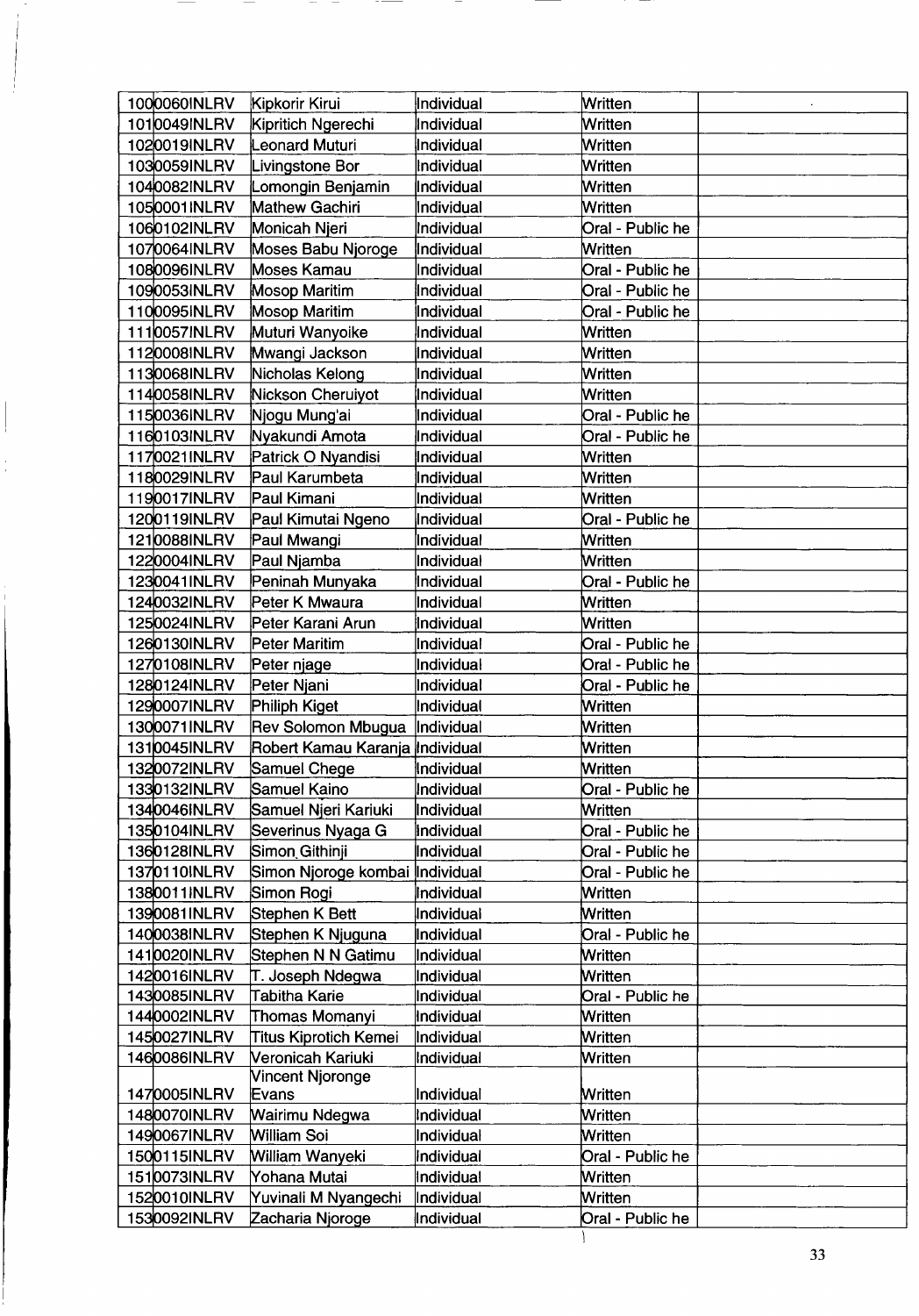| 1540050INLRV               | Zachariah Njoroge                                                 | Individual                            | Oral - Public he |                                            |
|----------------------------|-------------------------------------------------------------------|---------------------------------------|------------------|--------------------------------------------|
| 1550087INLRV               | Zack Kinyanjui                                                    | Individual                            | Written          |                                            |
|                            |                                                                   |                                       |                  | Elburgon HIV/AIDS                          |
|                            | 1560003ONLRV G G Njunguna Ngengi                                  | <b>NGO</b>                            | Written          | Orphans/Ki                                 |
| 1570012ONLRV               | John N Mugo                                                       | NGO                                   | Memorandum       | United Disabled persons of K               |
| 1580007ONLRV               | Zachary Njunguna                                                  | <b>NGO</b>                            | Written          | <b>Foundation for Dialogue</b>             |
| 1590019ONLRV               | Charles K Mwangi                                                  | Other Institutions                    | Written          | Mau Summit Primary School                  |
|                            |                                                                   |                                       |                  | Mary Mount Secondary                       |
| 1600001ONLRV Charles Mwai  |                                                                   | Other Institutions                    | Written          | School                                     |
| 1610002ONLRV Charles Mwai  |                                                                   | Other Institutions                    | Written          | Machinda Secondary School                  |
| 1620058ONLRV               | Evans Chege                                                       | Other Institutions                    | Memorandum       | Lare Division                              |
| 1630061ONLRV Francis Mburu |                                                                   | Other Institutions                    | Written          | <b>Njoro Location Leaders</b>              |
| 1640008ONLRV Jacob Kararu  |                                                                   | Other Institutions                    | Written          | Njenga Karume Secondary<br>Scho            |
|                            |                                                                   |                                       |                  | Kambala girls Secondary                    |
|                            | 1650009ONLRV Uacquiline Bosibori                                  | Other Institutions                    | Written          | Scho                                       |
| 1660010ONLRV               | Ombuna Machini Silas Other Institutions                           |                                       | Written          | Gusii university Students Or               |
| 1670034ONLRV               | Philip Wanjohi                                                    | Other Institutions                    | Written          | St Francis Private School                  |
| 1680059ONLRV               | <b>Richard Koross</b>                                             | Other Institutions                    | Written          | Mauche Division                            |
|                            | Samuel Macharia                                                   |                                       |                  |                                            |
| 1690041ONLRV Mamae         |                                                                   | Other Institutions                    | Written          | St Francis Secondary School                |
| 1700006ONLRV               | George Njenga Miingi                                              | Politcal Party                        | Written          | Democratic party                           |
|                            | Jacob Waweru                                                      | Politcal Party                        | Memorandum       |                                            |
| 1710004ONLRV Macharia      |                                                                   |                                       |                  | Democratic Party<br>Saba Saba Asali - Molo |
|                            | 1720052ONLRV John Muduri Gikonga                                  | Politcal Party                        | Memorandum       | Branc                                      |
| 1730032ONLRV Peter Njoroge |                                                                   | Politcal Party                        | Written          | Democratic Party                           |
| 1740049ONLRV               | John B Mureithi                                                   | Pressure Groups                       | Written          | Kenya National Association o               |
|                            | 1750015ONLRV Ruth Wanjiku Muriuki                                 | <b>Pressure Groups</b>                | Memorandum       | <b>Education Centre for Women</b>          |
|                            | 1760053ONLRV Zachary Njuguna                                      | <b>Pressure Groups</b>                | Written          | Elburgon Youths                            |
| 1770011ONLRV Bernard Githu |                                                                   | Religious Organisation                | Memorandum       | PCEA Molo Church                           |
| 1780005ONLRV Charles Mwai  |                                                                   | Religious Organisation Memorandum     |                  | Catholic Justice and Peace C               |
|                            |                                                                   |                                       |                  | <b>Christ Remnants Assembly</b>            |
|                            | 1790021ONLRV David Kimani Mbungua Religious Organisation Written  |                                       |                  | ltem                                       |
|                            | 1800045ONLRV Fr Joseph N N Kiongo Religious Organisation Written  |                                       |                  | St Joseph Catholic Church                  |
|                            | 1810040ONLRV Franklin Njeru wariba Religious Organisation Mritten |                                       |                  | SDA Church                                 |
|                            | 1820014ONLRV George Njenga Kamau Religious Organisation Written   |                                       |                  | <b>Catholic Justice &amp; Peace</b><br>Com |
| 1830051ONLRV John M Ngahu  |                                                                   | Religious Organisation Memorandum     |                  | PCEA Njoro Parish                          |
|                            | 1840030ONLRV Uoseph Muraya Kamiri Religious Organisation Written  |                                       |                  | Mt. Zion SDA Church                        |
| 1850027ONLRV               | <b>Justus Mochache</b>                                            | Religious Organisation Mritten        |                  | Molo SDA Church                            |
| 1860056ONLRV               | Patrick Njau Njuguna                                              | Religious Organisation                | Memorandum       | <b>Justice Peace and Reconcilia</b>        |
| 1870025ONLRV               | Patrick Wainaina                                                  | Religious Organisation Mritten        |                  | Crisco Church                              |
|                            | Rev George M                                                      |                                       |                  |                                            |
| 1880057ONLRV               | <b>Wepukhulu</b>                                                  | Religious Organisation Memorandum     |                  | Christian Pastors' Fellowshi               |
|                            | 1890042ONLRV Rev Kaugi Fredrick                                   | Religious Organisation Mritten        |                  | PCEA Njoro                                 |
|                            | 1900033ONLRV Rev Samuel Ndirangu                                  | Religious Organisation Mritten        |                  | Angilcan Church of Kenya                   |
| 1910038ONLRV               | Samuel Nganga                                                     | Religious Organisation Mritten        |                  | Larmudiac Catholic Parish                  |
| 1920013ONLRV               | Saya Ndula Pascal                                                 | Religious Organisation Mritten        |                  | <b>New Testament Church</b>                |
| 1930037ONLRV               | Steven Njoroge                                                    | <b>Religious Organisation Written</b> |                  | African Inland Church Elburg               |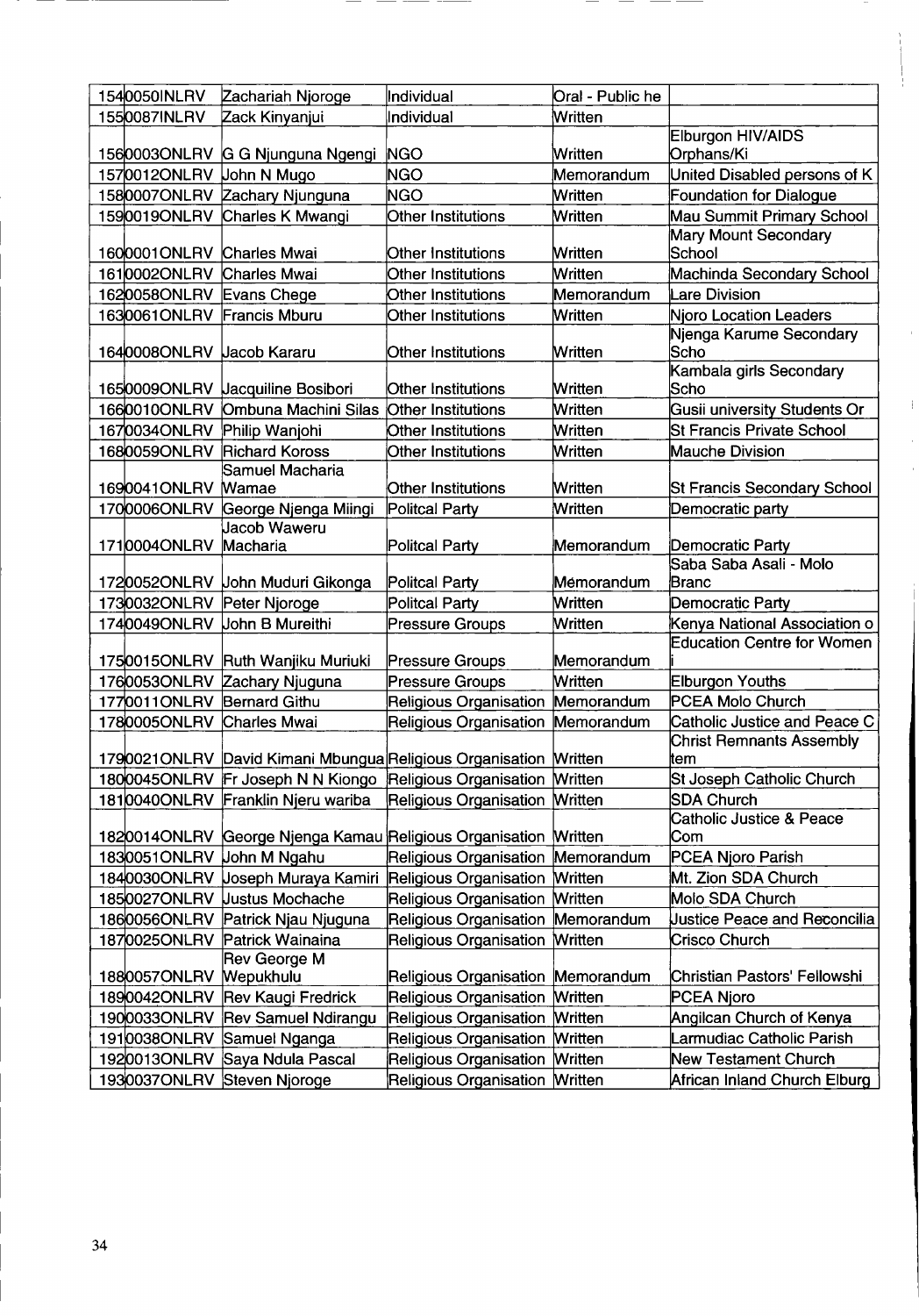## Appendix 4: Persons Attending Constituency Hearings

| No. | Name:                            | Address: (Molo)      | No.  | Name:                    | <b>Address: (Molo)</b> |
|-----|----------------------------------|----------------------|------|--------------------------|------------------------|
| ł1  | James Mbugua                     | P.O.Box 273          | 222  | Patrick O. Nyandisi      | P.O.Box 438            |
| 2   | Alice Chelang`at K.              | P.O.Box 59 Tulwet    | 223  | Michael Gachie           | P.O.Box 130            |
| 5   | John Kamau                       | P.O.Box 612          | 224  | George Kamau             | P.O.Box 89             |
| þ.  | Jacob Oyerro                     | P.O.Box 105          | 225  | Penninah Mnyaka          | P.O.Box 463            |
| 5   | John Mburu                       | P.O.Box 309          | 226  | <b>Josphat D. Maina</b>  | P.O.Box 89             |
| 6   | Uoseph Mwangi                    | P.O.Box 244          | 227  | Mr. Gaithu               | P.O.Box 38             |
| 7   | Titus Rotich                     | P.O.Box 361          | 228  | Philip Kiget             | P.O.Box 592            |
| 8   | Charles T. Wachira               | P.O.Box 416          | 229  | David Tonui              | P.O.Box 592            |
| 9   | Cllr. Nyakundi                   | P.O.Box 485          | 230  | Lazarus Kariuki          | P.O.Box 244            |
| 10  | <b>James Ngingi Githu</b>        | P.O.Box 219          | 231  | Stephen Mwangi           | P.O.Box 293            |
| 11  | Amos Obanda                      | P.O.Box 148          | 232  | Evan Ngugi               | P.O.Box 766            |
| 12  | Cecilia Muchiri                  | P.O.Box 148          | 233  | Haron Kamau              | P.O.Box 140            |
| 13  | Daniel Njoroge                   | P.O.Box 105          | 234  | <b>James Kimani</b>      | P.O.Box 340            |
| 14  | Esther Chepkemoi                 | P.O.Box 105          | 235  | <b>Florence Waithaka</b> | P.O.Box 130            |
| 15  | Rev. Samwel Ndirangu P.O.Box 121 |                      | 236  | Mr. Macharia             | P.O.Box 38             |
| 16  | Peter Karan                      | P.O.Box 82           | 237  | Peter C. Wanguru         | P.O.Box 747            |
| 17  | Samwel Macharia                  | P.O.Box 223          | 238  | Cilr. Mwangi Njuguna     | P.O.Box 60             |
| 18  | Isaac C. Wareche                 | P.O.Box 309          | 239  | Michael Kariuki          | P.O.Box 799            |
| 19  | Uoseph Njau Kahiga               | P.O.Box 207          | 240  | <b>Joseph Wainaina</b>   | P.O.Box 44 Elburgon    |
| 20  | Peter Ndurungu                   | P.O.Box 251          | 241  | Anne Gathoni             | P.O.Box 367            |
| 21  | John Ndafa                       | P.O.Box 292          | 242  | Rebecca Wambui           | P.O.Box 155            |
| 22  | Edward M. Kariuki                | P.O.Box 88           | 243. | Elizabeth Wairimu        |                        |
| 23  | Harrison Mwai                    | P.O.Box 53           | 244  | Sstephen N. Gatimu       | P.O.Box 270            |
| 24  | Uoan Chepkwony                   | P.O.Box 53           | 245  | Moses K. Nganga          | P.O.Box 145            |
| 25  | Mary M. Njuguna                  | P.O.Box 445          | 246  | Nathan Ongeri            | P.O.Box 220            |
| 26  | Lucy Njoroge                     | P.O.Box 487          | 247  | Paul Ndungu              | P.O.Box 128            |
| 27  | Uohn Njoroge Gitau               | P.O.Box 105          | 248  | Martin Nkari             | P.O.Box 365            |
| 28  | Zipporah Kirwa                   | P.O.Box 15252 Nakuru | 249  | Dominic Gitau            | P.O.Box 128            |
| 29  | <b>Jane Gathogo</b>              | P.O.Box 13476        | 250  | Ann Wanja                |                        |
| 30  | Ann Ngendo Waweru                |                      | 251  | David W. Kagera          | P.O.Box 354            |
| 31  | Mary Wanjiru                     | P.O.Box 82           | 252  | Njue M. Sullivan         | P.O.Box 274 Embu       |
| 32  | Pr. Simon Muchiri                | P.O.Box 837          | 253  | John E. Angweye          | P.O.Box 600            |
| 33  | Samwel K. Kamau                  | P.O.Box 270          | 254  | S. Chava Ndirangu        | P.O.Box 670            |
| 34  | Jesee Thuku                      | $P.O.Box$ 98         | 255  | Patrick Wainaina         | P.O.Box 343            |
| 35  | Njoroge Kiando                   | P.O.Box 91           | 256  | John M. Kinuthia         | P.O.Box 112            |
| 36  | James N. Kimemia                 | P.O.Box 138          | 257  | Teresia Akwaru           | P.O.Box 105            |
| 37  | A. W. Waweru                     | P.O.Box 399          | 258  | Uoel Maina               | P.O.Box 219            |
| 38  | Mr. Edward                       | P.O.Box 292          | 259  | Nicholas Kuria           | P.O.Box 247            |
| 39  | Leonard moturi                   | P.O.Box 752          | 260  | Penina Munyaka           | P.O.Box 463            |
| 40  | Samuel K. Chege                  | P.O.Box 138          | 261  | Stephen Njihia           | P.O.Box 148            |
| 41  | Peninah Wanjiru                  | P.O.Box 293          | 262  | Francis Macharia         | P.O.Box 148            |
| 42  | Uoseph Bosire                    | P.O.Box 72           | 263  | <b>Jackson Anguza</b>    | P.O.Box 420            |
| 43  | Elizabeth Wanjiku                | P.O.Box 244          | 264  | Peter K. Njuguna         | P.O.Box 358            |
| 44  | Christina Wagu                   | P.O.Box 105          | 265  | Loyce Wambui             | P.O.Box 81 Elburgon    |
| 45  | Rose Gitene                      | P.O.Box 105          | 266  | Cecilia Wamaitha         | P.O.Box 29 Elburgon    |
| 46  | Nancy Wanjiku K.                 | P.O.Box 105          | 267  | <b>James Ngugi</b>       | P.O.Box 304            |
| 47  | Benson Kamau                     | P.O.Box 99           | 268  | Lempaa E. Sarhone        | P.O.Box 304            |
| 48  | David Kuria                      | P.O.Box 416          | 269  | Kiarie N. Mutotho        | P.O.Box 304            |
| 49  | Mwaura Nderitu                   | P.O.Box 842          | 270  | Kennedy Kiago            | P.O.Box 660            |
| 50  | <b>John Rotich</b>               | P.O.Box 3025 Nakuru  | 271  | Ombui Murumbwa           | P.O.Box 273            |
| 51  | Stanley Njogu                    | P.O.Box 437          | 272  | Desmon Mapili            | P.O.Box 38             |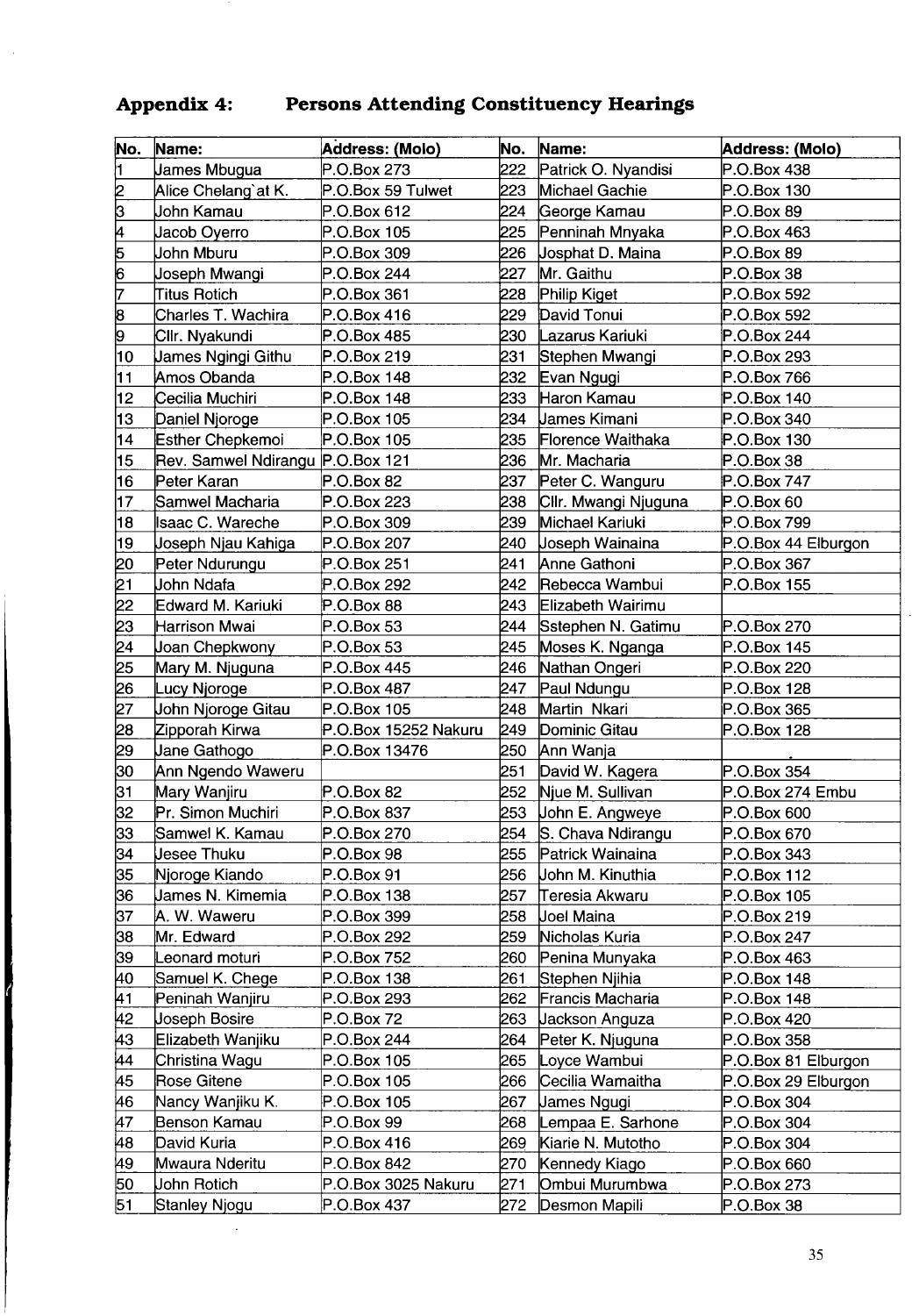| 52  | <b>Wouece Maigwa</b>              | P.O.Box 372           |     | 273 Pr. Charles Njenga | P.O.Box 309           |
|-----|-----------------------------------|-----------------------|-----|------------------------|-----------------------|
| 53  | Joseph Muraya                     | P.O.Box 692           | 274 | <b>James Macharia</b>  | P.O.Box 50            |
| 54  | Samwel Kihahu                     | P.O.Box 67            | 275 | Ezekiel K. Rono        | P.O.Box 273           |
| 55  | Simon Rogi                        | P.O.Box 65 Elburgon   | 276 | Evanson Ngugi          | P.O.Box 350           |
| 56  | James Kimachu                     | P.O.Box 11 Elburgon   | 277 | Ruth Warui             | P.O.Box 403           |
| 57  | Njoroge Muchekehu                 | P.O.Box 22            | 278 | Dorcas Kanyoro         | P.O.Box 403           |
| 58  | Gilbert G. Waititu                | P.O.Box 490           | 279 | <b>Jim Miano</b>       | P.O.Box 72            |
| 59  | Peter Karuma                      | P.O.Box 190           | 280 | <b>James Njega</b>     | P.O.Box 247           |
| 60  | Samwel Maina                      | P.O.Box 179           | 281 | <b>Anne Kiarie</b>     | P.O.Box 304           |
| 61  | Fredrick Karerere                 | P.O.Box 608           | 282 | Paul Kimani            | P.O.Box 219           |
| 62  | Samuel Kihiu                      | P.O.Box 535           | 283 | Geoffrey Chege         | $P.O.Box$ 98          |
|     | <b>Justus Mochache</b>            |                       |     |                        |                       |
| 63  | Monda                             | P.O.Box 68            | 284 | Daniel M. Ndegwa       | P.O.Box 23 Elburgon   |
|     | Patrick Njuguna                   |                       |     |                        |                       |
| 64  | Karengo                           | P.O.Box 276           | 285 | Raphael Obula          | P.O.Box 26 Hakat      |
| 65  | David Kimani Mbuga                | P.O.Box 29            | 286 | Alice Kiget            | P.O.Box 262           |
| 66  | George M. Mwangi                  | P.O.Box 105           | 287 | Hassan Omar Waweru     | Kibuya                |
| 67  | Saya Ndula Pascal                 | P.O.Box 314           | 288 | Joram Njoroge Githinji | P.O.Box 372           |
| 68  | Isaac Mbugua Njau                 | P.O.Box 257           | 289 | Eliud Kiboi Ndegwa     | P.O.Box 361           |
| 69  | T, Joseph Ndegwa                  | P.O.Box 141           | 290 | Francis Njuguna Kihara | P.O.Box 138           |
| 70  | Peter K. Mukera                   | P.O.Box 98            | 291 | Evans Njenga Nderi     | P.O.Box 14 Elburgon   |
| 71  | Desmar Ayuma                      | P.O.Box 219           | 292 | Paul Jambah            | P.O.Box 519           |
| 72  | Stephen K. Njuguna                | P.O.Box 50            | 293 | <b>Joseph Muigai</b>   | P.O.Box 471           |
| 73  | Jacqueline Bosibori               | P.O.Box 403           | 294 | Ombuna Silas           | P.O.Box 72            |
| 74  | Caroline Nginda N.                | P.O.Box 403           | 295 | Vincent Njoroge        | P.O.Box 198           |
| 75  | Mwangi Jackson                    | P.O.Box 277           | 296 | <b>Benard Methu</b>    | P.O.Box 90            |
| 76  | George M. Muiruri                 | P.O.Box 443           | 297 | Njogu Mungai           | P.O.Box 426           |
| 77  | Nyantino Joseck                   | P.O.Box 403           | 298 | Isaac Kumwei           |                       |
| 78  | Joshua Kangere                    | P.O.Box 403           | 299 | George Njenga          | P.O.Box 470 Elburgon  |
| 79  | Peterson K. Githinji              | P.O.Box 911           | 300 | G.G. Njuguna Ngengi    | P.O.Box 84            |
| 80  | Joseph Karanja                    | P.O.Box 70            | 301 | Jacob Waweru Macharia  | P.O.Box 4924 Nairobi  |
| 81  | Ruth Wanjiru Muriuki              | P.O.Box 629           | 302 | Mwai C. K.             | P.O.Box 105           |
| 82  | <b>B.M. Kabugi</b>                | P.O.Box 105           | 303 | George N. Miingi       | P.O.Box 43 Elburgon   |
| 83  | Josphat K. Kihura                 | P.O.Box 140 Elburgon  | 304 | Niuguna Zachary        | P.O.Box 440 Elburgon  |
| 84  | C.K. Mwangi                       | P.O.Box 205           | 305 | Uacob Karamu           | P.O.Box 257           |
| 85  | Uohn Mugo                         | P.O.Box 128           | 306 | Mathew Gachiri         | P.O.Box 105           |
| 86  | Dr. Francis Kiranga               | P.O.Box 377           | 307 | Thomas momanyi         | P.O.Box 127           |
| 87  | Peter K Karanja                   | P.O.Box 309           | 308 | David Onchwari         | P.O.Box 127           |
| 88  | Yuvinalism Nyangechi              | P.O.Box 833           | 309 | George Ndugu           | P.O.Box 130           |
| 89  | Peter K. Maritim                  | P.O.Box 6             | 310 | Joseph Koskei          | P.O.Box 170 Mau Narok |
| 90  | Veronica W. Kariuki               | P.O.Box 413           | 311 | Ayub Kariuki           |                       |
| 91  | Joseph Maridanya                  |                       | 312 | Joseph Koech           | P.O.Box 20 Bomet      |
| 92  | Onesmus Mwangi                    |                       | 313 | Benjamin Lomongin      | P.O.Box 701           |
| 93  | Joseph Macharia                   |                       | 314 | Steven Njuguna         | P.O.Box 39 Naishi     |
| 94  | Zack Kinyanjui                    | P.O.Box 43 M. Narok   | 315 | Zack Kinyanjui         | P.O.Box 43 M. Narok   |
| 95  | Samuel Kaino                      |                       | 316 | George Mwangi          | P.O.Box 413           |
| 96  | Henry Langat                      | P.O.Box 259           | 317 | Charles Wainaina       | P.O.Box 54 Naishi     |
| 97  | Simeon Githinji Myraya P.O.Box 16 |                       | 318 | Charles Magera         | P.O.Box 303           |
| 98  | Tabitha N. Kiarie                 | P.O.Box 303           | 319 | Davidson Langat        | P.O.Box 701           |
| 99  | Alex Kinyanjui                    | P.O.Box 48138 Nairobi | 320 | George N. Miingi       | P.O.Box 43 Elburgon   |
| 100 | Solomon Mulonzia                  | P.O.Box 48138 Nairobi | 321 | Stephen K. Njenga      | P.O.Box 413           |
| 101 | C.O. Gecheo                       | P.O.Box 446           | 322 | <b>John Kariuki</b>    | P.O.Box 413           |
| 102 | David Muchai                      | P.O.Box 8             | 323 | Mugudhu Ndungu         | P.O.Box 512           |
| 103 | Paul Mwangi                       | P.O.Box 413           | 324 | Jeniffer Chepkirui     | P.O.Box 755           |
| 104 | Francis Mburu Ngugi               |                       | 325 | Uohn Koech             | P.O.Box 755           |

- -

 $\hat{\mathcal{A}}$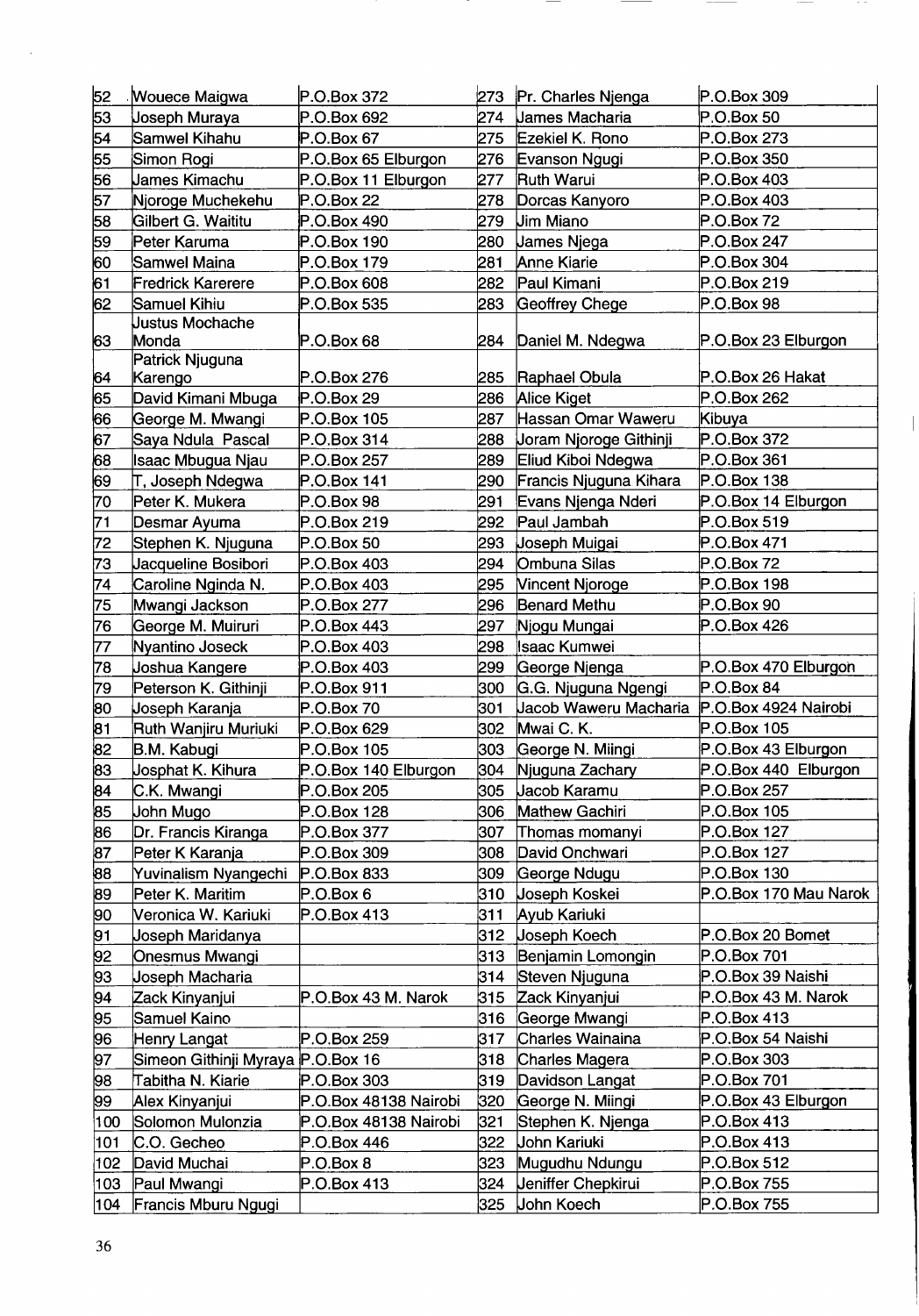| 105 | Veronica W. Kariuki    | P.O.Box 413          | 326   | <b>James Maritim Birir</b> | 8370258               |
|-----|------------------------|----------------------|-------|----------------------------|-----------------------|
| 106 | Njenga Njoroge         | P.O.Box 501          | 327   | Hellen Wambui              | P.O.Box 227           |
| 107 | Peter Njane            | P.O.Box 413          | 328   | David K. Wamathingira      | P.O.Box 48            |
| 108 | Ngige Ngugi Dickson    | P.O.Box 89           | 329   | Benedict K. Chepkwony      | P.O.Box 701           |
| 109 | <b>Bill Mureithi</b>   | P.O.Box 198          | 330   | <b>Jesse Mariga</b>        | P.O.Box 14988 Nakuru  |
| 110 | Peter Maritim          | P.O.Box 86 Mau Narok | 331   | <b>Josephat N. Muigai</b>  | P.O.Box 36 Naishi     |
| 111 | Daniel Laboso          |                      | 332   | Damaris Mwangi             | P.O.Box 440 Elburgon  |
| 112 | <b>Julius Maritim</b>  |                      | 333   | <b>Joram Mathenge</b>      | P.O.Box 277           |
| 113 | Benadette Kinuthia     |                      | 334   | Elijah Kirui               | P.O.Box 1404 Nakuru   |
| 114 | Joseph Kiumu K.        | P.O.Box 54           | 335   | Simeon Busienei            | P.O.Box 6 Egerton     |
| 115 | Uoshua Kitur           | P.O.Box 86 Mau Narok | 336   | <b>Stanley Cherulyot</b>   | P.O.Box 134           |
| 116 | Benson G. Mwaniki      | P.O.Box 50 Naishi    | 337   | <b>Joseph Githinji</b>     | P.O.Box 22582 Nairobi |
| 117 | Steven Bett            | P.O.Box 701          | 338   | David Ndivangu             | P.O.Box 277           |
| 118 | Paul Ng'eno            | P.O.Box 6 Egerton    | 339   | David Yegoln               | P.O.Box 1404 Nakuru   |
| 119 | Frank Sigei            | P.O.Box 6 Egerton    | 340   | Cllr. Richard Langat       |                       |
| 120 | Simeon Kamau           | P.O.Box 6 Egerton    | 341   | Ann Mukami Nderitu         | P.O.Box 504           |
| 121 | Reuben Ramwasula       |                      | 342   | Ruth Wanjiru Muriuki       | P.O.Box 629           |
| 122 | <b>John Waweru</b>     | P.O.Box 2326 Nakuru  | 343   | Michael Njenga             |                       |
| 123 | <b>James Gitau</b>     | P.O.Box 22           | 344   | peter Ngigi                | P.O.Box 501           |
| 124 | Peter Ndonga           | P.O.Box 176          | 345   | Mburu Mbugua               | P.O.Box 413           |
| 125 | <b>Joseph Thimba</b>   | P.O.Box 57 Naishi    | 346 I | <b>Richard Langat</b>      | P.O.Box 134           |
| 126 | David Chepkwony        | P.O.Box 701          | 347   | Francis Mwangi             | P.O.Box 230           |
| 127 | David Langat           | P.O.Box 1404         | 348   | <b>James Muiruri</b>       | P.O.Box 320           |
| 128 | Martin Waigwa          | P.O.Box 277          | 349   | Kibii Towett               | P.O.Box 134           |
| 129 | <b>Jesee Kinja</b>     | P.O.Box 277          | 350   | <b>Ezekiel Omboti</b>      | P.O.Box 42 Naishi     |
| 130 | <b>Joseph Sang</b>     |                      | 351   | Samwel Karanja             |                       |
| 131 | <b>Meshack Sigilai</b> |                      | 352   | <b>James Mugambi</b>       | P.O.Box 50            |
| 132 | Elijah Lelgo           |                      | 353   | Gerald Mwangi M.           | P.O.Box 50            |
| 133 | Philip Koech           |                      | 354   | David Njoroge              | P.O.Box 277           |
| 134 | Elija Kirui            |                      | 355   | Stanley Migwi              | P.O.Box 197           |
| 135 | Mwai Itune             | P.O.Box 413          | 356   | <b>John Mutai</b>          | P.O.Box 6 Egerton     |
| 136 | B. Githua Maragara     | P.O.Box 42 Mau Narok | 357   | Cheriot Bii                | P.O.Box 6 Egerton     |
| 137 | <b>Pharis Kibaki</b>   | P.O.Box 413          | 358   | David Paul                 | P.O.Box 6 Egerton     |
| 138 | Antony Kariuki         | P.O.Box 436          | 359   | <b>James Kariuki</b>       | P.O.Box 1232 Nakuru   |
| 139 | Samwel K. Kagai        | P.O.Box 105 Egerton  | 360   | Sospeter Muigai            | P.O.Box 1461 Nakuru   |
| 140 | Eric Koskei            | P.O.Box 6 Egerton    | 361   | Leso Wanjiru               |                       |
| 141 | David Sigilai          | P.O.Box 134          | 362   | Ken Osinjo Opanga          | P.O.Box 68            |
| 142 | Muthuri Wanyoike       | P.O.Box 80 Elburgon  | 363   | Evans Chege                | P.O.Box 4 Naishi      |
| 143 | Mrs. Rachel Rop        | P.O.Box 1404 Nakuru  | 364   | Fredrick K, Mwaura         | P.O.Box 58            |
| 144 | Wachira Mwangi         | P.O.Box 13 Egerton   | 365   | Evanson Kabogo             | P.O.Box 38 Naishi     |
| 145 | Reuben Kochir          | P.O.Box 134          | 366   | James Kinyanjui            | P.O.Box 413           |
| 146 | Peter Wanjoike         | P.O.Box 413          | 367   | Michael Njuguna            | P.O.Box 413           |
| 147 | Peter Maina            | P.O.Box 40 Naishi    | 368   | Patrick Mbure              |                       |
| 148 | Fredrick Kiiru         | P.O.Box 5080 Nakuru  | 369   | <b>Richard Koros</b>       | P.O.Box 640 Nakuru    |
| 149 | Uoseph Rabonyi         | P.O.Box 36           | 370   | Dinah Talam                | P.O.Box 170 Mau Narok |
| 150 | Carlos M. Njogu        | P.O.Box 533          | 371   | Joseph Kamau Kanya         |                       |
| 151 | Miriam Waruguru        |                      | 372   | Harrison Muiruri           | P.O.Box 765 Nakuru    |
| 152 | William Wanyeti        | P.O.Box 95 Milimani  | 373   | <b>James Kinyua</b>        | P.O.Box 3762 Nakuru   |
| 153 | Michael Kabugi         | P.O.Box 413          | 374   | Francis Kirui              | P.O.Box 134           |
| 154 | Uoseph Ndirangu        | P.O.Box 176          | 375   | Uohn Ruto                  | P.O.Box 134           |
| 155 | Muya Barnaba           |                      | 376   | George M. Wephukulu        | P.O.Box 6 Mau Narok   |
| 156 | Nahashon Mugo          | P.O.Box 2748 Nakuru  | 377   | Uoseph Mwangi Gakuo        | P.O.Box 413           |
| 157 | Francis Mwangi         | P.O.Box 2748 Nakuru  | 378   | James M. Kamau             | P.O.Box 238           |
| 158 | David Muchiri          | P.O.Box 2748 Nakuru  | 379   | Simon Kamau                | P.O.Box 444 Molo      |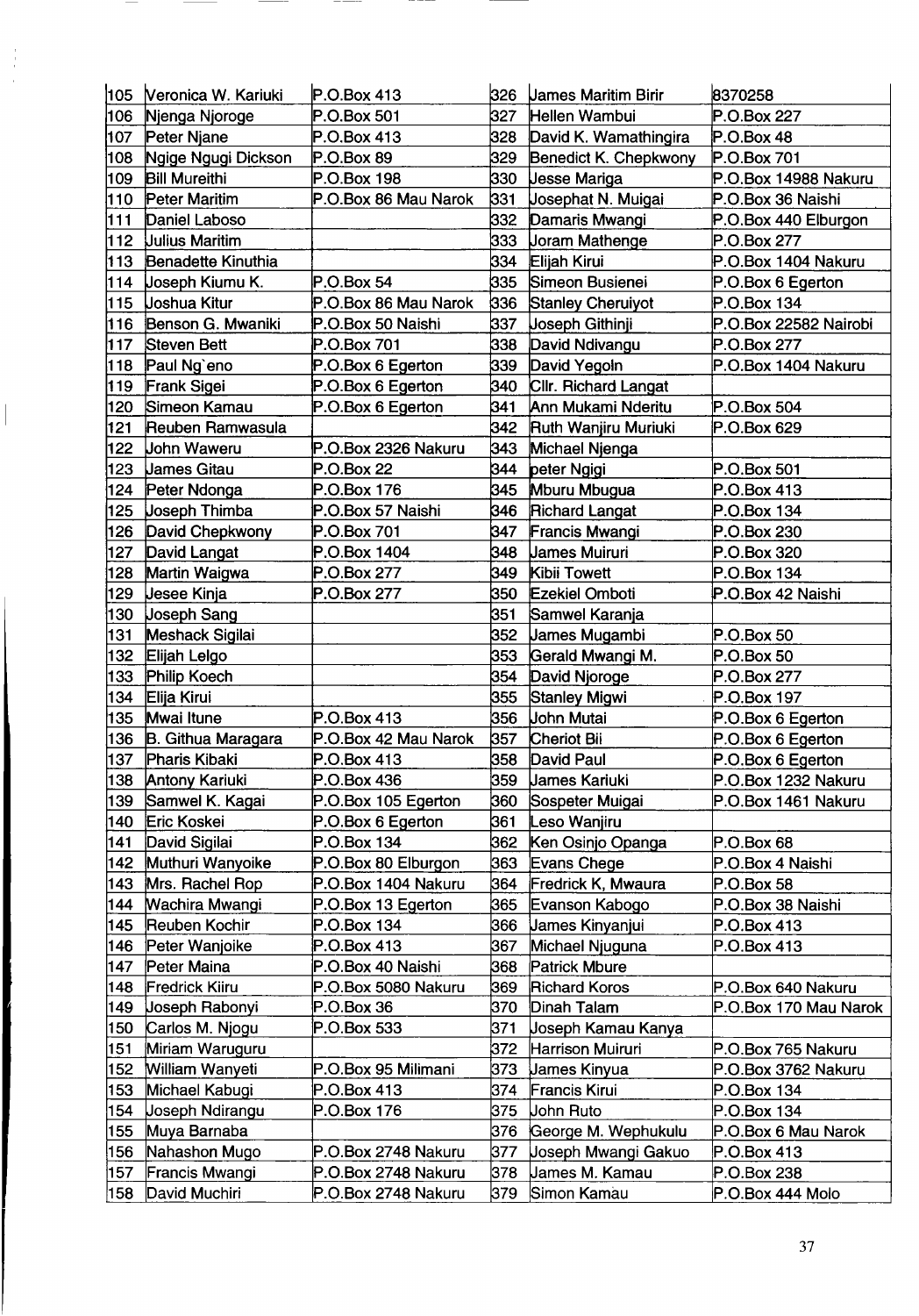| 159 | Simon Njoroge                           | P.O.Box 320           | 380  | Daniel Mjoroge Macharia P.O.Box 216 Molo |                      |
|-----|-----------------------------------------|-----------------------|------|------------------------------------------|----------------------|
|     | Simon Njoroge                           |                       |      |                                          |                      |
| 160 | Nkombani                                | P.O.Box 557           | 381  | Francis Mwangi                           |                      |
| 161 | Peter Karuri                            | P.O.Box 42 Mau Narok  | 382  | Steven Kiarie                            | P.O.Box 112          |
| 162 | <b>Issac Ngugi</b>                      | P.O.Box 444 Molo      | 383  | Elijah Karanja                           | P.O.Box 113          |
| 163 | Stanley Kimani                          | P.O.Box 13 Egerton    | 384  | <b>James Gakuo</b>                       | P.O.Box 201          |
| 164 | Benson Giathi                           | P.O.Box 10 Naishi     | 385  | Uervasio Waweru                          | P.O.Box 632          |
| 165 | David K. Kaggimah                       | P.O.Box 176           | 386  | Nicholas Mwangi                          | P.O.Box 544          |
| 166 | Mburu Francis Ngugi                     | P.O.Box 111           | 387  | Ann Nyambura                             | P.O.Box 670          |
| 167 | <b>Winston Mbugua</b>                   | P.O.Box 519           | 388  | Caroline Nyambura                        | P.O.Box 167          |
| 168 | Geoffrey Kimani                         | P.O.Box 297           | 389  | Geoffrey Gitonga                         | P.O.Box 613          |
| 169 | Stephen Muiga                           | P.O.Box 320           | 390  | George Mwaura                            | P.O.Box 613          |
| 170 | Paul Kemboyi                            | P.O.Box 68            | 391  | Chege Kimani                             | P.O.Box 613          |
| 171 | Samuel Chege                            | P.O.Box 413           | 392  | Teresia Wairimu                          |                      |
| 172 | <b>William Soi</b>                      | P.O.Box 3152 Nakuru   | 393  | Rev. Solomon Mbugua                      | P.O.Box 49 Mau Narok |
| 173 | Nicholas Kelong                         | P.O.Box 134           | 394  | Rev. Daniel Maina                        | P.O.Box 49 Mau Narok |
| 174 | C. Wairimu Ndegwa                       | P.O.Box 303           | 395  | Rev. George Muolongo                     | P.O.Box 49 Mau Narok |
| 175 | <b>Joyce Njeri</b>                      | P.O.Box 3471 Nakuru   | 396  | Laban Wainaina                           | P.O.Box 43 Mau Narok |
| 176 | ,Jane Wangui                            | P.O.Box 13915 Nakuru  | 397  | Daniel Mukoko                            | P.O.Box 413          |
| 177 | Joseph Orato                            | P.O.Box 413           | 398  | Francis Muthee                           | P.O.Box 79           |
| 178 | <b>John Cheriot</b>                     | P.O.Box 1404 Nakuru   | 399  | <b>Joseph Kiratu</b>                     | P.O.Box 8            |
| 179 | James James Maathei                     | P.O.Box 8             | 400  | Kathenge Gerishon                        | P.O.Box 171          |
| 180 | Grace Soti                              | P.O.Box 134           | 401  | Mbugua John                              | P.O.Box 8            |
| 181 | John K.Kiprotich                        | P.O.Box 640 Nakuru    | 402  | <b>Moses Babu</b>                        | P.O.Box 75           |
| 182 | Peter Njagi                             | P.O.Box 125           | 403  | Dunson Kamau                             | P.O.Box 501          |
| 183 | Cllr. G. M. Magenyi                     | P.O.Box 125           | 404  | Uoshua Njunge                            | P.O.Box 8            |
| 184 | Rev. Stanley G. Ndogi                   | P.O.Box 767           | 405  | John Gitau                               | P.O.Box 125          |
| 185 | <b>Joseph Njehia</b>                    | P.O.Box 413           | 406  | David Cheruiyot                          | P.O.Box 1404 Nakuru  |
| 186 | Mbugua Gathaku                          |                       | 407  | <b>Joram Mathenge</b>                    | P.O.Box 277          |
| 187 | Daniel Chege                            | P.O.Box 413           | 408  | James Njenga Njuguna                     | P.O.Box 83           |
| 188 | S. Nyagah Gisindano                     | P.O.Box 413           | 409  | Samuel Macharia                          | P.O.Box 2748 Nakuru  |
| 189 | <b>John Boit Cheserem</b>               | P.O.Box 181           | 410  | Stephen Kamau                            | P.O.Box 554          |
|     | Father Joseph N.N                       |                       |      |                                          |                      |
| 190 | Kiongo                                  | P.O.Box 413           | 411  | <b>Gabriel Muthiora</b>                  | P.O.Box 36 Mau Narok |
| 191 | Paul Maina                              | P.O.Box 554           |      | 412 Uohn Ngau                            | P.O.Box 507          |
| 192 | George Mukuna                           | P.O.Box 125           | 413  | PCEA JPRC (Njoro)                        | P.O.Box 297          |
| 193 | <b>James Macharia</b>                   | P.O.Box 504           | 414  | Kimutai Soi                              | P.O.Box 3182 Nakuru  |
| 194 | Geoffrey Bor                            | P.O.Box 134           | 415  | Ronald Odhiambo                          | P.O.Box 15988 Nakuru |
| 195 | Patrick Njau                            | P.O.Box 44 Elburgon   | 416. | William Kimeli Moru                      | P.O.Box 134          |
| 196 | Monica Njeri Mwenja                     | P.O.Box 303           | 417  | Muthui Murethi                           | P.O.Box 413          |
| 197 | Raymond Ligayi                          | P.O.Box 163905 Nakuru | 418  | <b>James Muriuki Njine</b>               | P.O.Box 413          |
| 198 | Godfrey Ngethe                          | P.O.Box 477           | 419  | Karuri Waithanji                         | P.O.Box 59           |
| 199 | <b>Joseph Kibaiko</b>                   | P.O.Box 504           | 420  | Lucy Njeri                               |                      |
| 200 | Nyakundi Amotha                         |                       | 421  | Ruth Njoki                               |                      |
| 201 | Ibrahim Ndura Waruingi P.O.Box 444 Molo |                       | 422  | Edward Mwangi                            | P.O.Box 767          |
| 202 | Weldon Kirui                            | P.O.Box 3182 Nakuru   | 423  | Francis Ndungu Njau                      | P.O.Box 303          |
| 203 | Eliud G. Gachuki                        | P.O.Box 2748 Nakuru   | 424  | Samuel Mugo                              | P.O.Box 257          |
| 204 | John K. Muthumbi                        | P.O.Box 208           | 425  | <b>James Mugo Kanyiri</b>                | P.O.Box 197          |
| 205 | Martin G. Kanyoro                       | P.O.Box 214 Gilgil    | 426  | Samuel Ng'ang'a                          | P.O.Box 2748 Nakuru  |
| 206 | Wamwiru Mwai                            | P.O.Box 197           | 427  | Kioprotich Ngerechi                      | P.O.Box 1987 Nakuru  |
| 207 | Joseph Kimani Chege                     | P.O.Box 3412 Nakuru   | 428  | John Stephen Karanja                     | P.O.Box 71 Egerton   |
|     | Simon Njoroge                           |                       |      |                                          |                      |
| 208 | Nkoombani                               | P.O.Box 557           | 429  | Pastor Wariba Franklin                   | P.O.Box 70           |
| 209 | Stephen K. Kiara                        | P.O.Box 405 Egerton   | 430  | Benard Kamogo Karuri                     | P.O.Box 71           |
| 210 | John Muchiri Gikunga                    | P.O.Box 16342 Nakuru  | 431  | Alex Mwangi Maina                        | P.O.Box 277          |

 $\hat{\mathcal{A}}$ 

 $\ddot{\phantom{0}}$ 

 $\frac{1}{2}$